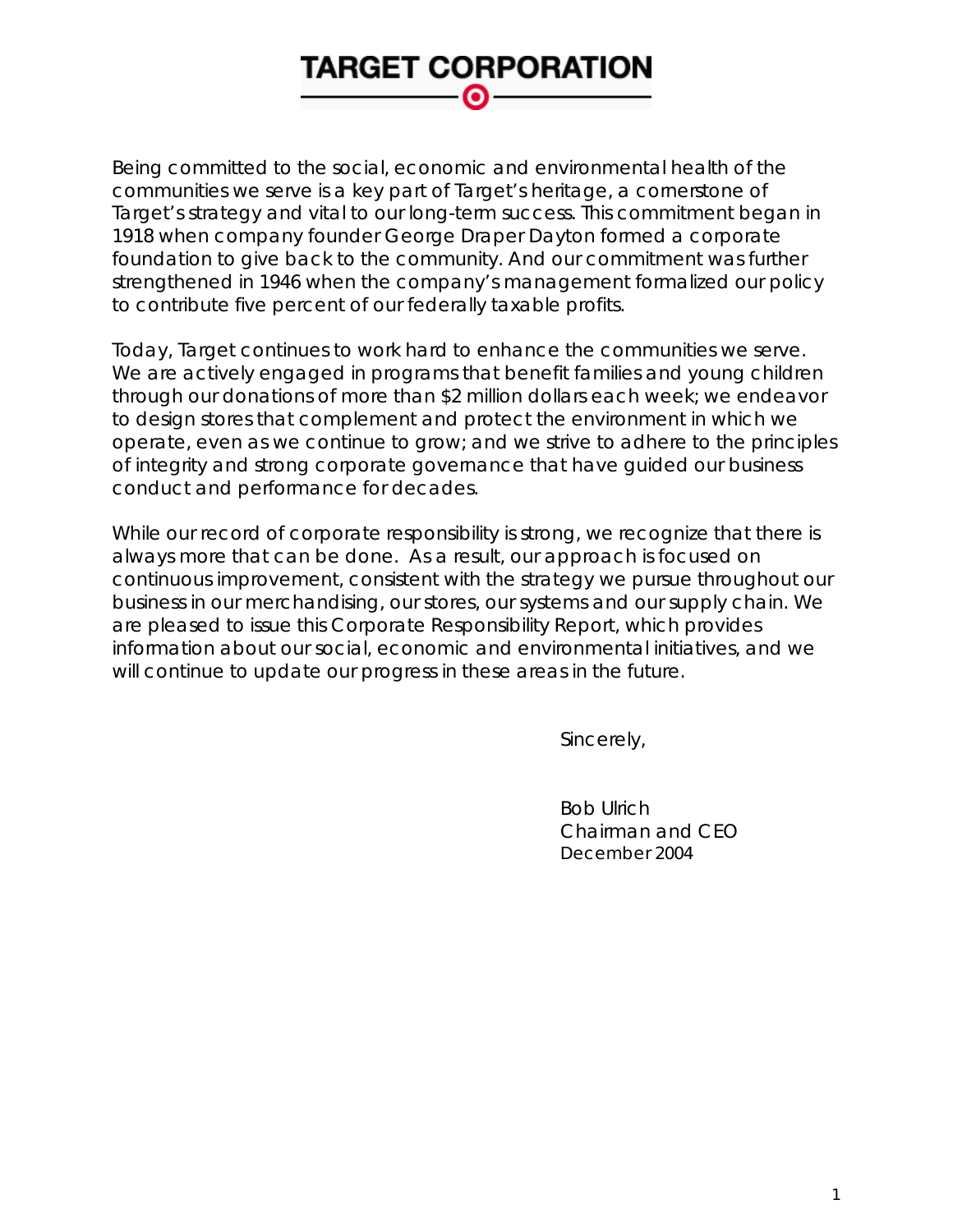# **Target Corporation Corporate Responsibility Report Table of Contents**

|                                                           | Page Number(s) |
|-----------------------------------------------------------|----------------|
| <b>CEO Letter</b>                                         | 1              |
| Overview                                                  |                |
| <b>Company History</b>                                    | $3 - 4$        |
| Corporate Governance Profile                              | $4-9$          |
| <b>Business Conduct Guide</b>                             | $10 - 15$      |
| Social Responsibility                                     |                |
| <b>Community Giving</b>                                   | $16 - 23$      |
| Education                                                 | $16 - 18$      |
| Arts                                                      | 18-19          |
| Social Services                                           | 20             |
| Law Enforcement Partnerships                              | 20             |
| <b>Vital Community Partnerships</b>                       | 21             |
| Volunteerism                                              | 22             |
| Support of Veterans                                       | 22-23          |
| <b>Commitment to Team Members</b>                         | $23 - 27$      |
| Diversity/Equal Opportunity                               | 23-26          |
| Training and Development                                  | 26             |
| Health and Safety                                         | 27             |
| Benefits and Compensation                                 | 27             |
| Union Philosophy                                          | 27             |
| Policies Regarding the Sale of Certain Products at Target | 28-29          |
| <b>Mature-Rated Video Games</b>                           | 28             |
| Guns / Toy Guns                                           | 28             |
| <b>Tobacco and Cigarettes</b>                             | 28             |
| Pseudo Ephedrine                                          | 28-29          |
| Global Compliance                                         | 29-32          |
| Philosophy and Practices                                  | 29             |
| Compliance Organization                                   | 29-31          |
| Vendor Contracts & Vendor Education                       | 31             |
| Vendor Selection and Quality Assurance                    | $31 - 32$      |
| <b>Global Sourcing Agents</b>                             | 32             |
| Environmental Responsibility                              |                |
| Environmental Management Program                          | 33             |
| <b>Metrics and Measurements</b>                           | 33             |
| <b>Regulatory Compliance</b>                              | 33             |
| Sustainable Real Estate Development & Design              | 33-35          |
| <b>Greenhouse Gas Emissions</b>                           | 35-36          |
| <b>Energy Conservation</b>                                | $36 - 37$      |
| Waste Reduction and Management                            | 38             |
| Recycling and Re-use                                      | 39-40          |
| <b>Asset Recovery</b>                                     | 40-41          |
| <b>Environmentally-Friendly Products</b>                  | $41 - 42$      |
| Import Packaging Reduction Education                      | 42             |
| Partnerships                                              | 42             |
| <b>Economic Responsibility</b>                            |                |
| <b>Financial Performance Highlights</b>                   | 43             |
| Locations and Market Share                                | 43-44          |
| <b>Appendices</b>                                         |                |
| Awards and Details of this Report                         | A              |
| Injury and Illness Information                            | Β              |
| Standards of Vendor Engagement                            | $\mathsf{C}$   |
| <b>GRI Guidelines Cross Reference</b>                     | D              |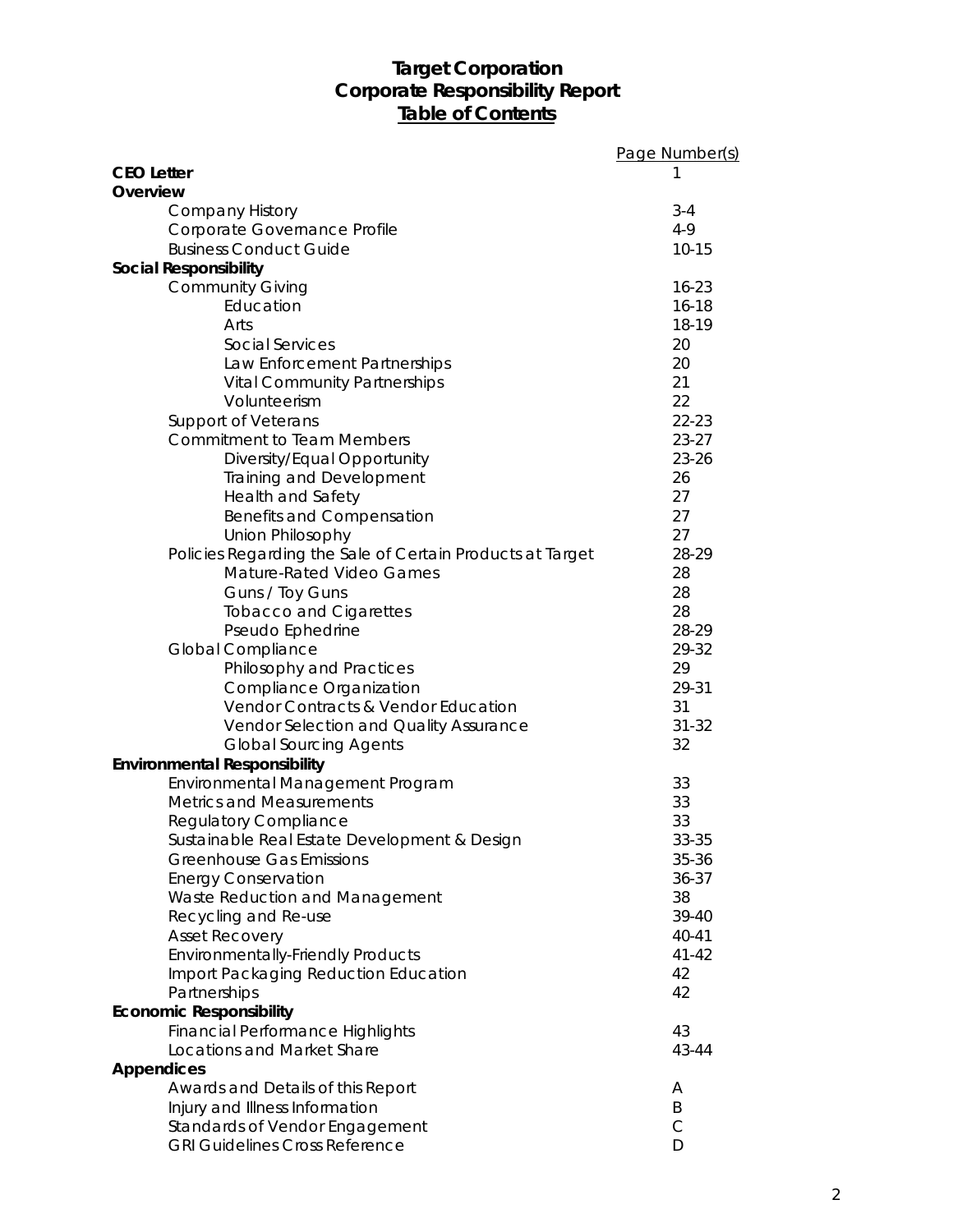### **Overview**

Target Corporation is a retail growth company focused on providing exceptional value to U.S. consumers through our Target-brand upscale discount stores and our on-line business called Target.com. In addition to our U.S. retail operations, we have offices in over 40 countries throughout the world to support our global sourcing initiatives. Target Corporation is incorporated and headquartered in Minnesota, and has been publicly-held since our initial public offering in 1967 (NYSE: TGT).

In keeping with our heritage and longstanding practice of corporate responsibility, Target Corporation is committed to being premier in every facet of our business - for our guests, our team members, our shareholders and the communities where we do business. We strive to attain this position by:

- Delighting our guests through consistent delivery of our "Expect More Pay Less" brand promise,
- Creating a workplace in which the individuality of our team members is valued and highperforming team members can excel,
- Pursuing strategies that generate average annual earnings per share growth of 15 percent or more over time,
- Demonstrating leadership in corporate governance, and
- Ensuring the ongoing health and strength of the communities in which we operate through financial support of education, arts and social action organizations, volunteerism, and respect for our physical environment.

### Discontinued Operations

On March 10, 2004, Target Corporation began a review of strategic alternatives for its Mervyn's and Marshall Field's segments. This review included, but was not limited to, the possible sale of one or both of these segments as ongoing businesses to existing retailers or other qualified buyers.

On June 9, 2004, the company entered into an agreement to sell our interest in Marshall Field's and the Minnesota Mervyn's stores to The May Department Stores Company. The sale of Marshall Field's was completed on July 31, 2004, while the sale of the Minnesota Mervyn's stores was completed on August 24, 2004.

On July 29, 2004, we entered into an agreement to sell the balance of Mervyn's retail stores and distribution centers to an investment group that included Sun Capital Partners, Inc., Cerberus Capital Management, L.P., Lubert-Adler/Klaff and Partners, L.P. and to sell Mervyn's credit card receivables to GE Consumer Finance, a unit of General Electric Company. This sale transaction was completed as of August 28, 2004.

As a result of these transactions, Mervyn's and Marshall Field's are now classified as discontinued operations and Target Stores represents the primary driver of the corporation's continuing operations. Target Corporation's continuing operations provide the complete scope of this report.

### **Company History**

### **1900s – 1950s**

- Founder George Dayton opens the first store named Goodfellows in downtown Minneapolis, Minnesota.
- In 1946, the Dayton Company begins the tradition that keeps us strong today: 5% of federally taxable profits go back to the communities we serve.
- In 1956, The Dayton Company opens Southdale, the world's first fully-enclosed two-level shopping center.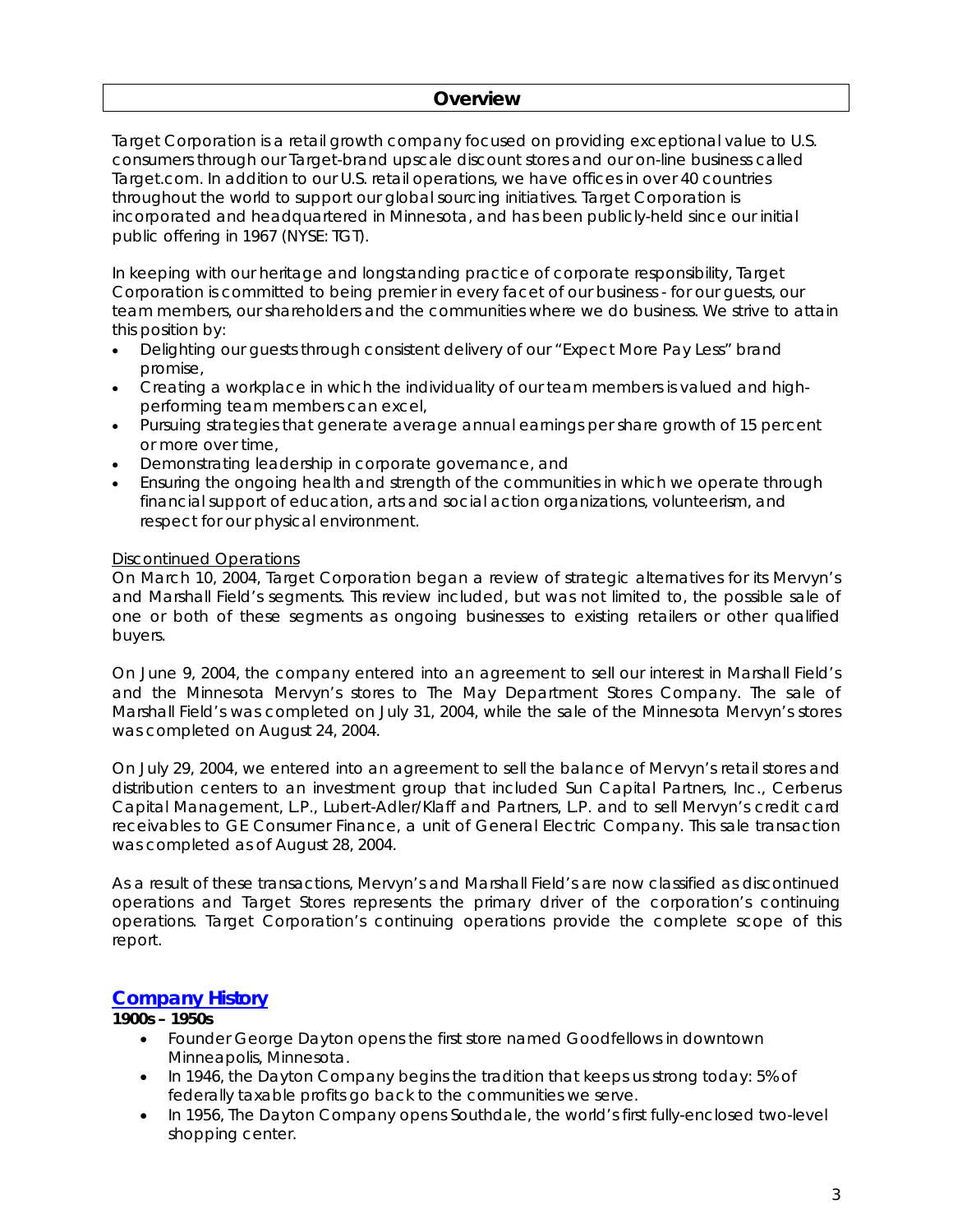### **1960s**

- In 1962, the Dayton Company enters discount merchandising with the opening of its first Target stores.
- In 1967, Dayton Corporation goes public with its first offering of common stock.
- In 1969, the company merges with J. L. Hudson Company and adopts the name: Dayton Hudson Corporation (DHC).

### **1970s**

- For the first time, the corporation's revenues top \$1 billion.
- Dayton Hudson Corporation acquires Mervyn's to become the 7<sup>th</sup> largest U.S. retailer.
- Target Stores becomes the corporation's largest revenue-producer by the end of the decade.

### **1980s**

- Revenues more than double to \$10 billion.
- In 1984, Dayton's and Hudson's combine to form Dayton Hudson Department Store Company, the largest independent U.S. department store.

### **1990s**

- Dayton Hudson acquires Marshall Field's in 1990.
- In 1994, Bob Ulrich becomes Chairman and CEO of the corporation.
- A year later, Target launches the first-ever discount store credit card (Target Guest Card), and opens its first SuperTarget stores.
- In 1997, Target introduces Take Charge of Education.
- In 1998, the company acquires Rivertown Trading and launches its direct mail and ecommerce efforts.
- The same year, Target acquires Associated Merchandising Corporation (AMC), a global sourcing organization.
- By the end of the decade, revenues exceed \$30 billion.

### **2000 and beyond**

- Dayton Hudson Corporation begins a new era with a new name: Target Corporation.
- The next year, Dayton Hudson Department Store Company changes its name and all of its stores names to Marshall Field's.
- Also in 2001, Target rolls out its Target Visa card nationwide.
- In 2002, the company celebrates the 40<sup>th</sup> anniversary of Target Stores and the 150<sup>th</sup> anniversary of Marshall Field's, and marks the 35th year of being a publicly-traded company.
- In 2004, Target Corporation sells its Marshall Field's and Mervyn's businesses to focus on its primary brand and growth vehicle: Target Stores.

# **Corporate Governance Profile**

### **Selection of Chairman and CEO**

The Chairman of the Board may, but is not required to, also hold the office of the Chief Executive Officer. Presently, the positions of Chairman of the Board, Chairman of the Executive Committee and CEO are combined in one person. The Chairman of the Board acts as the Chairman of the Executive Committee and annually reviews matters of corporate governance relating to the Executive Committee's structure, role and relationship to the Board of Directors and management. The offices of CEO and Chairman of the Board are separately evaluated by the Executive Committee of the Board of Directors each year.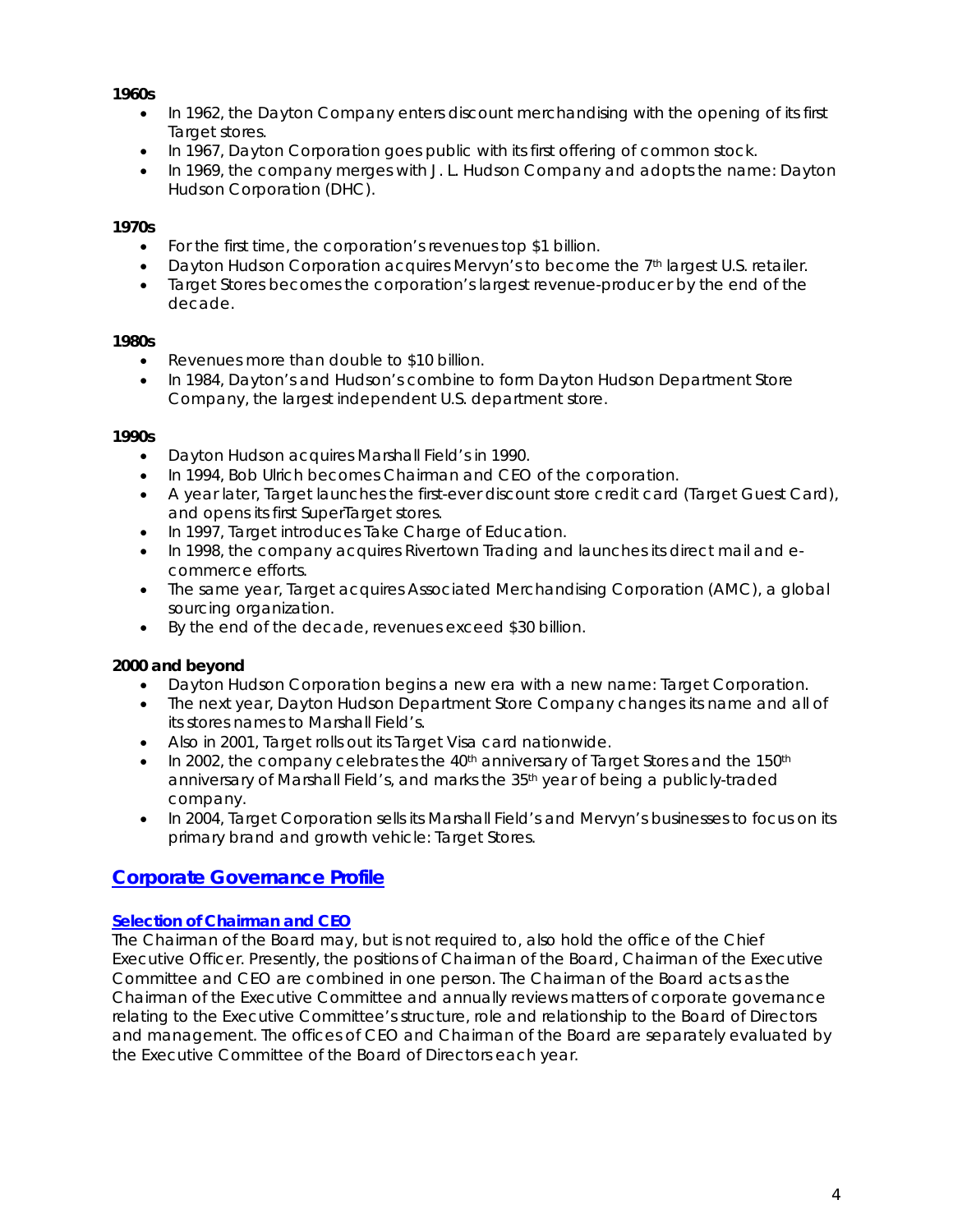### **Independent Director as Vice Chairman of Executive Committee**

The Vice Chairman of the Executive Committee is an independent director. He or she is annually appointed by the Board together with the appointment of the various committees of the Board of Directors, each of which has a Chairperson assigned to it.

The Vice Chairman of the Executive Committee chairs executive sessions of non-management directors and has responsibility to write the annual performance reviews of the CEO and Chairman of the Board based on the input of the independent members of the Executive Committee. The Vice Chairman also serves as liaison between the Chairman of the Board and the non-management directors and has authority to convene meetings of non-management directors at every Board meeting.

### **Board Committees**

The Board has the following Committees: Audit, Finance, Nominating, Compensation, Corporate Responsibility, Corporate Governance and Executive. The Board has flexibility to form new committees or disband a current committee.

The Nominating Committee, Compensation Committee, Audit Committee, Finance Committee, Corporate Responsibility Committee and the Corporate Governance Committee are each composed exclusively of independent directors. The Executive Committee is composed of all the independent directors plus the Chairman of the Board of the Corporation.

There are formal position descriptions for the Audit, Finance, Nominating, Compensation, Corporate Responsibility, Corporate Governance and Executive Committees. Detailed descriptions, which are available on our target.com website (click on "investor information/corporate governance/board committee position descriptions"), clearly define the respective functions and responsibilities of each committee. A summary is provided below:

- **Audit Committee** To assist the Board of Directors in monitoring:
	- o The accounting, financial and external reporting policies and practices of the corporation,
	- o The integrity of the Corporation's financial statements;
	- o The independence, qualifications and performance of the Corporation's independent auditor;
	- o The performance of the Corporation's internal audit function;
	- o The MIS and operational policies and practices that affect internal controls;
	- o The employee benefit plans; and
	- o The Corporation's compliance with legal and regulatory requirements and its standards of business conduct and ethics.
- **Finance Committee** To provide the Board of Directors with assurance that the financial policies and financial condition of the Corporation will enable it to achieve its long-range objectives.
- **Nominating Committee**  To assure that the Corporation has sufficient strength on the Board of Directors to assist the Corporation in achieving its short and long-term goals.
- **Compensation Committee**  To approve and recommend to the independent members of the Executive Committee of the board of Directors all short term compensation and compensation plans for the board of Directors, the CEO of the Corporation and the members of the Executive Management Committee of the Corporation and other members of the Corporation's Senior Management Group, and to approve and authorize grants under the Corporation's Long Term Incentive Plans to members of these groups.
- **Corporate Responsibility** To press the Corporation toward being an exemplary citizen by approving policy and evaluating the performance of the Corporation in its interactions with the environments in which it does business.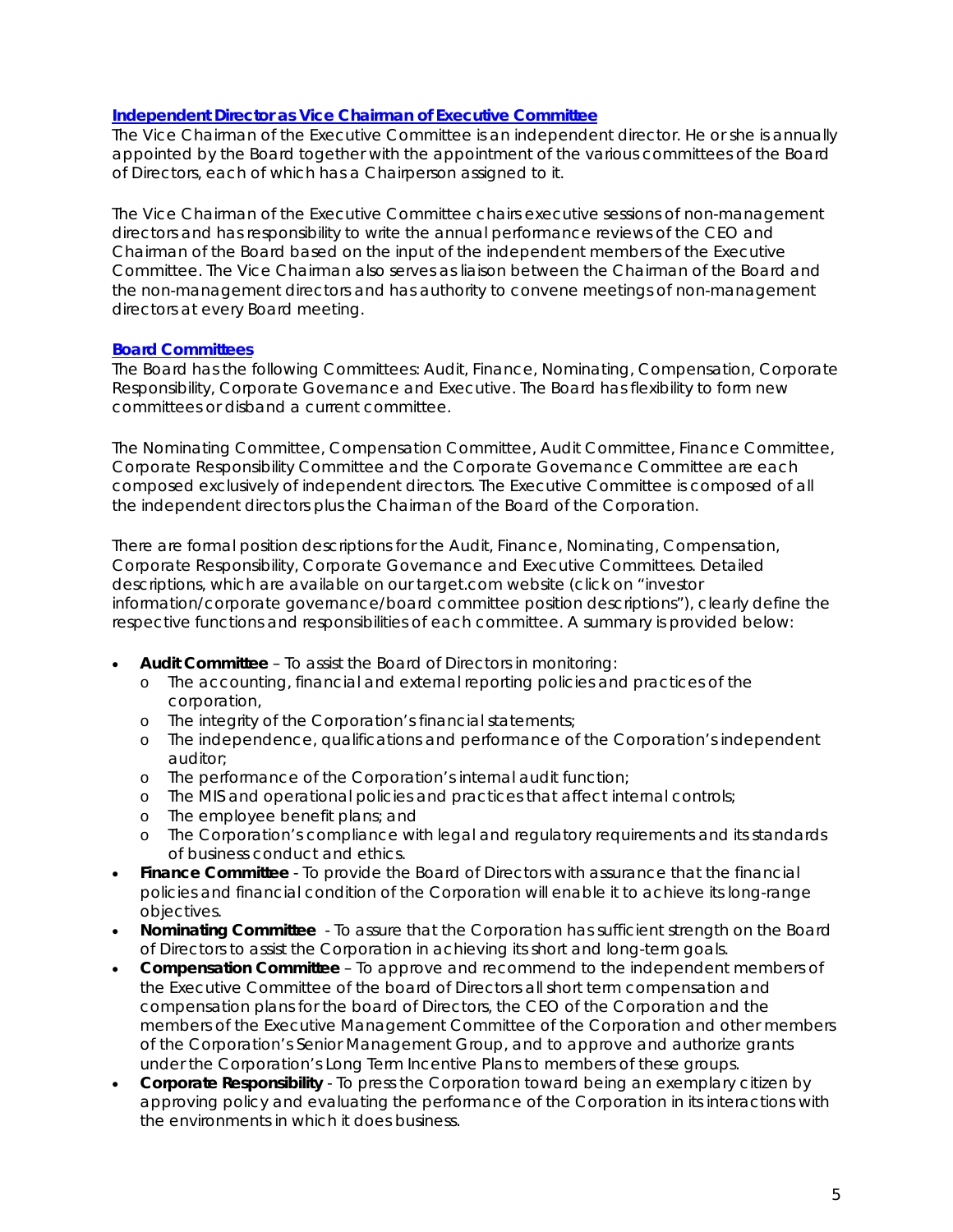- **Corporate Governance Committee** To develop and recommend to the Board of Directors a set of corporate governance principles applicable to the Corporation, and to monitor and assess the adequacy of their implementation.
- **Executive Committee** To assure that the Corporation has sufficient organizational strength in management to achieve its short and long term goals, to provide for effective utilization of the Corporation's executive compensation programs and to provide an opportunity for open dialogue between the Chief Executive Officer and outside directors.

### **Assignment and Rotation of Committee Members**

The Board appoints members of its committees on an annual basis. As described in the Position Description for the Board of Directors, the Nominating Committee is responsible for reviewing and recommending to the Board the composition, organization and responsibilities of the Board's committees. As part of that process, the Nominating Committee evaluates the eligibility of Board members for membership in the respective Board committees.

The full Board of Directors is ultimately responsible for determining committee eligibility and membership. Committee assignments are rotated periodically at about a five year interval.

### **Committee Meetings**

The Corporation annually prepares a master agenda setting forth each Board committee meeting during the annual cycle and the items to be considered at each such meeting. The Chairperson of each respective committee reviews the agenda for each such committee meeting. Each committee and the full Board of Directors annually approve the frequency of all committee meetings.

### **Committee Agendas**

While the Corporation annually prepares a master agenda setting forth each Board committee meeting during the annual cycle and the items to be considered at each such meeting, the full Board of Directors retains ultimate control over its committees, their meeting schedules and agendas.

### **Selection of Agenda Items for Board Meetings**

The Corporation annually prepares a "Board of Directors Master Agenda." This Master Agenda sets forth an agenda of items to be considered by the Board of Directors at each of its regular meetings during the year. The Chairman of the Board may adjust the agenda to include special items not contemplated on the annual Master Agenda. The Vice Chairman has an opportunity to review information and agendas sent to the Board to assure that there is sufficient time for discussion of all agenda items.

The Board of Directors annually reviews the Corporation's long-term strategic plans and principal issues. Periodically during the year the Board receives strategic updates from management of the Corporation.

Each Board member is free to suggest inclusion of items on the agenda and to raise at any Board meeting subjects that are not specifically on the agenda for that meeting.

### **Board Materials Distributed in Advance**

The Board of Directors is fully informed in advance of all major proposals and has an opportunity to make meaningful and deliberate contributions to the decision-making process. To further that policy, information and data that is deemed important to the Board's understanding of the business is distributed in writing to the Board for review by the Board prior to the Board meeting at which such matters will be considered. Management makes every attempt to see that this material is brief while still providing the desired information. On occasions where the subject matter is too sensitive to be put on paper, certain proposals will be discussed at the meeting.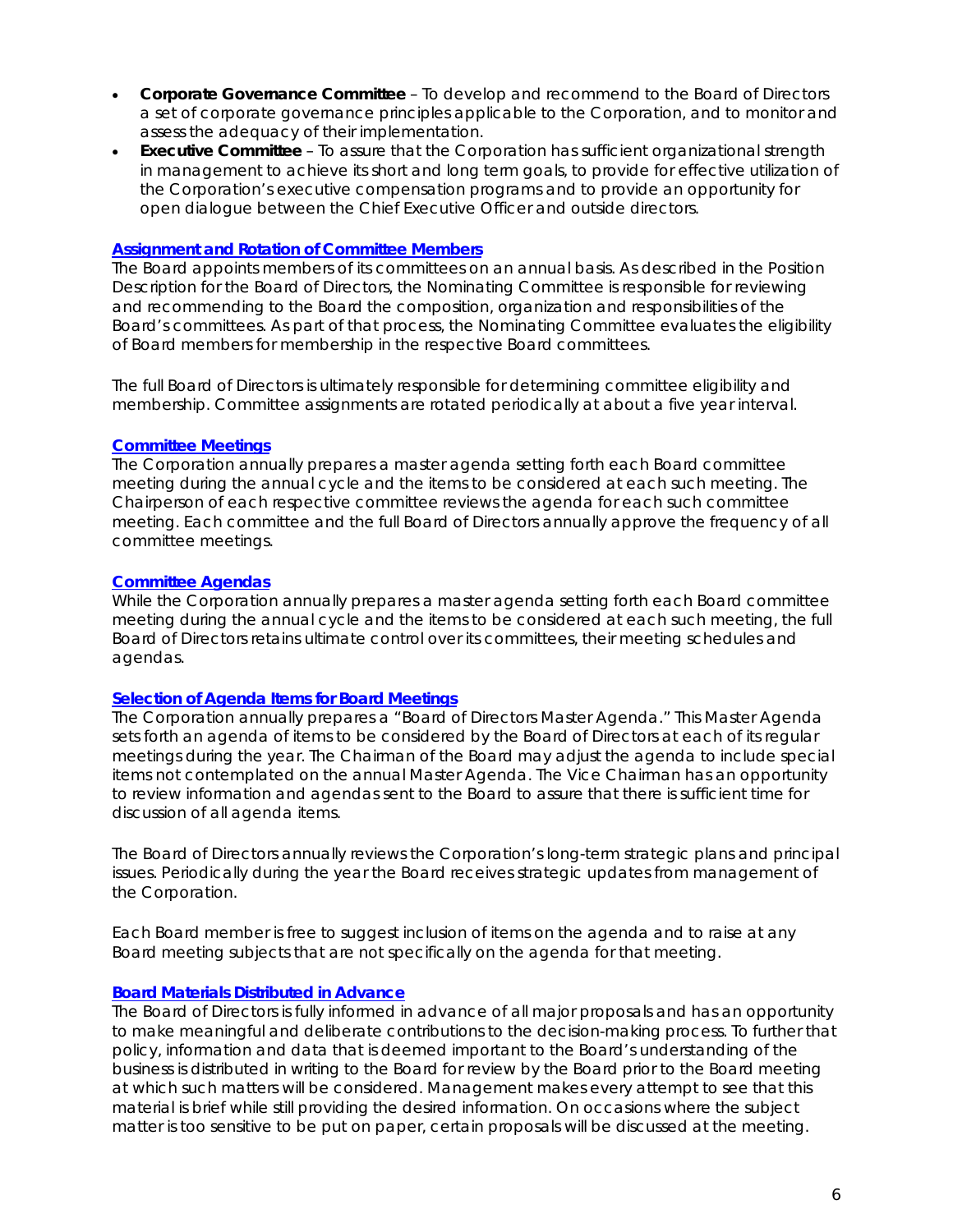### **Regular Attendance of Non-Directors at Board Meetings**

In addition to the Corporate Secretary - General Counsel, such executive officers of the Corporation as the Board may request attend each meeting of the Board, excluding its executive sessions.

### **Executive Sessions of Non-Management Directors**

Each Board meeting begins with an executive session of all non-management directors and the CEO. The non-management directors have a scheduled opportunity to meet in executive session without the CEO present at the end of each regular meeting of the Board of Directors. These sessions are chaired by the Vice Chairman of the Executive Committee.

### **Board Access to Senior Management and Outside Advisors**

Board members have complete access to the Corporation's senior management as well as its outside counsel and auditors, and, as necessary or appropriate, its own independent advisors. Each non-management director is expected to become familiar with the condition and operations of the Corporation through Board and Committee meetings and by personal observation and inquiry. In addition, it is the responsibility of the Chairman of the Board to facilitate constructive interaction between the Board and management of the Corporation.

### **Board Compensation Review**

The Compensation Committee of the Board of Directors is responsible for approving and recommending to the Executive Committee of the Board of Directors all compensation plans for the Board of Directors. The Policy on Composition and Function of Board of Directors provides specific details on compensation and compensation options available to members of the Board of Directors and its various committees.

### **Size of the Board**

The Corporation's Articles provide for a Board of Directors with 5 to 21 members. The Board believes that a membership of about 11 directors is appropriate.

### **Mix of Inside and Outside Directors Independence for Non-Management Directors**

A preponderance of the Board should consist of outside directors who meet the independence standards of the New York Stock Exchange. All but one of the current directors on our Board meets these requirements. Our CEO is our only non-independent director and only members of top corporate management who have the potential to be CEO should serve on the Board. No member of Corporation management will serve on an outside director's Board.

### **Board Definition of What Constitutes Independence for Non-Management Directors**

Board members should have broad perspective, experience, knowledge and independence of judgment, and business backgrounds that can bring a different set of experiences and perspectives to the Board. The Audit and Nominating Committees are required to follow the securities laws and the New York Stock Exchange rules for independence of their respective members. The Board believes there is no current relationship between any non-management director and the Corporation that would be construed in any way to compromise any nonmanagement director being designated independent.

#### **Former Chief Executive Officer's Board Membership**

No former CEO should serve on the Board for an extended time. Whether a former CEO should serve on the Board for a limited time is a matter to be decided in each individual instance. Any director of the Corporation, including any management Director, whose affiliation or position of principal employment changes substantially after election to the Board is expected to submit a resignation as a Director promptly for consideration by the Board of the effect of that change upon the interests of the Corporation.

A former Chief Executive Officer serving on the Board will not be considered an independent director for purposes of corporate governance.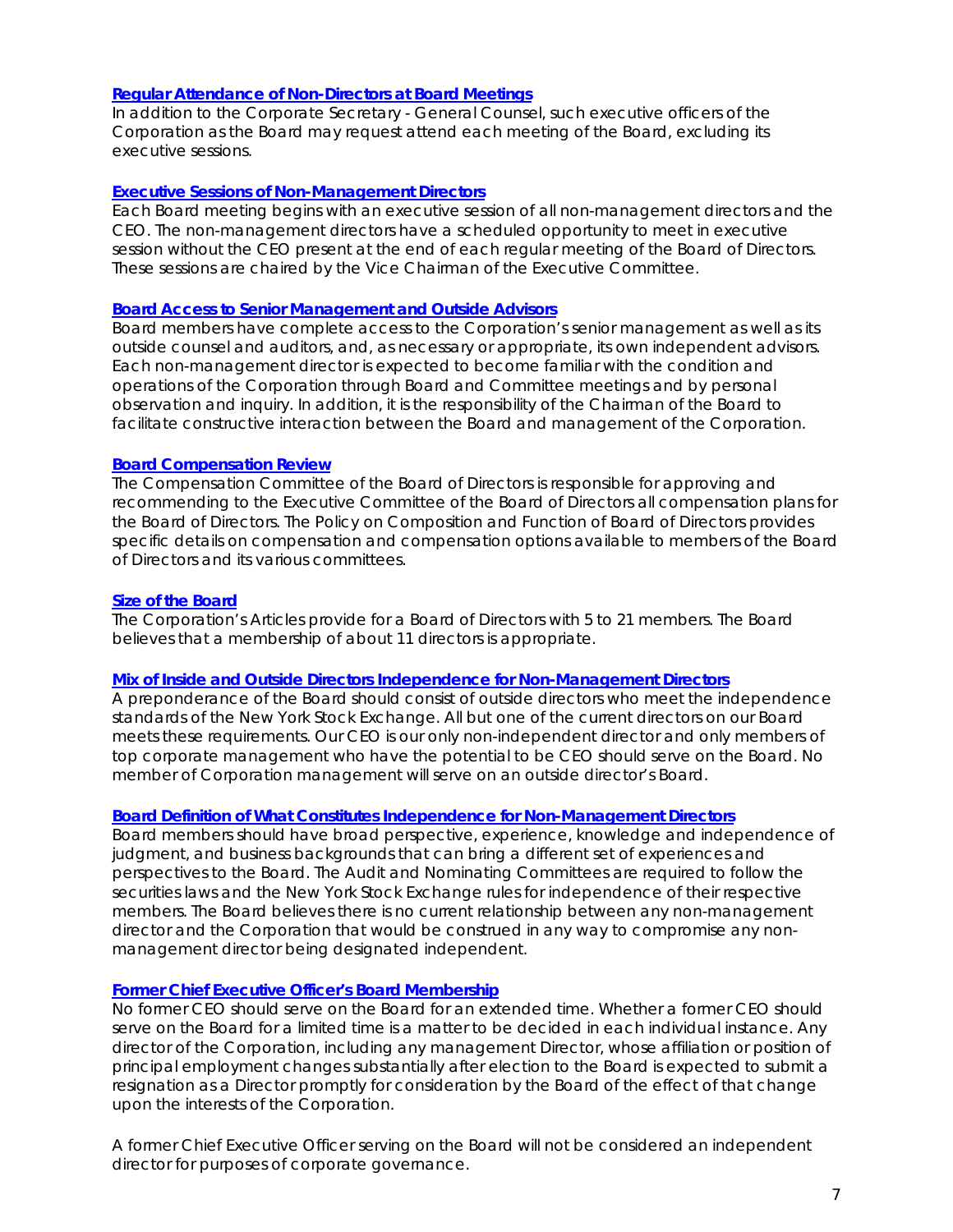### **Board Membership Criteria**

The Nominating Committee of the Board of Directors reviews and recommends the composition, organization and responsibilities of the Board of Directors.

The Board's policy sets out the optimal size, balance and rotation of the membership of the Board. These criteria require that a preponderance of the Board should consist of independent directors. Any management representation should be top corporate management and only those who have potential to be CEO. Board members should have broad perspective, experience, knowledge and independence of judgment; the members should represent a predominance of business backgrounds and should bring a different set of experiences and perspectives to the Board. Regional balance is recognized as highly desirable, and a high degree of interest and involvement are prime requisites for membership.

### **Selection of New Director Candidates**

The ultimate responsibility for selection of new director candidates resides in the Board of Directors. The screening process for that responsibility is delegated to the Nominating Committee, which reviews candidates for election as directors and annually recommends a slate of Directors for approval by the Board and election by the shareholders. In addition, the Compensation Committee periodically reviews and recommends the composition, organization and responsibilities of the Board and its committees. In addition, the Chairman of the Board maintains and periodically renews lists of potential directors.

### **Extending Invitations to New Director Candidates**

The Chairman of the Board and the senior personnel manager play important roles in contacting potential Board members under the direction of the Nominating Committee. Candidates for nomination to the Board of Directors are invited to meet with individual directors in an informal setting. Formal invitations to join the Corporation as a Board member are extended by the Chairman of the Board after the candidates have been approved by the Nominating Committee and the full Board.

### **Assessing the Board's Performance**

The Board annually reviews its performance and takes steps (including evaluating its composition, organization, responsibilities and compensation) to improve its performance and the performance of its committees.

The Chairman is required to focus the Executive Committee's attention on corporate governance matters relating to its own structure, role and relationship to the Board of Directors and management and to present to the Board any concerns management has in regard to the role of the Board of Directors or individual members.

### **Changes in Director's Principal Employment**

Any director (including management directors) whose affiliation or position of principal employment changes substantially after election to the Board will be expected to submit a resignation as a director promptly for consideration by the Board of the effect of such change upon the interests of the Corporation.

### **Retirement from Director's Principal Employment**

A non-management director who retires from principal employment may serve up to an additional three years from the date of such retirement, but only to a maximum of 15 years of service on the Board and not beyond the director's 68th birthday.

### **Term Limits**

No non-management director will serve for more than a total of 15 years in that capacity, except that when three or more such directors are due to retire within a 12 month period, the Board may request the director who is under 67 with the least service on the Board to serve up to an additional 12 months to smooth the rotation of Board members.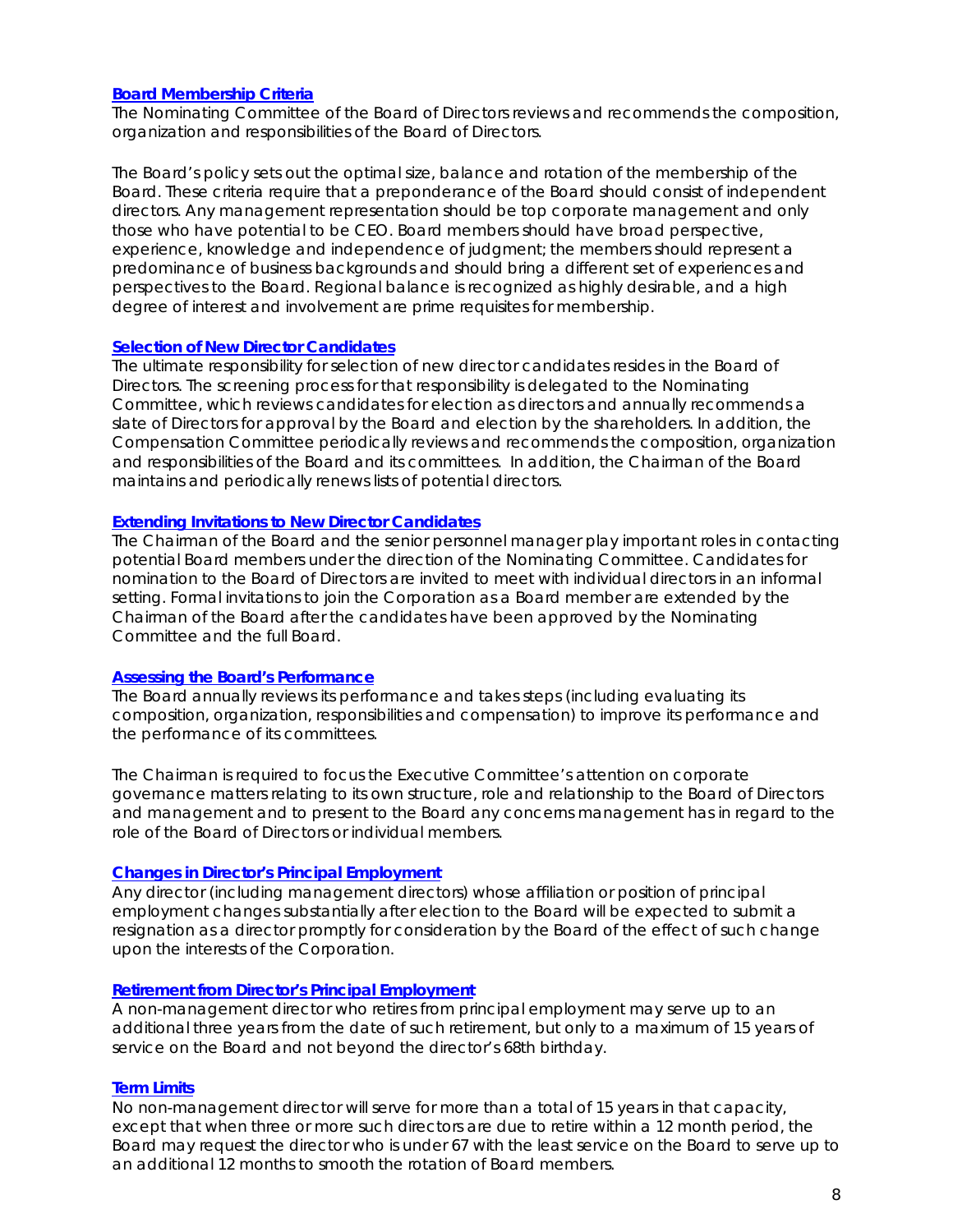### **Retirement Age**

All directors must retire upon reaching age 68.

### **Formal Evaluation of the Chief Executive Officer**

The Compensation Committee of the Board of Directors annually reviews the performance of the CEO as it relates to all elements of compensation. The independent members of the Executive Committee annually review the recommendations of the Compensation Committee and, without the CEO present, approve the performance review of the Chief Executive Officer and establish the CEO's compensation. The Vice Chairman of the Executive Committee delivers the annual performance review of the CEO based on input from members of the Executive Committee. The Corporation's proxy statement contains a detailed description of the process used to review the performance of the Corporation's CEO.

### **Succession Planning**

The Board is responsible for assuring that the status of organizational strength and succession planning is equal to the requirements of the long-range goals of the Corporation. The Executive Committee is responsible for assuring that the Corporation has sufficient organizational strength in management to achieve its short- and long-term goals.

The Chairman of the Board is required to annually present to the Executive Committee an evaluation of the pace, direction and organizational strength of the Corporation and to see that the Corporation has an effective corporate top management team, with provision for succession.

Under the Corporation's By-Laws, upon the death, incapacity or temporary absence of the Chief Executive Officer, the Vice Chairman of the Executive Committee shall designate an acting Chief Executive Officer until further act of the Board.

### **Management Development**

The Chairman of the Board is required to present to the Executive Committee an evaluation of the pace, direction and organizational strength of the Corporation; ensure that the Corporation has an effective top corporate management team, with provision for succession; and ensure the development and implementation of personnel training and development plans and programs which will provide the human resources necessary for the achievement of the Corporation's goals.

The Board of Directors is required to annually review whether management succession is properly being provided so that the status of organizational strength and succession planning is equal to the requirements of the long-range goals of the Corporation.

### **Board Interaction with Institutional Investors, the Press, Guests and Others**

The CEO, the CFO and the senior investor relations manager are charged with responsibility to serve as the chief spokespeople for the Corporation, and thereby see that the Corporation is properly represented to its various publics.

Shareholders seeking to communicate with any individual member or group of the Board of Directors may send correspondence to Target Corporation Board of Directors, c/o General Counsel and Corporate Secretary, 1000 Nicollet Mall, TPS-3255, Minneapolis, Minnesota 55403 or may send an e-mail to boardofdirectors@target.com. The General Counsel and Corporate Secretary will forward communications to the appropriate Board member(s).

### **Orientation and Continuing Education**

New directors participate in an orientation program that includes discussions with senior management, background materials on the Corporation's plans, organization and financial statements and visits to the Corporation's facilities.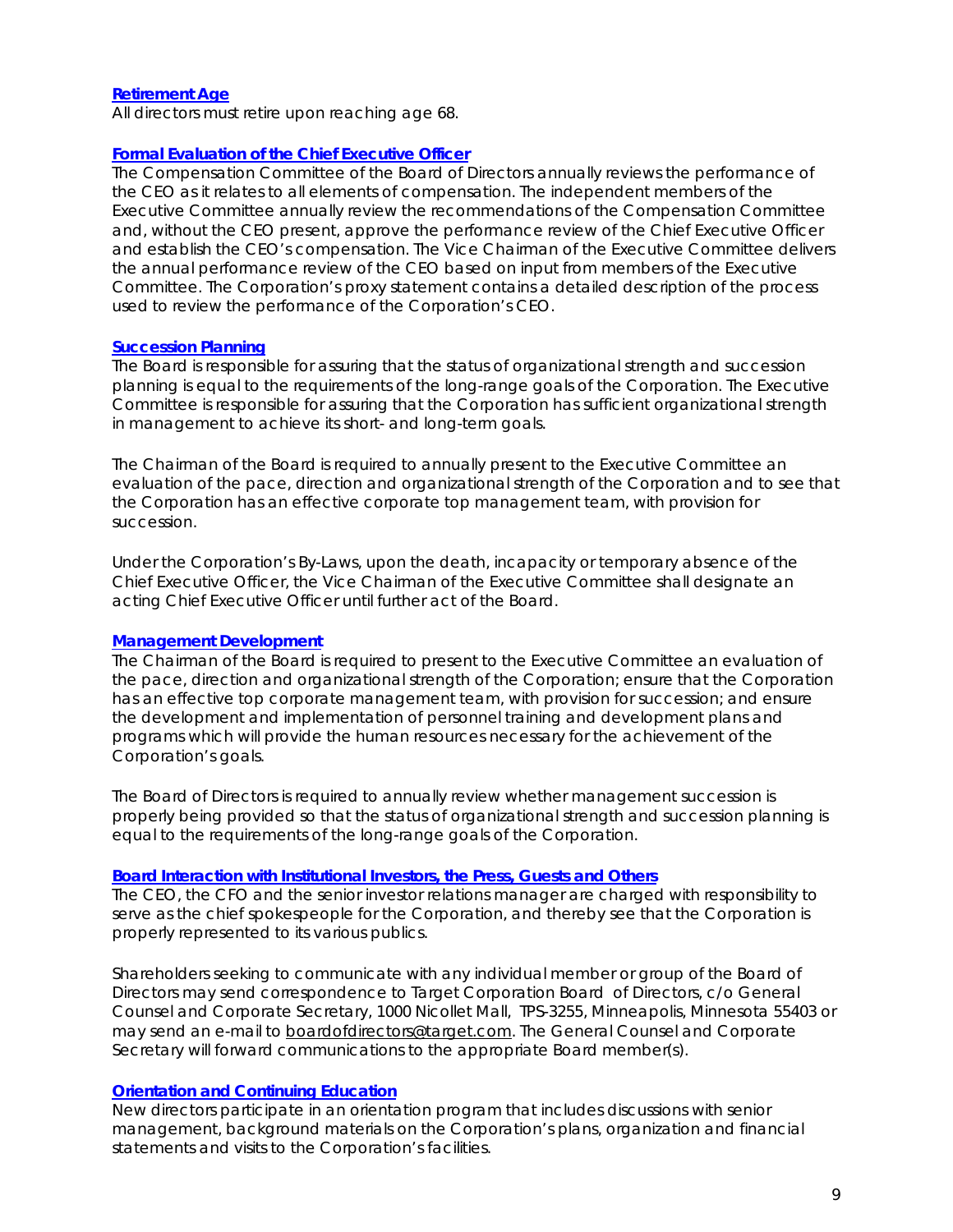# **Business Conduct Guide**

Dear Target Corporation Team Members:

Because of you, Target Corporation enjoys a strong reputation in our communities and in our industry not only as an outstanding and innovative retailer, but also as a corporation with values and beliefs that are at the core of our business success. We are committed to ethical and legal business practices and we expect you to share this commitment. You are the foundation of our success. Our continued success depends on each of us doing the right thing. You make many complex decisions and judgments as a representative of our business. Because we hire the best people, we expect you to bring good judgment and a sense of integrity to your business decisions. This Business Conduct Guide is provided to equip you with the tools you need to make sound business decisions that meet the ethical and legal standards by which Target Corporation lives. In addition, our operating companies adopt additional policies and procedures that are a part of how we ethically and legally conduct our business. It is your responsibility to read, understand and comply with this Business Conduct Guide and our policies and procedures. No guide can cover all our policies or all laws. To help you when you are uncertain how to act or wish to report a situation, remember that Target Corporation provides other tools to help you. Your supervisor or Human Resources representative are often the best and fastest way to raise and resolve problems. In addition you can anonymously call the Employee Relations and Integrity Hotline at 1-800-541-6838. Outside the United States, you can call 704-556-7046. Your adherence to the core values in this document will help us become the Best Company Ever for our guests, team members, shareholders and communities.

Sincerely, Bob Ulrich Chairman and Chief Executive Officer Target Corporation

### **General Business Conduct Policy**

Target Corporation is committed to conducting business lawfully and ethically. Every team member is obligated to act at all times with honesty and integrity. We expect you to bring good judgment and a sense of integrity to your business decisions. While it is not possible to list all policies and laws to be observed, or all conflicts of interest or prohibited business practices to be avoided, this Business Conduct Guide serves to detail the corporation's expectations for team member conduct and helps team members make the right decisions. Team members are expected to know the corporation's policies and comply with them. Supervisors have the responsibility to ensure that team members are aware of the company's commitment to conducting business ethically and legally. No supervisor or manager may require or imply that a team member should act illegally.

It is every team member's responsibility to understand these guidelines, to act responsibly and to report unethical or illegal business practices. To report unethical or illegal business practices, several options are available to team members. For a list of these options, see the section titled "Reporting Violations of Law or Company Policy."

### **Advertising**

We are an honest-dealing business. Our quests' trust is one of our greatest assets, and we cannot jeopardize that trust. Our advertising will provide clear and accurate information to help guests make buying decisions. It will also communicate the competitive advantages that distinguish us from other retailers. Our advertising must comply with the laws in the areas of product information, pricing, comparative pricing, product availability, credit terms, warranty statements, and telephone and mail order procedures, among others.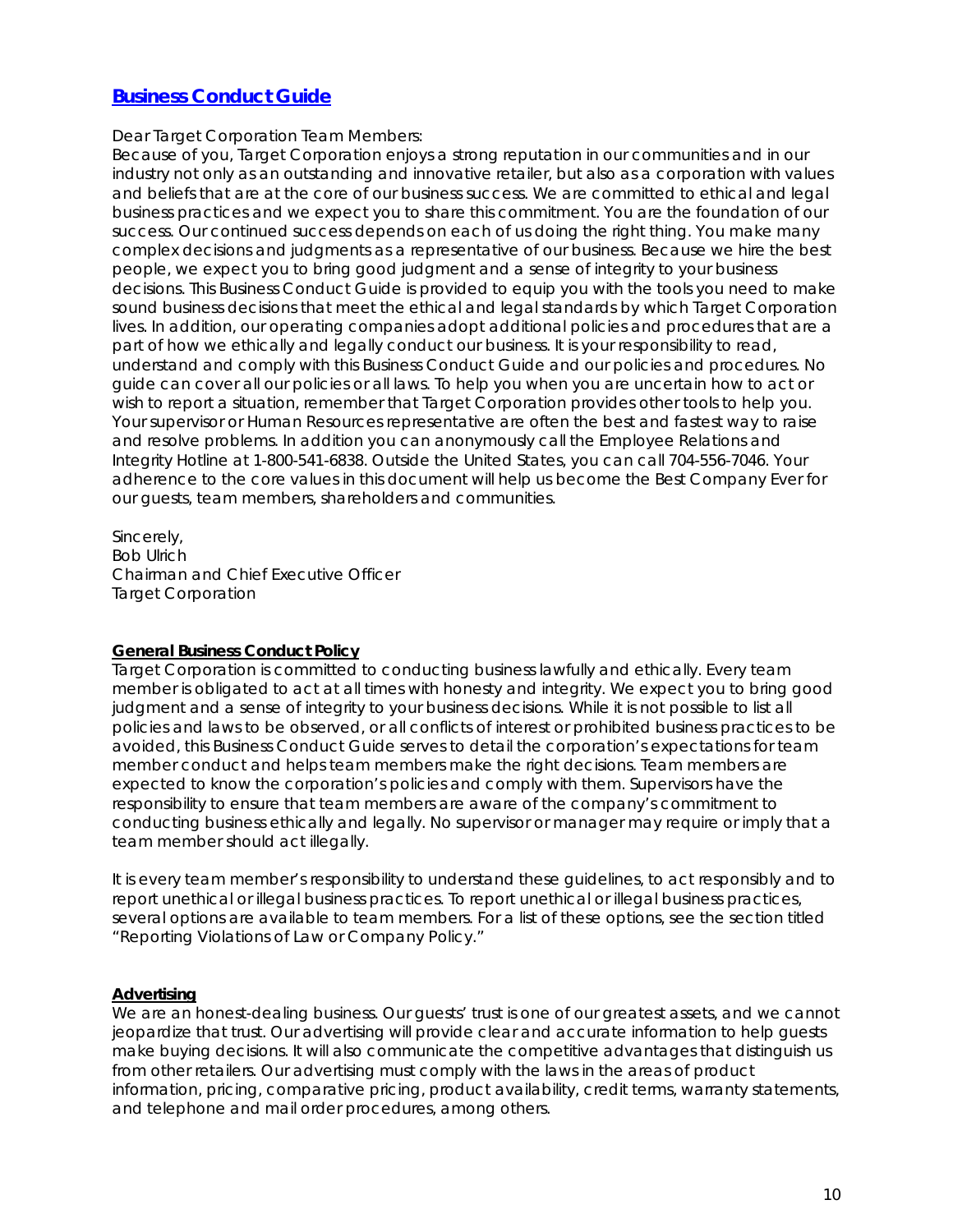### **Antitrust**

Target Corporation competes vigorously and fairly and complies with all antitrust and related laws. Antitrust laws are intended to protect competition. As retailers, the primary antitrust concerns we face involve communications with our competitors or with our suppliers. Our competitors include anyone in our geographic markets selling the same or similar merchandise as we sell. Our suppliers are companies that currently provide us merchandise or may do so in the future.

**Communicating with competitors** — Team members may not discuss with our competitors retail prices, markups, markdowns or other terms or conditions of sale, or our relationships with suppliers. For competitive reasons, as well as antitrust reasons, you may not discuss our company's plans with a competitor. In addition, you may not make any agreement, whether directly or indirectly, with a competitor regarding price or other terms or conditions of sale, boycotts or market allocation.

**Communicating with suppliers** — Regular communication with our suppliers is encouraged and necessary so that we can provide the best products and information to our guests. However, you may not make any agreement, directly or indirectly, with any supplier regarding the retail price of any product. Suppliers may suggest prices for the products they sell, but team members must make the decision on the prices we put on our merchandise. You may ask suppliers what their distribution policies are to help you determine the products you select to sell. When there is a valid business reason, you may request an exclusive product from a supplier, as long as other competitive products are available in the market and the exclusivity agreement is for a reasonable time period. Our buyers may not knowingly induce or accept a discriminatory price for merchandise they buy from suppliers. Generally, it is the supplier's obligation not to sell at a discriminatory price. However, buyers must use common sense and their general business knowledge to avoid knowingly accepting a price that would be illegal for a supplier to offer.

### **Business Conduct Guidelines**

Each team member affected by antitrust laws must understand those laws in order to be able to comply with them and to maximize the company's competitiveness. Violating the antitrust laws is a felony and can result in imprisonment and fines. Damage awards in civil suits are tripled and may include costs and attorneys' fees. The cost in time, reputation and lost business can be staggering.

### **Bribery**

It is illegal to pay or receive a bribe intended to influence business conduct. Our guideline goes beyond the standard set by the law and prohibits any activity that creates the mere appearance of anything improper or anything that may embarrass the company. No assets of the company may be used to bribe or influence any decision by an officer, director, employee or agent of another company or any governmental employee or official. Nothing of value should be given directly or indirectly to foreign government officials, foreign political parties, candidates for foreign political office, or any related person to receive special treatment. It may be acceptable to entertain or provide minor gifts to a guest or supplier, as long as the expenses are nominal, consistent with good business practices and do not appear improper. However, this activity should be limited and you should consult with your supervisor if you have any questions about whether such activity is appropriate. Team members should not accept money or its equivalent from any guest or supplier. For more information on gifts, entertainment and related issues, see the Conflicts of Interest guidelines.

### **Communications**

Each team member is responsible for maintaining the company's image when communicating with others. You can enhance or hurt the company's image with every written, verbal or electronic communication. Slanderous, libelous, obscene or distasteful communications are never appropriate and will not be tolerated. Develop every communication with professionalism and our brand in mind. E-mail communications must also comply with company e-mail policies.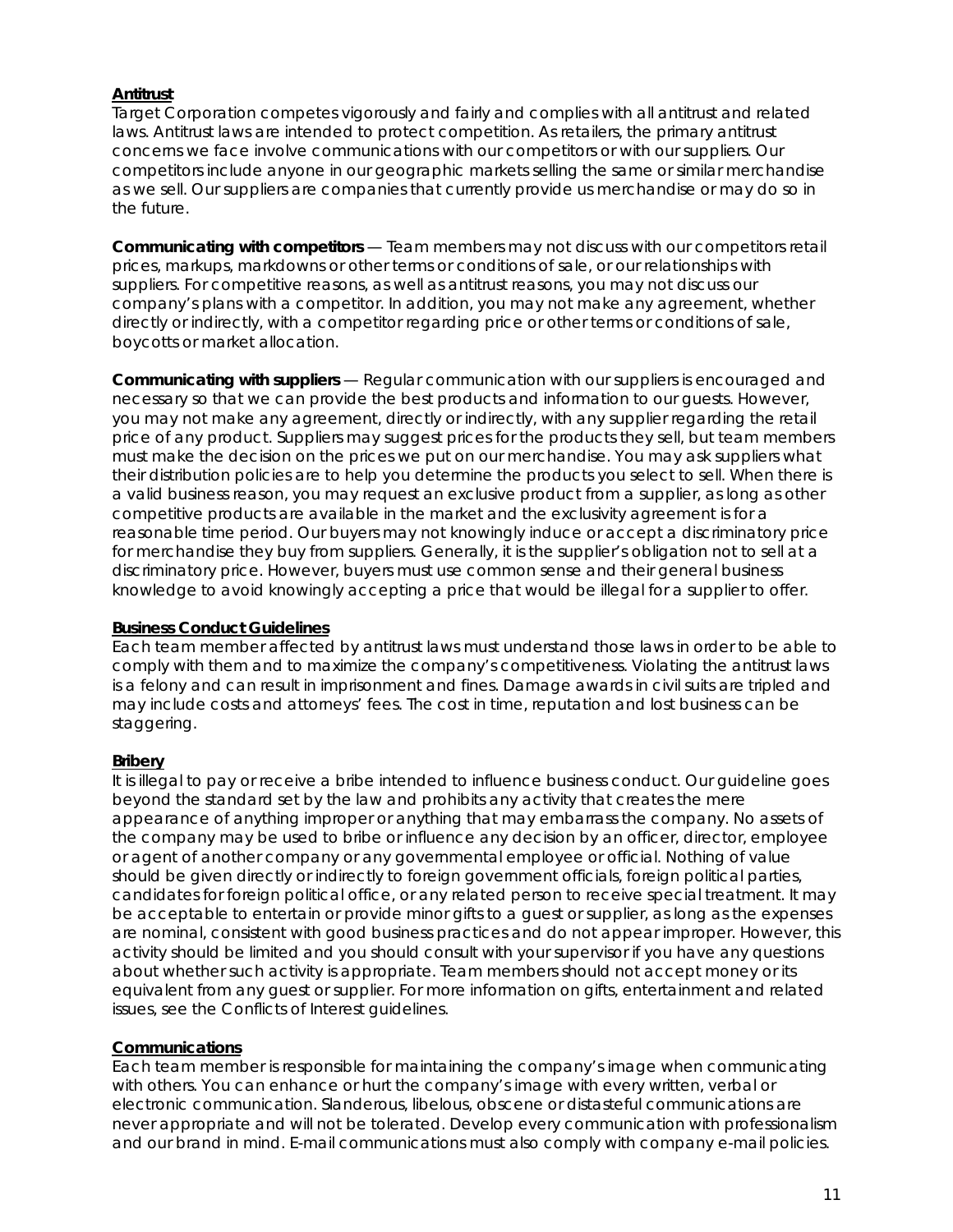### **Company Assets**

Target Corporation has accounting, reporting and internal control procedures to protect the company's assets. Each operating company conducts its business according to these procedures. Each team member plays a role in using company assets appropriately. Company assets are to be purchased, used and disposed of solely for the benefit of the company.

Each operating company also has an assets protection department to protect the company's assets. Any team member who is aware of theft or misuse of company assets must provide the information to someone in Assets Protection or call the Employee Relations and Integrity Hotline. Information is a vital company asset. Our guidelines require that nonpublic information relating to the company, our guests and suppliers must remain confidential. In particular, non-public information about both past results and anticipated plans should be protected. In addition to not sharing confidential information with people outside of the company, those inside the company should receive only the information they need to perform their duties for the company. Your responsibility to maintain the confidentiality of the company's confidential information continues even after you leave the company. This guideline is directly related to the Securities Laws guideline, which prohibits anyone from trading securities based on material nonpublic information.

### **Conflicts of Interest**

You must consider whether your activities and associations with other individuals or companies may result in a conflict of interest. Could the activity or association negatively affect your ability to make business decisions in the best interest of the company or result in disclosing non-public company information? If so, you may have a conflict of interest. Here is a sample of potential conflicts of interest: • Owning a substantial amount of stock in any competing business or in any organization that does business with us.

• Serving as a director, manager, consultant, employee or independent contractor for any organization that does business with us, or is a competitor — except with our company's specific prior knowledge and consent.

• Accepting or receiving gifts of any value or favors, compensation, loans, excessive entertainment or similar activities from any individual or organization that does business or wants to do business with us, or is a competitor.

• Representing the company in any transaction in which you or a related person has a substantial interest.

• Disclosing or using for your benefit confidential or non-public information about Target Corporation or other organizations with which we do business. This includes transactions in Target Corporation stock or our business partners' securities.

• Directly or indirectly competing with the company in buying or selling property, property rights or other interests.

### **Credit**

Target sells merchandise and services on credit to its guests using credit programs provided by third parties or Target National Bank, a subsidiary of Target Corporation. Target National Bank also issues the Target Visa, which is accepted worldwide. All credit-granting and administrative functions must accurately disclose credit terms and meet all requirements relating to fair credit reporting and equal credit opportunity. Target National Bank will comply with all applicable laws, rules and regulations.

### **Disclosures — Prompt and Accurate**

We are committed to full, fair, accurate, timely and understandable disclosure in all our public communications and in the information that we provide to the Securities and Exchange Commission and the New York Stock Exchange. To maintain that commitment, we will comply with all applicable securities laws and regulations, accounting standards, accounting controls and audit practices. These standards will be maintained for both required and voluntary disclosures.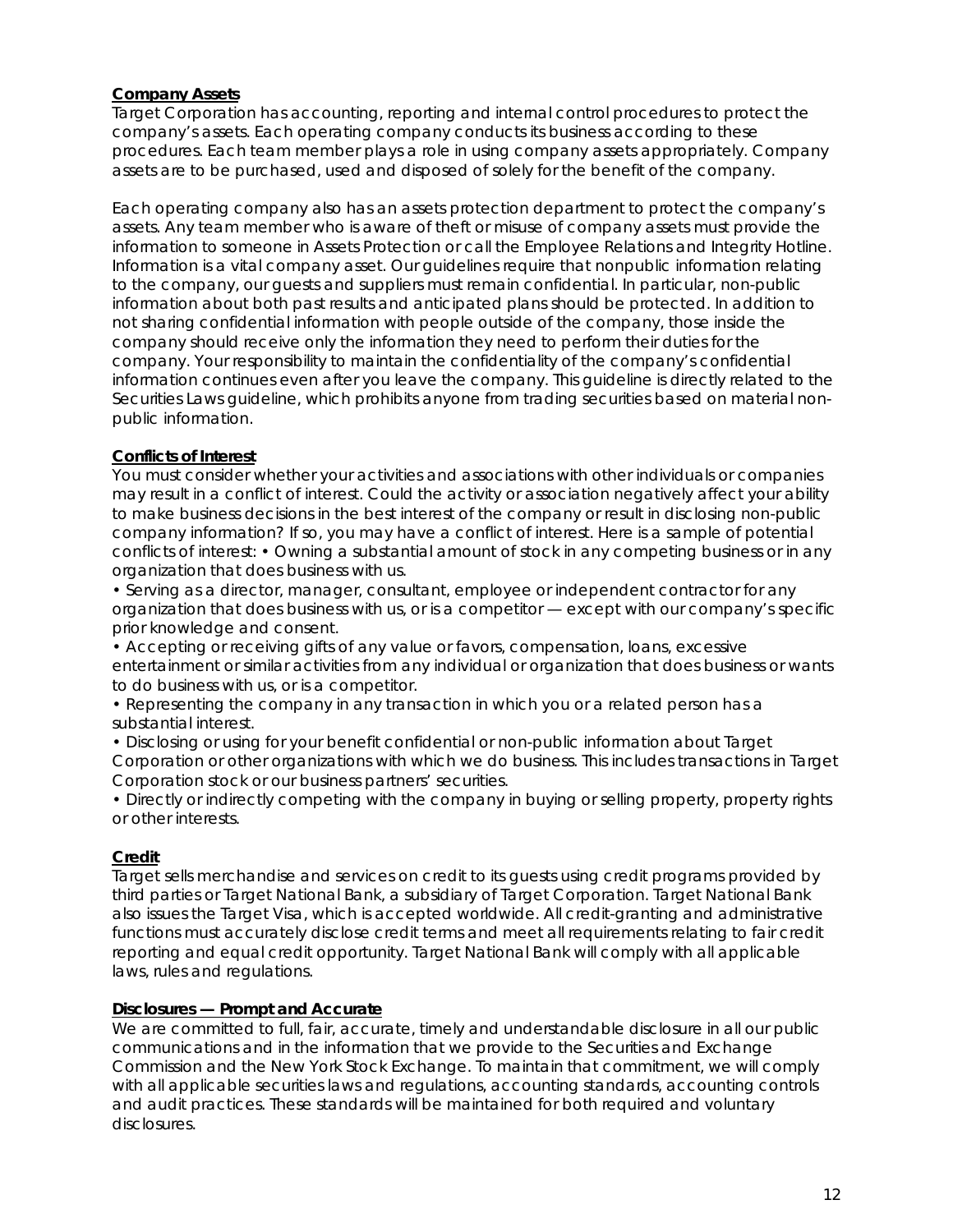### **Environmental Laws**

Target Corporation is concerned with protecting and preserving the environment. We comply with all federal, state and local environmental protection laws. In addition, we encourage all team members to conserve energy and other resources, to reduce the amount of waste the company produces, and to participate actively in any recycling efforts.

### **Financial Integrity and Reporting and Related Internal Controls**

We must keep books, records and accounts in reasonable detail that accurately and fairly reflect the company's transactions and assets. This requirement will help ensure the accuracy of our financial records and the audits that are the foundation of our financial disclosures. We must also develop and maintain a system of internal accounting controls that provide reasonable assurance that we have attained our bookkeeping and accounting objectives. Team members must make sure that all of our accounting and internal control procedures are followed.

### **Imports, Customs**

All products bought by Target Corporation must comply with all applicable laws, regulations, standards and orders of the United States or any state or local government (e.g., U.S. Customs Service). In addition, all labeling and all customs entry and commercial documents required for entry into the United States must be true and accurate. This policy applies to any vendors working with Target Corporation as well.

### **Intellectual Property**

Target Corporation trademarks and service marks, including logos, must always be used exactly as they are registered or, in the case of non-registered marks, as they are established by our company. This includes spelling the mark as registered, using the proper registration symbols and using correct grammar. If other organizations use any of the company's intellectual property, including, but not limited to, its copyrights, patents, trademarks and/or service marks, without authorization, they will be vigorously prosecuted as determined by Target Brands, Inc. Team members must not violate the intellectual property rights of other organizations. We will comply with reasonable intellectual property usage requirements communicated by third parties that have business relationships with us. The company owns any inventions, discoveries, ideas, concepts, works of authorship and trade secrets that a team member develops during the employment relationship. The team member will help the company document the company's ownership of this type of intellectual property.

### **Personnel-Related Laws;**

### **Non-Discrimination and Harassment**

Target Corporation is committed to providing a work environment that allows team members to be productive and effective in their jobs. In addition, we comply with all applicable federal, state and local laws and regulations affecting employment practices, such as pay rates and meal breaks, overtime, occupational health and safety, equal employment opportunity and sexual harassment, among others. We are committed to providing a work environment that is free from discrimination and harassment. Discrimination is strictly prohibited and will not be tolerated. This applies to all areas of employment, including hiring, training, advancement, compensation, discipline and termination. In addition, each operating company has a policy prohibiting sexual harassment and other unlawful harassment, and team members must comply with that policy.

We are committed to providing a work environment that complies with all wage and hour laws. Target Corporation takes proactive steps to ensure that team members are paid appropriately, classified correctly, and treated fairly. Hourly team members must record all of their work time and take all required meal breaks within the appropriate time required by law. All team members should understand that Target Corporation prohibits any "off the clock" work and strictly forbids conduct by exempt team members that may encourage or condone the inaccurate recording of work time. Exempt team members who are responsible for supervising team members are required to focus most of their time on management-related activities, including directing, training, coaching and managing the performance of team members, and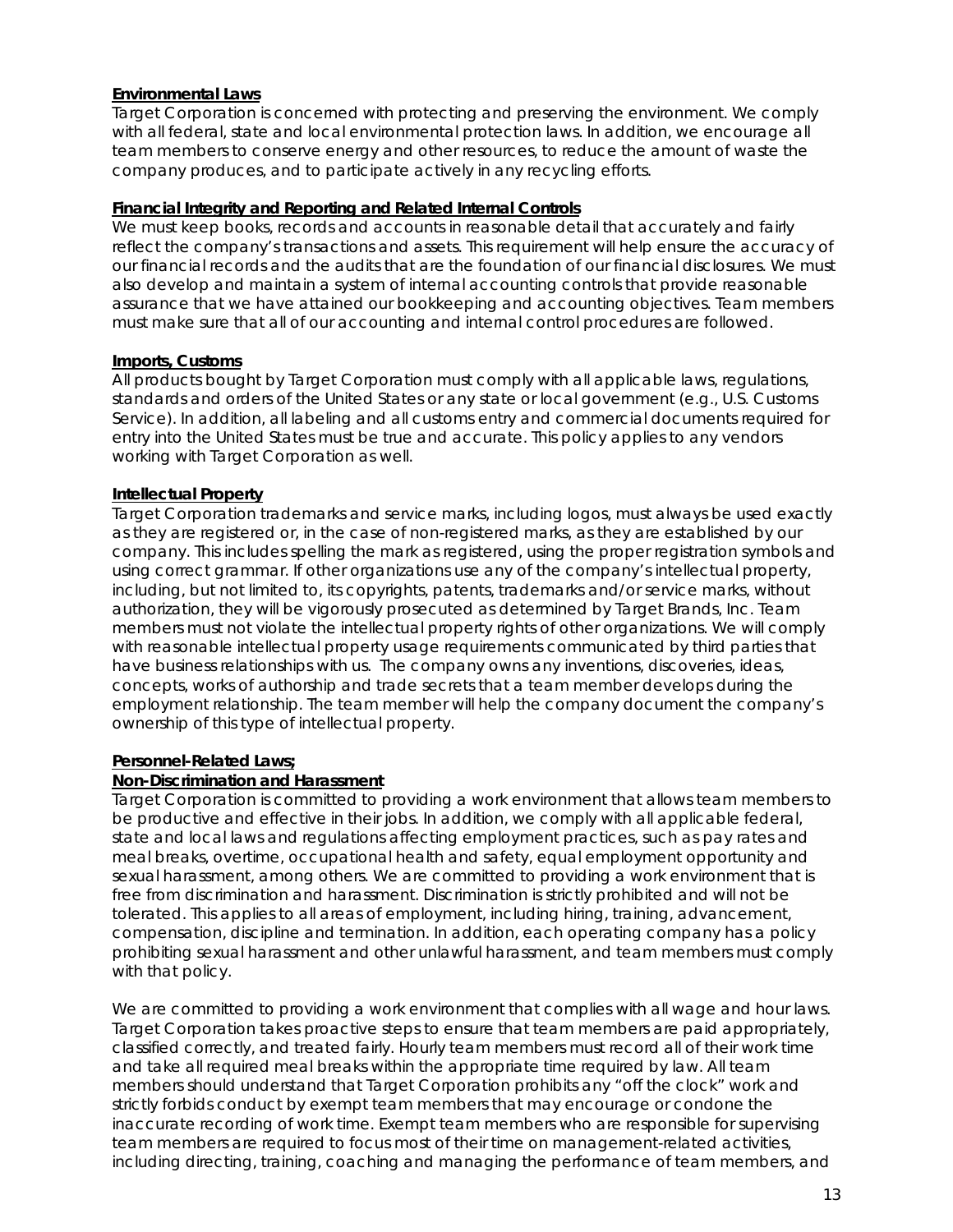ensuring execution of job responsibilities. As part of its commitment to leadership, Target Corporation expects these activities to be the primary duty of these exempt team members, with minimal participation in tasks routinely performed by team members. Target Corporation is also committed to providing a safe and healthy environment for team members and guests. Team members must report all safety concerns or accidents to their supervisors, no matter how slight the problem. Violence, or the threat of violence, will not be tolerated. All company locations must comply with Occupational Safety and Health Administration requirements.

### **Political Activities**

Team members may participate and contribute to political organizations or campaigns. In fact, in the interest of healthy communities and a strong political system in our country, team members are encouraged to do so. If you choose to get involved in political activities, you must do it on your personal time with your personal funds and in your own name. These activities cannot be done on the company premises. You may take time off from work to vote in elections if you are unable to vote during non-working hours. The company has the right to express political views through contributions to campaigns or political activities that do not involve the election of candidates. Company contributions to federal election campaigns are prohibited. Certain states permit corporate contributions to candidates for election to state and local offices. Company participation in state political activities occurs only at the direction of the Vice President, Government Affairs.

Target Corporation may form and administer political action committees (PACs) to encourage team member contributions to political campaigns. Team member contributions must be personal and voluntary. Except for these activities stated above, no representative of the company may make any contribution on behalf of the corporation or agree to contribute company money, property or services to any political candidate, party, organization, committee or individual or for any other political purpose. Any questions about when and where political activity is allowed can be directed to the company's General Counsel or Vice President Government Affairs.

### **Privacy**

We understand and value the trust our quests and team members place in us when they share information with us. We have extensive physical, electronic and procedural safeguards in place to keep information about our guests and team members secure. All team members must comply with these safeguards. Target Corporation complies with all applicable laws and regulations regarding the privacy of guest and team member information including all laws regulating the privacy of guest financial information and the privacy of guest and team member medical information. In addition, the privacy policies we communicate to our guests advise them how we collect, use and protect information they provide to us. All team members need to understand and follow any privacy policies that apply to their jobs.

### **Product Safety**

Target Corporation is committed to providing high quality, safe products to our guests. Violating product safety laws may result in monetary penalties, costly administrative attention and litigation, as well as negative publicity. We require our vendors to warrant that all goods sold to the company comply with all applicable laws. We also comply with our own obligations to report and remove from sale unsafe products.

### **Securities Laws**

**General Rule —** It is illegal and against company policy for you — or any member of your immediate family living in the same household — to buy or sell Target Corporation securities when you have material, non-public information (defined below). In addition, you may not buy or sell securities of any other company, including our vendors and other partners, if you have material non-public information about that company as a result of your association with Target Corporation.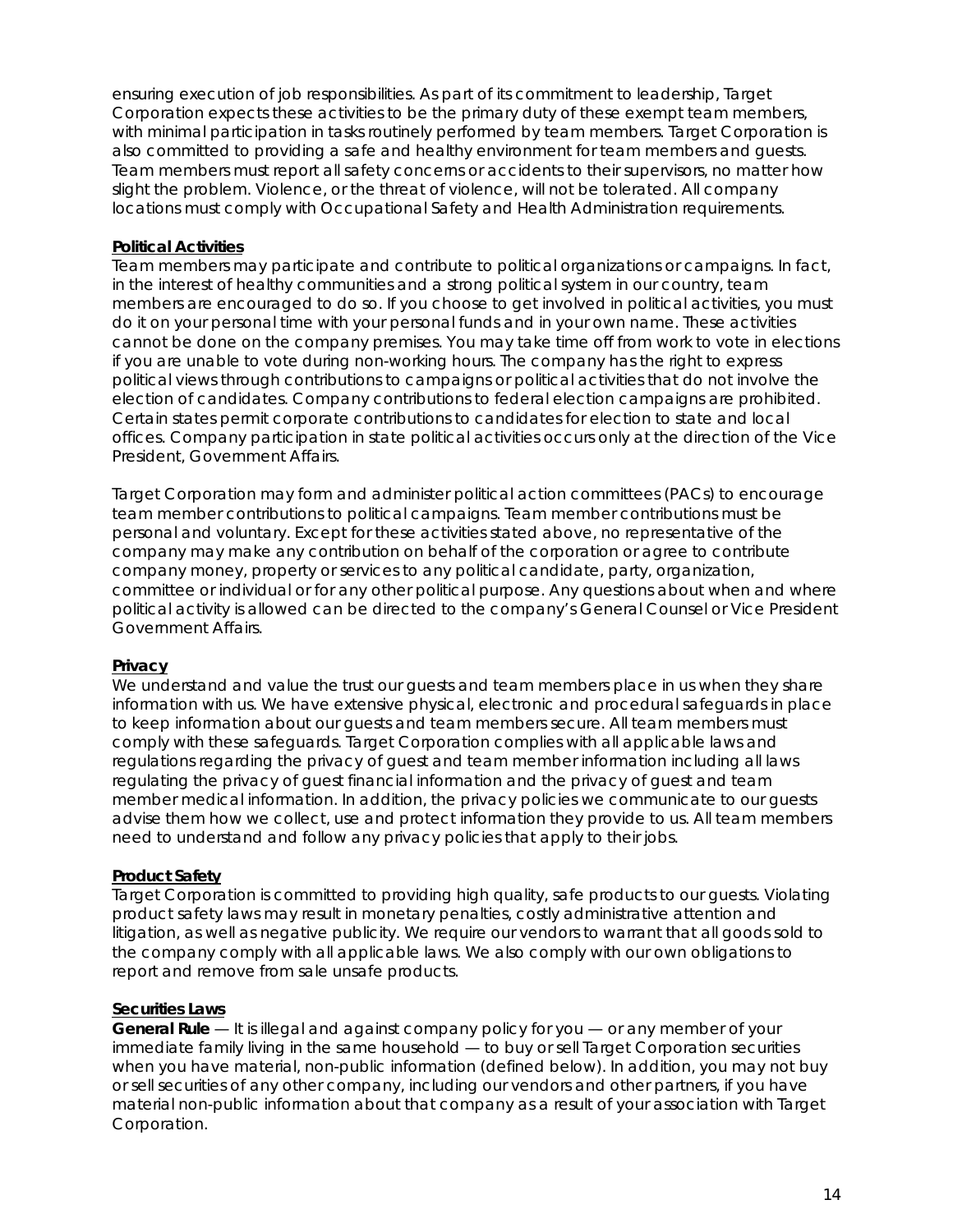**Tipping** — Selective disclosure of material inside information about Target Corporation to others who trade in its securities is called tipping, and it is prohibited. Both parties — the one sharing the information and the one receiving the information — are subject to penalties. This applies even if both parties are outside of the company. This policy is related to the more general Conflicts of Interest guideline that requires all team members to maintain the confidentiality of the company's non-public information.

**Material information** — Information is generally called "material" if it is important enough to influence a reasonable investor's decision to buy, sell or hold securities. Examples of material information include: unreleased sales and/or earnings figures; projections of future earnings or losses; news of a pending or proposed merger or asset purchase; a major new contract or lawsuit; a change in dividend policies; a change in management; news of a significant sale of assets or the disposition of a subsidiary; and the gain or loss of a major supplier. Either positive or negative information may be material.

**Non-public/Inside information** — Information not widely shared with the financial community or reported to the media is generally called "non-public" or "inside" information. Information, even though it is released, may remain non-public for some period of time, typically a full business day, until it has been digested by the financial markets. There are many factors to consider when determining whether information is material or non-public. When in doubt, you should assume the information is material and non-public. There are no exceptions to this policy, and violation of the policy may result in serious criminal and civil penalties, in addition to disciplinary action by the company. Executive officers and directors of the company must comply with additional requirements when trading in the company's securities. These include avoiding "short swing" trading and filing periodic reports about their trading activities.

### **Vendor Standards**

We want to do business only with suppliers/vendors who conduct business ethically and legally. All suppliers/vendors are expected to comply with the Target Corporation Standards of Vendor Engagement. Failure to comply will expose suppliers/vendors to possible termination of their business relationship with us.

### **Reporting Violations of Law or Company Policy**

To help protect the company and individual team members, it is essential that you promptly and fully report any situation that may violate the law or company policy — whether you are involved in the situation or not.

- 1. For company policy violations, report the violations to your manager or Human Resources.
- 2. For violations of the law, you can report the violation in any of the following ways:
- Contact your supervisor
- Call the Employee Relations and Integrity Hotline at 1-800-541-6838. Outside the United States, you can call 704-556-7046
- Contact your compliance officer (the CFO)
- Write to: Target Corporation, 1000 Nicollet Mall, Minneapolis, MN 55403 Attention: Chief Financial Officer

All reported violations will be investigated and acted on appropriately. When you report a violation, you may choose to remain anonymous. If you choose to identify yourself, your identity will be protected as much as possible, based on the need to prevent potential harm to others, to comply with the law and to conduct a complete investigation. You will not be subject to retaliation for reporting a suspected violation in good faith. You will receive confirmation that your report was received and, in most instances, you will be notified of the action the company took. Reports that raise material concerns about our accounting practices, internal controls or audit matters will be referred to the company's Audit Committee. Any waiver of a provision of the Business Conduct Guide applicable to our executive officers or directors may be made only by the Board of Directors of the company or a committee of the Board designated for that purpose and will be promptly disclosed to our shareholders.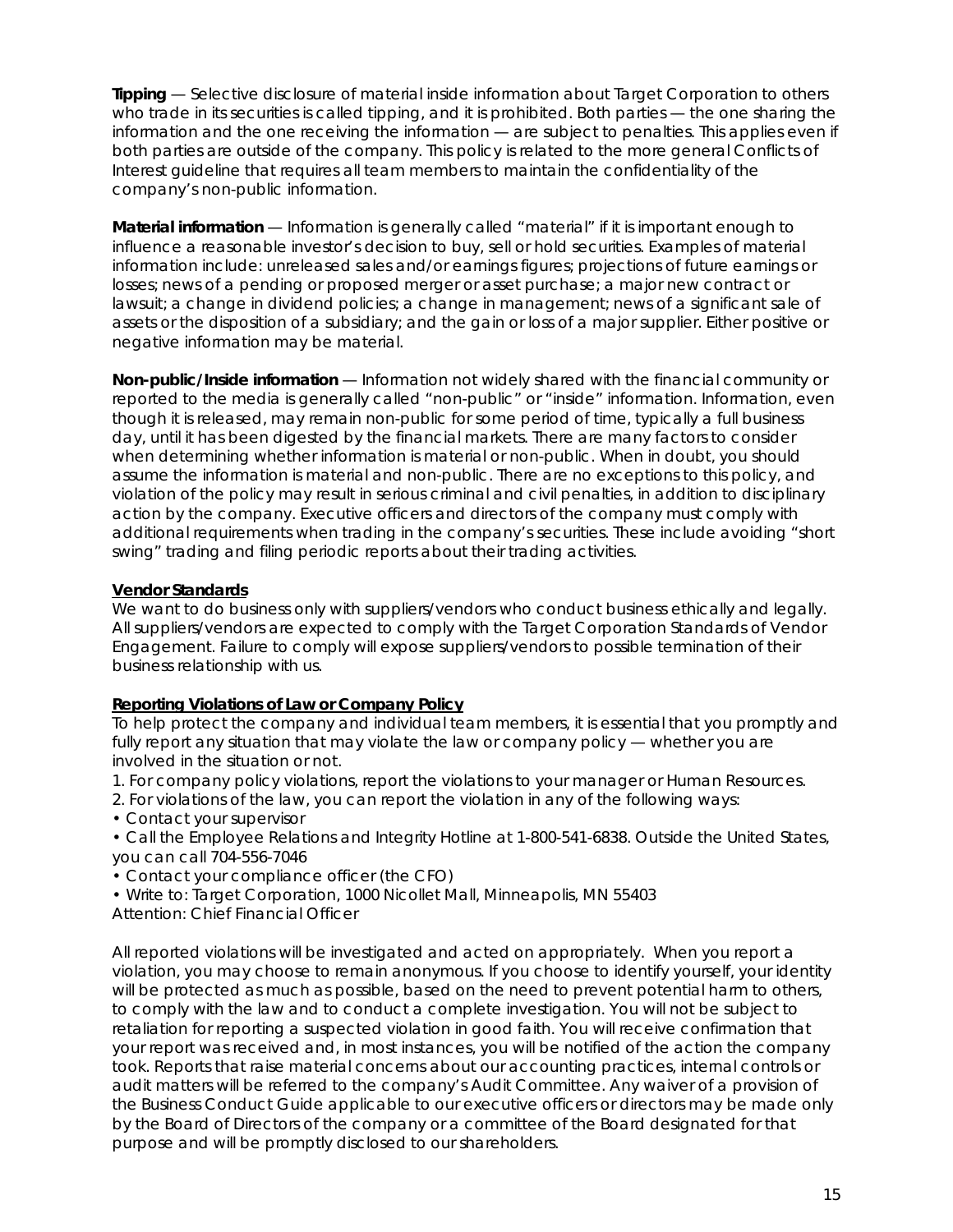# **Community Giving**

Target Corporation has a longstanding tradition of strengthening families and communities through innovative programs and partnerships. Since 1946, we have contributed 5 percent of our annual federally taxable income to support families and communities, and today we remain one of a very few companies that maintains this level of sustained giving. Target Corporation gives back \$2 million each week to the communities where we do business. Our giving is directed both by Target Corporation and by the Target Foundation, each with specific areas of focus and commitment. For updated information on our community giving programs and partnerships, please visit www.target.com/communitygiving.

Target Corporation supports families and communities in four primary areas:

**Education -** Target is committed to playing an active role in supporting education from a child's birth all the way through college.

**Arts -** Target is committed to increasing the visibility and accessibility of art and cultural experiences to families through sponsorships of programs, exhibits and performances. **Social Services -** Target supports organizations and programs that provide needed social services in our communities. Through a variety of partnerships, we help prevent family violence, provide shelter to the homeless and feed the hungry.

**Vital Community Partnerships -** Target also strengthens families and communities through a number of additional community partnerships including the United Way, the American Red Cross, St. Jude Children's Research Hospital and Target & Blue, a partnership with law enforcement to create safer communities.

### **Education**

Target is committed to making a positive difference in our communities by enhancing educational efforts for children across the country. The success of Target and its commitment to education is based upon our partnership with communities: enabling parents, educators and community members to maintain high quality education for their children. Target education programs reach children from birth through their college years, from early childhood reading to fundraising efforts and character education initiatives.

### Take Charge of Education

The Take Charge of Education School Fundraising program, launched in April 1997, takes the Target tradition of giving to the heart of our communities—our schools. Since the program was launched, Target has donated more than \$138 million to schools nationwide. Cardholders simply designate an eligible K–12 school and Target will donate 1% of their Target Visa® or Target Card® purchases made at Target and Target.com, and 1/2% of Target Visa purchases made anywhere else, to the designated schools. This program is available to any K–12 public, private or parochial school that has a  $501(c)(3)$  or  $509(a)(1)$  tax-exempt status. More than 8 million Target cardholders and 110,000 schools participate in the program. Target distributes the accumulated donations in March and September each year. To learn how much a specific school has received in donations from the Take Charge of Education School Fundraising program, go to target.com/tcoe or call 1-800-316-6142.

# Start Something

Target teamed up with the Tiger Woods Foundation to create Start Something, a character development program offered at no charge to kids ages 8–17. Start Something encourages kids to identify their dreams, find necessary tools to reach their goals and achieve success. Today, nearly 3 million kids nationwide are taking part in the program. Start Something is available online and in paperback form to schools, youth groups and individual students. To learn more, visit target.com/startsomething or call 1-800-316-6142.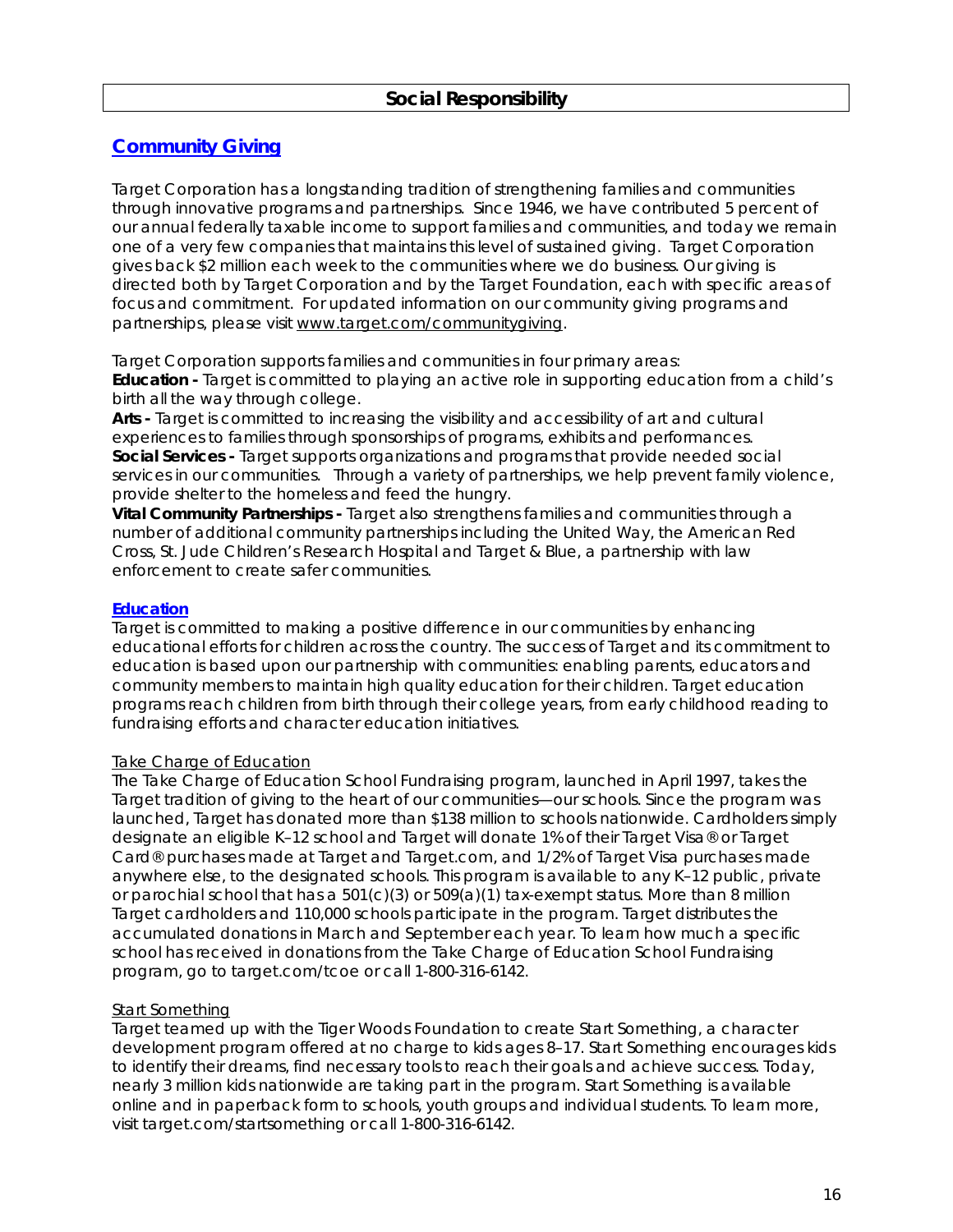### Ready.Sit.Read!

Ready.Sit.Read is a national reading program that encourages parents to foster a love of reading with their children early in life. Ready. Sit. Read! features a big red chair as its symbol and includes the following sponsorships:

- Reach Out and Read Reach Out and Read (ROR) is a national nonprofit organization that promotes early literacy by making books a routine part of pediatric care. ROR reinforces the parent's role as the first and most important teacher and gives parents tools. Financial grants are awarded to schools, libraries and nonprofit organizations with programs that promote a love of reading and encourage families to read together. Target focuses on programs that inspire the youngest readers (birth through third grade). Examples are Saturday Superstars Book Club, Readers for Life, After-School Read Aloud, and Families Read Together.
- Book Festivals To encourage reading as a meaningful family activity, Target sponsors book festivals all across the nation, from Los Angeles to Boston to New York to Washington, D.C. Target enlists children's illustrators and authors to perform book readings, employs costumed characters to engage children, and provides handouts to encourage an interest in reading.
- Letters About Literature The Center for the Book in the Library of Congress promotes books, reading, libraries and literacy. For 20 years, The Center for the Book has sponsored Letters About Literature, a national essay contest that invites students to write to an author (past or present) explaining how that author's book inspired them by changing the student's way of thinking or even their approach to life. In 2003, Target became the proud exclusive retail sponsor of this inspirational writing and reading promotion. For more information, visit www.loc.gov/letters.
- Celebrity Author Campaign Target enlists the help of celebrity authors who are committed to education to help deliver our reading message and create excitement around early childhood reading. Examples include Julie Andrews and Maria Shriver. For more information on Ready.Sit.Read! visit target.com/readysitread

### Teacher Appreciation

Target recognizes that teachers have the power to change lives. In celebration of National Teacher Appreciation Week in 2004, Target gave guests an opportunity to share a story about a teacher who had favorably impacted their lives. More than 1,300 stories were entered, with four chosen to appear in Target newspaper advertising. The teachers nominated in the winning entries were each honored with a \$1,000 cash award.

### Classroom Wishlist

Target offers relief to teachers who often spend their own money on school supplies and instructional materials by creating a special "Classroom Wish List" on our website. Teachers are able to make a "Wish List" of items they need for their classrooms, which parents can purchase. Items are then sent directly to the teacher for whom they were purchased.

### SHOPA (School, Home & Office Products Assoc.) Foundation for Educational Excellence

This charitable organization helps support education through resource centers that solicit and distribute free supplies to teachers and schools for use by children most in need. Target supports five Kids-in-Need Resource Centers, serving over 500 schools and nearly 400,000 students.

### Educational Conferences

Target supports conferences that further relationships with educators. Our support ranges from financial support to providing presenters and speakers. We have supported various state educational conferences and the following national conferences: **AASA** American Association of School Administrators **NSBA** National School Board Association **NCEA** National Catholic Education Association **NMSA** National Middle School Association **NAESP** National Association of Elementary School Principals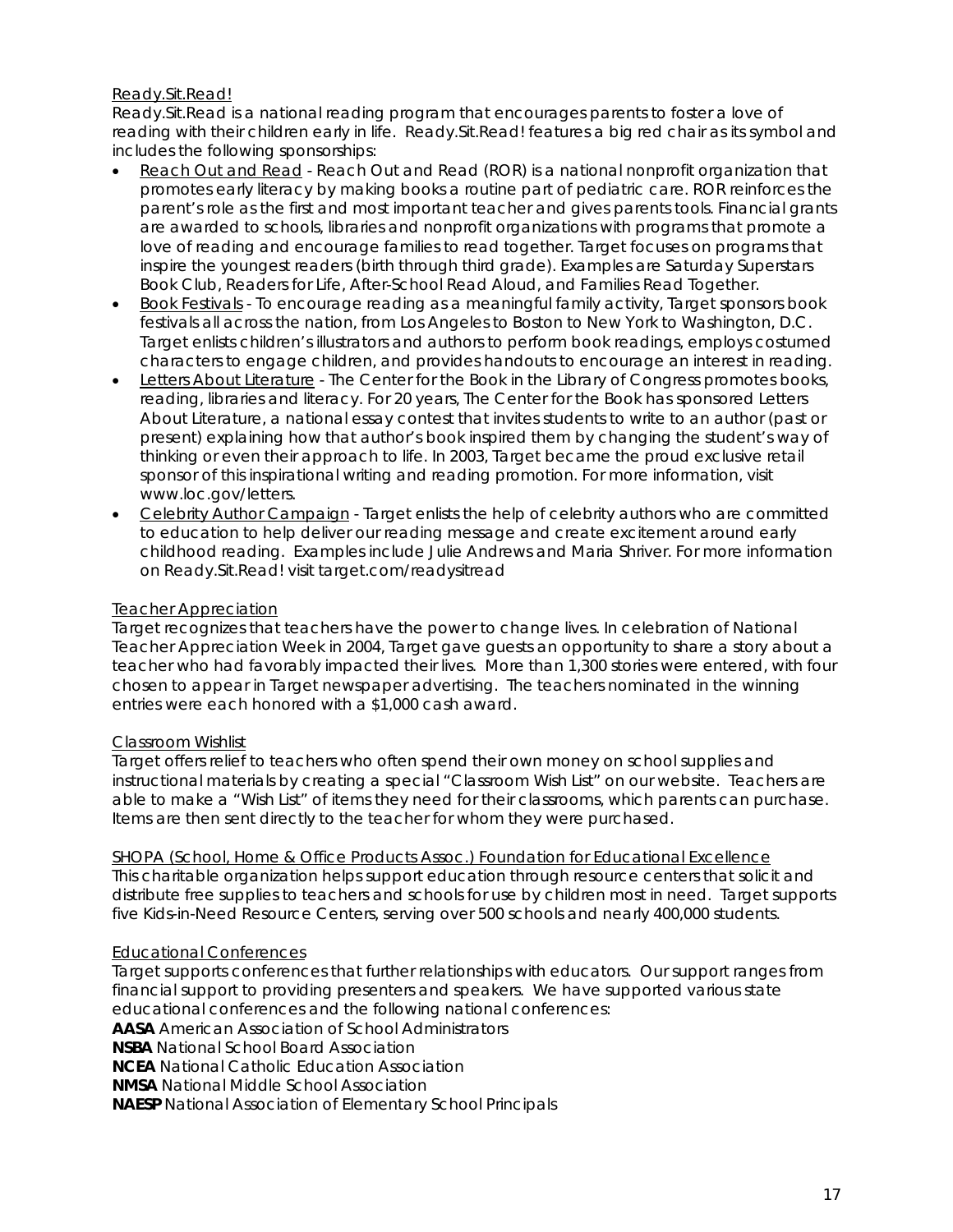### Grants and Scholarships

In addition to the millions donated to schools each year through the Take Charge of Education School Fundraising program, Target supports education through arts grants, reading grants and scholarships. Grants range from \$1,000 to \$3,000. Applications are available at Target stores and online at target.com.

- Target All-Around Scholarships The Target All-Around Scholarship program recognizes students whose hard work goes beyond their textbooks. By volunteering in their communities, these students remind us that, even with busy school schedules, there's always time to help others. Target awards over six hundred \$1,000 All-Around Scholarships each year including one \$25,000 scholarship to high school seniors and college students age 24 and younger. Applications are available at Target stores and online at target.com. The scholarship deadline is November 1 each year.
- United Negro College Fund (UNCF) Target is proud to support the UNCF, the nation's most successful education assistance organization for African-Americans. In 2004 Target is providing assistance through scholarships, raising operating funds for colleges and universities and giving students and faculty better access to technology.
- Hispanic Scholarship Fund The Hispanic Scholarship Fund, the largest Hispanic scholarship– awarding organization in the country, has awarded scholarships totaling nearly \$60 million to more than 45,000 students. Target is providing financial assistance through scholarships to hundreds of deserving students in 2004.
- Reading Grants Financial grants are awarded to schools, libraries and nonprofit organizations with programs that promote a love of reading and encourage families to read together. Target focuses on programs that inspire the youngest readers (birth through third grade). Examples are Saturday Superstars Book Club, Readers for Life, After-School Read Aloud, and Families Read Together.
- Arts Grants Target awards Arts in Education grants to schools and nonprofit arts organizations across the country that help students discover and participate in the arts. Examples are: school touring programs, field trips for students to the theater or symphony, or artist residencies and workshops in schools.

### **Arts**

The Arts bring communities together and help all of us see the world from different perspectives. In addition to the Arts grants in support of education described above, Target's support of the arts also includes sponsorships that make art exhibitions, classes and performances more affordable and accessible for families. Examples include:

#### **Exhibition celebrates Chicano culture**

To honor the long, rich history of Chicanos in America, Target is sponsoring a groundbreaking exhibition that recognizes the many facets of Chicano life. Chicano showcases works by more than 26 artists, and incorporates a family–friendly, multimedia display highlighting Chicano artistic, scholastic and cultural achievements and Chicano influences on America. The two-part exhibition will be presented in 15 cities from 2001-2007.

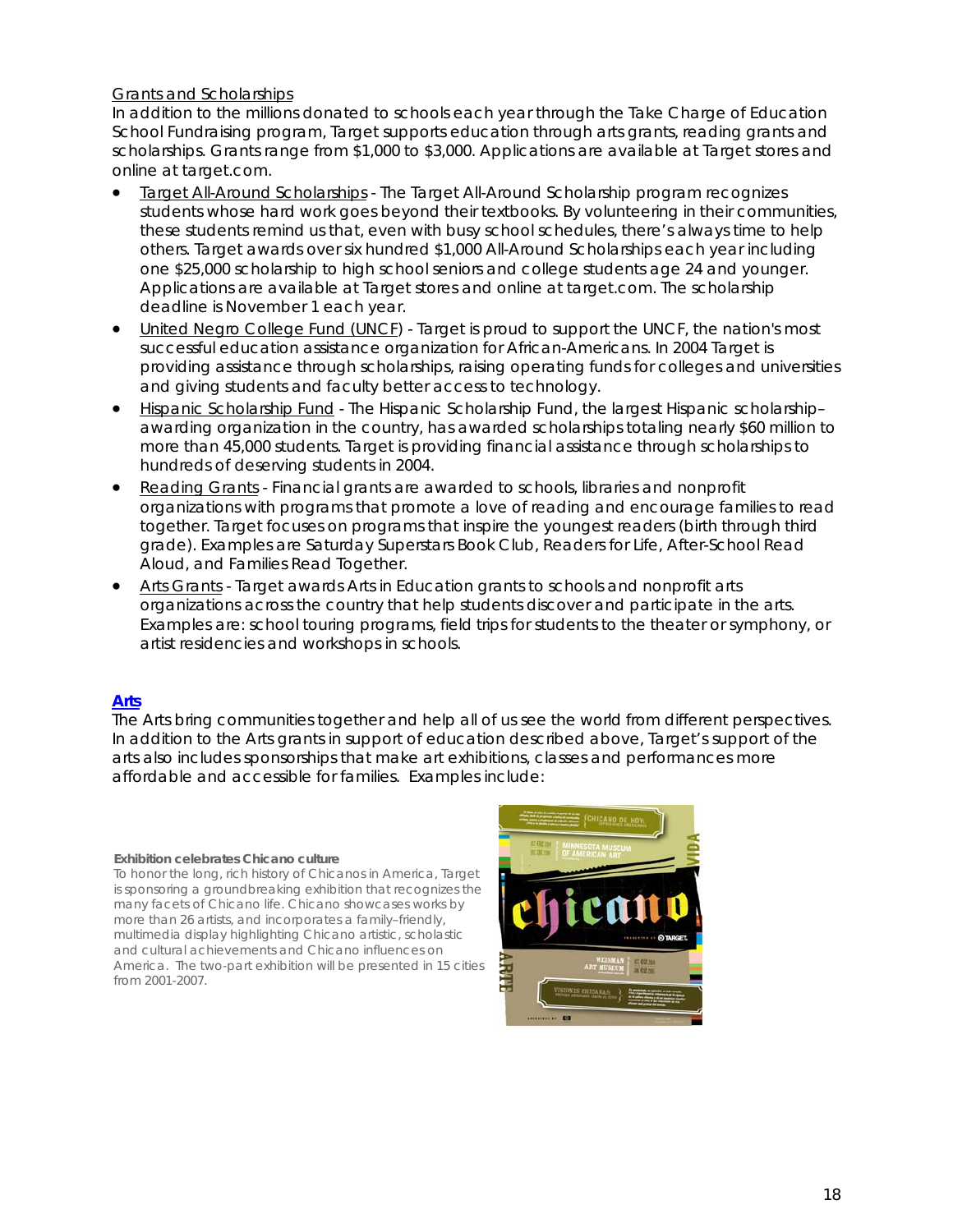Where every kid discovers the colorful  $\bigcirc$   $\bigcirc$   $\bigcirc$   $\bigcirc$   $\bigcirc$   $\bigcirc$  and  $\bigcirc$  the maximum of their parents' parents' parents.  $\bigcirc$  and  $\bigcirc$  in the maximum of their second traditions of their parents' parents' par



#### **Kennedy Center's** *Millennium Stage*

Target is pleased to sponsor the Kennedy Center's *Millennium Stage*, part of the Performing Arts for Everyone initiative, which showcases artists from across the country featuring jazz, ballet, storytelling, modern dance, opera, choral music, symphonic music, puppetry and more. The *Millennium Stage* presents free performances at 6 p.m. every day of the year in the Kennedy Center's Grand Foyer. To date, these free performances have brought more than one million individuals to the Kennedy Center.



#### **Asian Art Museum - Target Tuesdays Chong-Moon Lee Center for Asian Art and Culture**

 The Asian Art Museum of San Francisco is one of the largest museums in the Western world devoted exclusively to Asian art. Target is making more than 15,000 art treasures accessible to communities through Target Tuesdays where admission to the museum is free on the first Tuesday of every month.



# Target Time Family Series Dalas Children's Theater course concerns comme<br>mpaisfilatis The Vehelens The Death Christma<br>mpace of the Christmas comment<br>concerns comments comments

#### **Target Time Family Series**

Beginning September 2004, Target is sponsoring the Target Time Family Series of performances at the Dallas Children's Theater (DCT). The Dallas Children's Theater is presenting a 12-month series of family matinee performances based on children's books and fairytales for children of all ages.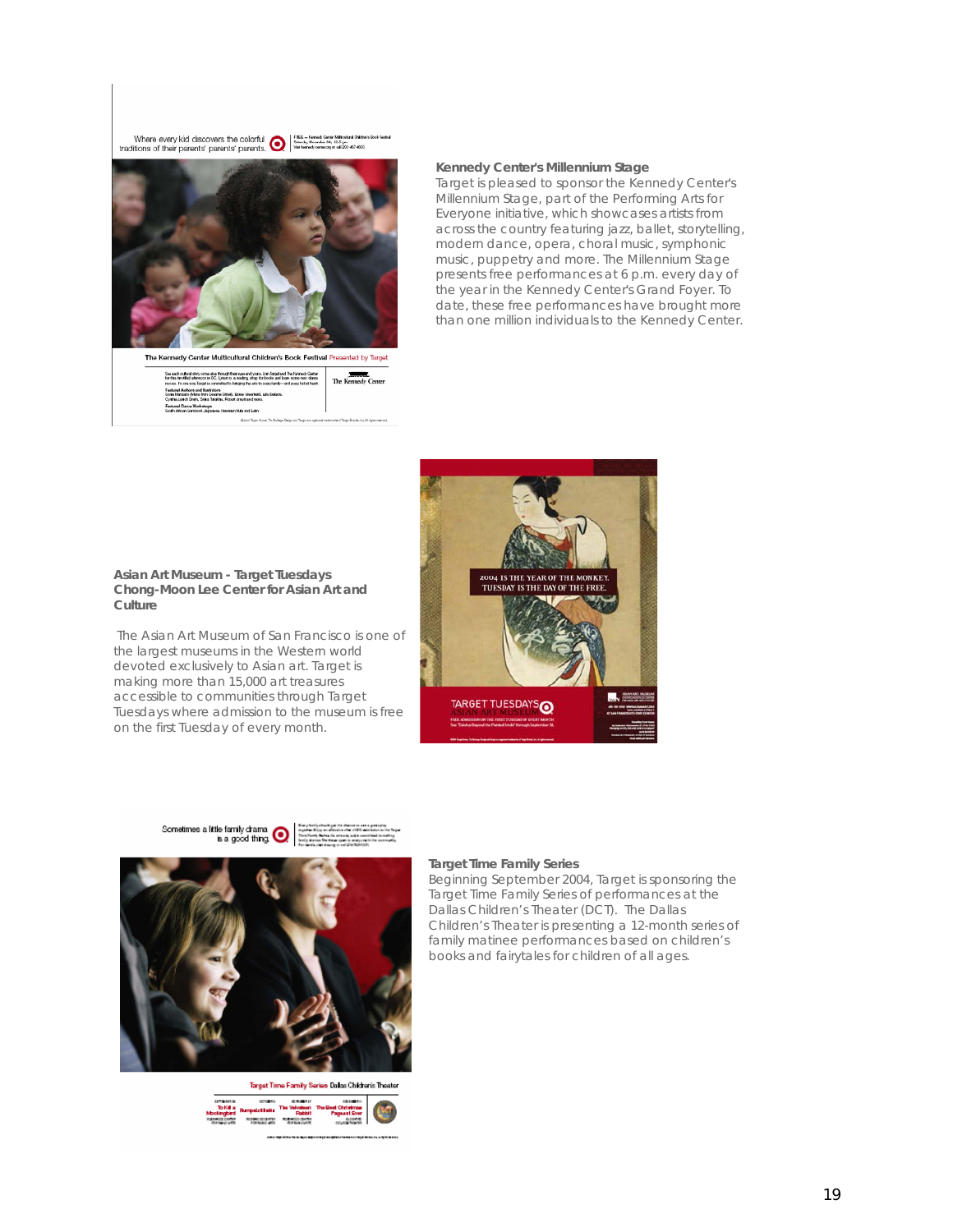### **Social Services**

Target supports organizations and programs that provide needed social services in our communities. Through a number of partnerships, we help prevent family violence, provide shelter to the homeless and feed the hungry in our communities.

Family Violence Prevention Grants - Target supports local programs that help prevent family violence and treat those affected in our communities. Examples of programs Target has supported include parenting classes, family counseling, support groups and abuse shelters.

National Domestic Violence Hotline - Target supports the National Domestic Violence Hotline to further the goal of preventing family violence. The hotline is the only one of its kind in providing the source of hope for battered women and children across America and receives over 13,000 calls each month. Target received a national award from the National Domestic Violence Hotline for its support.

Prevent Child Abuse America - Since 1999, Target has supported Prevent Child Abuse America nationally and through its state chapters. Prevent Child Abuse America builds awareness, provides education and leadership to promote and implement child abuse prevention efforts that strengthen families and engage communities nationwide.

### **Law Enforcement Partnerships**

| & BLUE | Target's commitment to community extends from the social service<br>partnerships above to partnerships with law enforcement to enhance their<br>efforts to create safer communities. Through an initiative called Target & Blue,<br>Target shares technology, expertise and resources in support of programs<br>including:                                                                                                                                                                                                                                                                                                                                                                                                                                                                                                                                                                                  |
|--------|-------------------------------------------------------------------------------------------------------------------------------------------------------------------------------------------------------------------------------------------------------------------------------------------------------------------------------------------------------------------------------------------------------------------------------------------------------------------------------------------------------------------------------------------------------------------------------------------------------------------------------------------------------------------------------------------------------------------------------------------------------------------------------------------------------------------------------------------------------------------------------------------------------------|
|        | • Safe City - A community partnership including government, business and<br>police using state of the art technology and communication tools to reduce<br>crime and improve safety.<br>• Forensic Lab – A lab, funded by Target, focusing on video and computer<br>forensics related to ongoing cases, with approximately one half of the<br>evidence examined directly supporting law enforcement cases.<br>• Twin Cities Security Partnership - A first-of-its-kind information exchange<br>between federal, state, county and local law enforcement executives and<br>their security counterparts from Fortune 500 companies in an effort to better<br>secure the Minneapolis/St. Paul community.<br>• Law Enforcement Grants – A program benefiting more than 250 agencies<br>each year through which Target awards grants to fund equipment, training<br>and programs that enhance community safeness. |
|        |                                                                                                                                                                                                                                                                                                                                                                                                                                                                                                                                                                                                                                                                                                                                                                                                                                                                                                             |
|        | Target also contributes to law enforcement associations which promote<br>safeness in our communities and abroad. These sponsorships include:<br>• International Association of Chiefs of Police (IACP) - An organization<br>representing senior law enforcement executives from around the world,<br>providing education and support to our community protectors.<br>• Police Executive Research Forum (PERF) - A law enforcement think tank<br>representing the nation's progressive police agencies in an effort to support<br>innovative policing strategies to create safer communities.                                                                                                                                                                                                                                                                                                                |
|        | • Customs-Trade Partnerships Against Terrorism (C-TPAT) - A joint U.S.<br>government-business initiative to strengthen supply chain and border<br>security, of which Target is a charter member.                                                                                                                                                                                                                                                                                                                                                                                                                                                                                                                                                                                                                                                                                                            |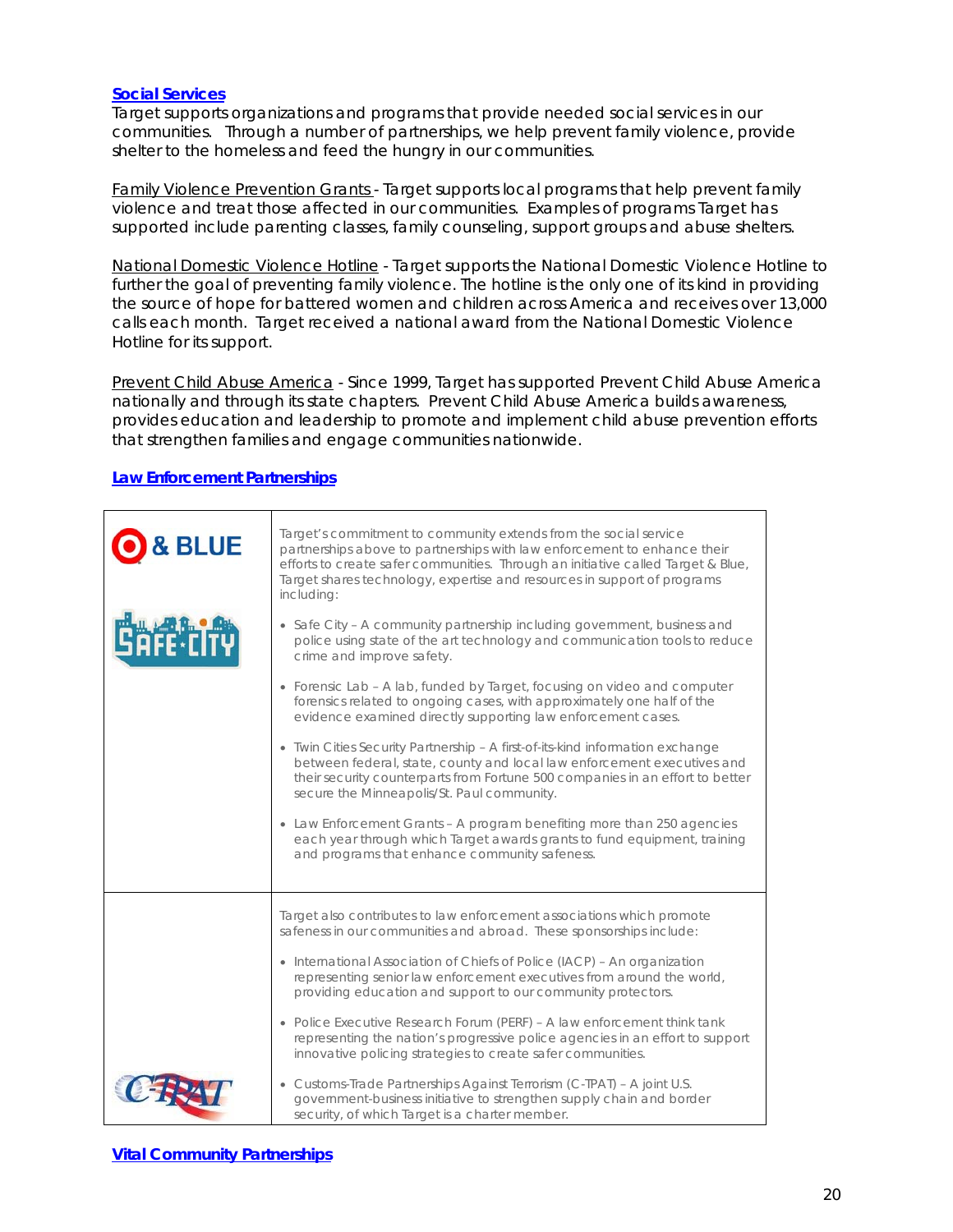|                                                                                  | Target has supported the United Way since opening its first store in 1962. In 2003, Target<br>Corporation and individual team members invested in their communities by donating more<br>than \$12 million to local United Ways across the country.                                                                                                                                                                                                                                 |
|----------------------------------------------------------------------------------|------------------------------------------------------------------------------------------------------------------------------------------------------------------------------------------------------------------------------------------------------------------------------------------------------------------------------------------------------------------------------------------------------------------------------------------------------------------------------------|
| <b>Red Cros</b>                                                                  | The American Red Cross reaches out to help whenever disaster strikes, whether it's an<br>earthquake that affects thousands or a single-family house fire. Target donates directly to<br>the Red Cross in response to immediate needs in communities across the country.                                                                                                                                                                                                            |
|                                                                                  | The Elizabeth Glaser Pediatric AIDS Foundation creates a future of hope for children and<br>families worldwide by eradicating pediatric AIDS, providing care and treatment for people<br>with HIV/AIDS and accelerating the discovery of new treatment for other serious and life-<br>threatening illnesses. Target supports the foundation's annual fundraiser, which raised over<br>\$1.5 million in 2003.                                                                       |
| St. Jude Children's<br>Research Hospital<br><b>ALSAC - Denny Thomas, Jounder</b> | St. Jude Children's Research Hospital, located in Memphis, TN, is one of the world's premier<br>centers for research and treatment of catastrophic diseases in children. Target's support of<br>St. Jude includes Target House, a home away from home for patients and their families who<br>require at least 90 days of treatment at St. Jude. Target has raised more than \$27 million for<br>St. Jude and <b>Target House</b> .                                                 |
|                                                                                  | Target House, funded by Target Stores and vendor and celebrity partner contributions, is an<br>innovative approach to long-term housing for families whose children are receiving life-<br>saving treatment at St. Jude Children's Research Hospital. This unique facility enhances the<br>quality of life for its residents who benefit from the privacy of family apartments, as well as<br>common areas that foster interactions with other Target House families.              |
|                                                                                  | Target House opened in 1999 with 50 two-bedroom apartment suites and several common<br>areas. In November 2002, Target House opened a major expansion, enabling St. Jude to<br>meet 100 percent of its housing needs for patients requiring treatment of 90 days or more.<br>The expansion made space for today's total of 96 apartment suites. Each apartment suite<br>includes a kitchen, living room, bathroom and two bedrooms, all stocked with everything a<br>family needs. |
|                                                                                  | There are several common areas with a warm, friendly, home-like atmosphere where<br>families can come together to talk, share and work together through each triumph or<br>setback:                                                                                                                                                                                                                                                                                                |
|                                                                                  | • Tiger Woods sponsored the library through his Tiger Woods Foundation                                                                                                                                                                                                                                                                                                                                                                                                             |
|                                                                                  | • Amy Grant furnished a music room<br>• Ekaterina Gordeeva dedicated a tranquil garden patio to the memory of her late                                                                                                                                                                                                                                                                                                                                                             |
|                                                                                  | husband and skating partner, Sergei Grinkov                                                                                                                                                                                                                                                                                                                                                                                                                                        |
|                                                                                  | • The Tiger Woods Pavilion provides a focal point for special events                                                                                                                                                                                                                                                                                                                                                                                                               |
|                                                                                  | • A fitness center is sponsored by Olympic medalist Scott Hamilton<br>• The Scott Hamilton Arts & Crafts Room offers a creative outlet                                                                                                                                                                                                                                                                                                                                             |
|                                                                                  | • The Neighborhood is a courtyard, fashioned after a town square                                                                                                                                                                                                                                                                                                                                                                                                                   |
|                                                                                  | • A professional day spa and meditation room strengthen the body and soul                                                                                                                                                                                                                                                                                                                                                                                                          |
|                                                                                  | • A family gathering room, an activity room and a living room also help provide a respite<br>to families.                                                                                                                                                                                                                                                                                                                                                                          |
|                                                                                  | Target House is just one more example of our ongoing effort to help make the world a<br>better place for children and families.                                                                                                                                                                                                                                                                                                                                                    |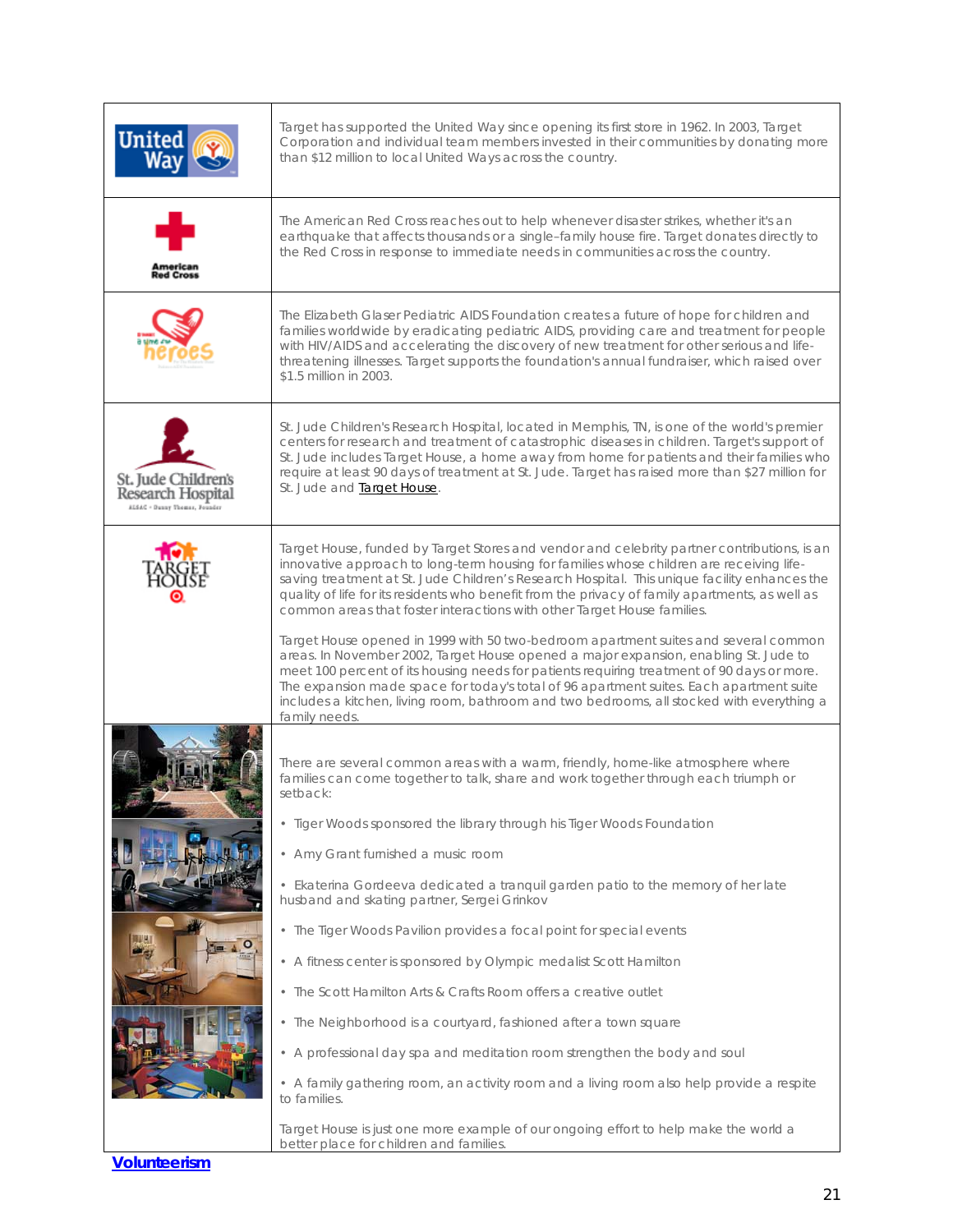At Target, being involved in the community means much more than giving back over \$2 million a week to local and national nonprofit organizations.



For Target team members, being involved means lending a helping hand with everything from cleaning up playgrounds and waterways, to mentoring students at a local school, rocking babies at a crisis nursery or delivering meals to homebound seniors.

More than 70,000 Target Corporation team members, retirees, family and friends got involved in their communities last year by giving more than 300,000 volunteer hours to local nonprofits that focus on education, children's health and welfare, neighborhood improvement and disaster relief.

Target teams come together to participate in local projects and in national Target volunteer events like Operation United Way, which links stores with United Way funded agencies for a day of service. Volunteers worked in partnership with the national Read Across America event by reading to children in stores and at neighborhood schools. Teams hosted "reading kiosks" in our stores, then went out and volunteered in local schools throughout the month.

While we support and offer volunteer opportunities to our team members, they do not get paid time off to volunteer.

# **Target Corporation Supports Veterans**

Since 2002, Target has been the victim of a misleading e-mail campaign that grossly misrepresents our support of veterans and our soldiers. Unfortunately, due to the nature of the Internet and e-mail communication, the original e-mail has been repeatedly and inaccurately modified and perpetuated by unknown writers. The National Veterans of Foreign Wars posted a press release on their Web site on December 6, 2002 to help clarify this issue and show their support of Target at www.vfw.org/news/target.htm

Target Corporation is a publicly-held American company (NYSE: TGT), which has been based in Minneapolis, Minnesota ever since its founding as The Dayton Company by businessman George Dayton in 1902. Target is not now, and has never been, foreign-owned.

Our company has supported many charitable causes throughout our history, including veterans' organizations. For years, Target has donated funds and volunteer hours to local and national veteran and military organizations around the country. Examples on a national level include:

- The development and construction of the World War II Memorial in Washington, D.C.
- Continuing support of "The Wall that Heals" National Tour, a Vietnam Veterans Memorial Fund outreach initiative that honors our veterans and has a strong educational component for schools.
- American Red Cross Armed Forces Emergency Services
- The distribution of care packages to our troops stationed overseas
- A co-sponsor of an event at Camp Pendleton that honored the thousands of military staff deployed to the Middle East.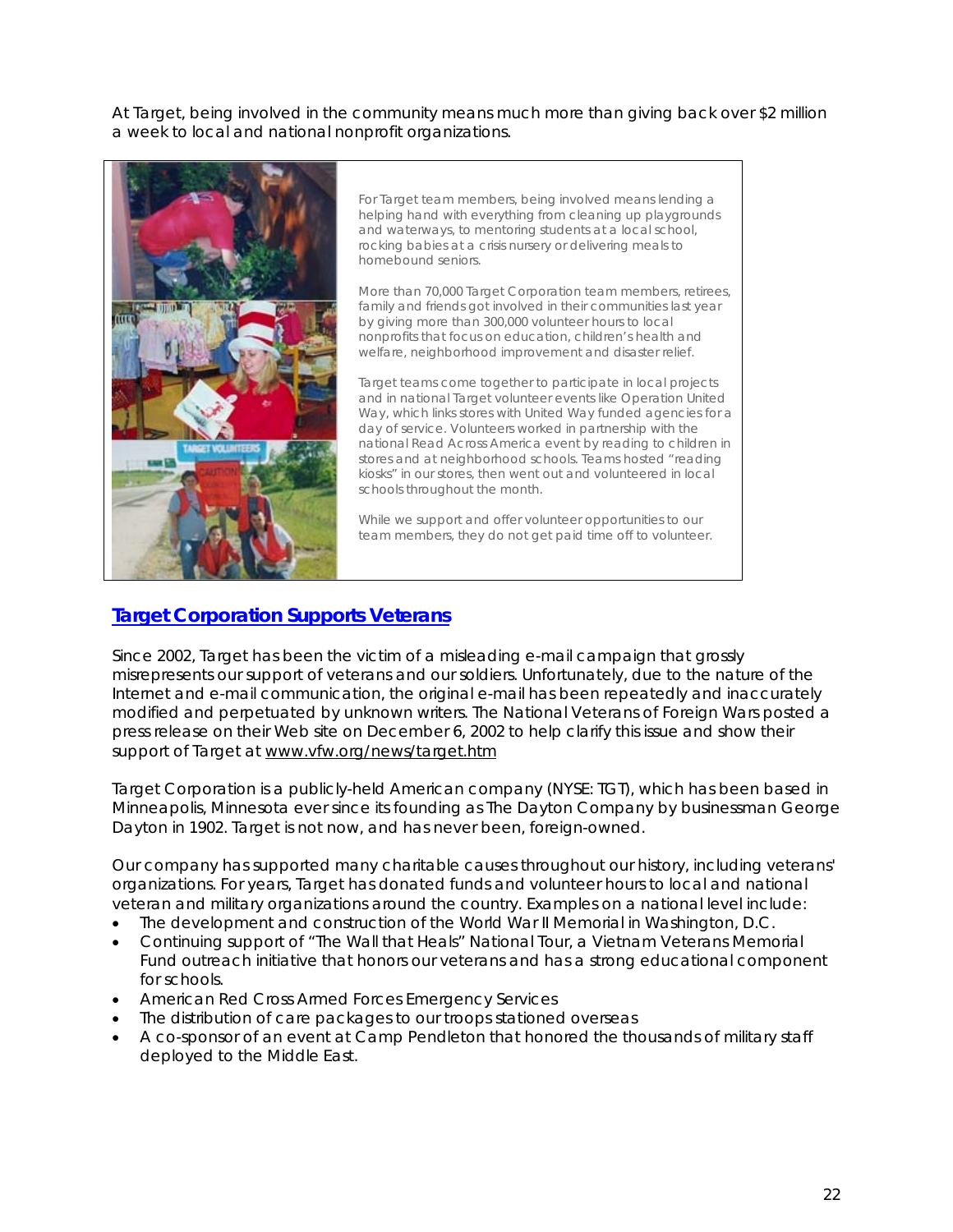In addition to supporting veteran and military organizations on a national scale, we also support local organizations such as:

- Yankee Air Force Museum in Ypsilanti, Michigan
- Hays County Veterans in San Marcos, Texas
- Kenny Nickelson Memorial Foundation for Homeless Veterans in Manhattan Beach, California

Reservist Benefits - Target Corporation is proud to count many veterans and military reservists among its more than 300,000 team members nationwide. To help support these team members, Target Corporation provides benefits for activated reservists, including pay differential, that surpass the benefits required by law. The Reserve Officers Association has recognized our company for these benefits, and the National Committee for Employer Support of the Guard and Reserve also lists Target on their Web site at

http://www.esgr.org/employers/outstandingEmployers.asp. Target team members who are activated for military service and were participating in optional dependent coverage at the time of their deployment are eligible to continue these benefits if they choose. Target Corporation also allows any Target team member to continue benefits as provided by the 1986 Consolidated Omnibus Budget Reconciliation Act (COBRA).

Target Corporation wholeheartedly supports U.S. veterans, reservists and active duty personnel and their families. We are proud of our record and remain committed to continuing support of veterans' organizations as part of our overall charitable giving program.

## **Commitment to Our Team Members**

Target Corporation employs approximately 300,000 people, the majority of whom are in the continental United States. Our annual net square footage growth of 8 to 10 percent translates into approximately 100 new stores each year and results in a net annual increase in employment of 10% or more.

Target Corporation is a performance-based company with equal opportunities for all who perform. Our ability to recruit and hire people from diverse backgrounds to create a team with a rich variety of strengths, perspectives and lifestyles is a key factor in our performance as a company. Our ability to "know our guest" is greatly enhanced by employing team members who reflect the diversity of the communities that we serve. We are committed to diversity because it is the right thing to do and because it gives us a competitive advantage.

### **Focus on Diversity and Equal Opportunity**

Our long-standing commitment to equal opportunity has increased the diversity of our work force as reflected in our Equal Employment Opportunity (EEO) Report for 2004 (the most relevant portions of which follow).

Target Corporation percentage of all employees in the following job categories:

|                         | Female | <u>Minority</u> |
|-------------------------|--------|-----------------|
| Officials and managers: | 44%    | 22%             |
| Professionals:          | 56%    | 17%             |
| Sales workers:          | 64%    | 41%             |
| All employees:          | 59%    | 38%             |

Gender and ethnic diversity is reflected at the highest levels of the corporation, including Target's Board of Directors. Additional information about the composition of our Board is available in our proxy statement.

Discrimination based upon race, color, religion, sex, age, national origin, disability, sexual orientation or other characteristics protected by law is not tolerated in our work place. In addition to prohibiting such discrimination, we attempt to create an environment that recognizes the value of diversity and enhances the opportunity for success of all team members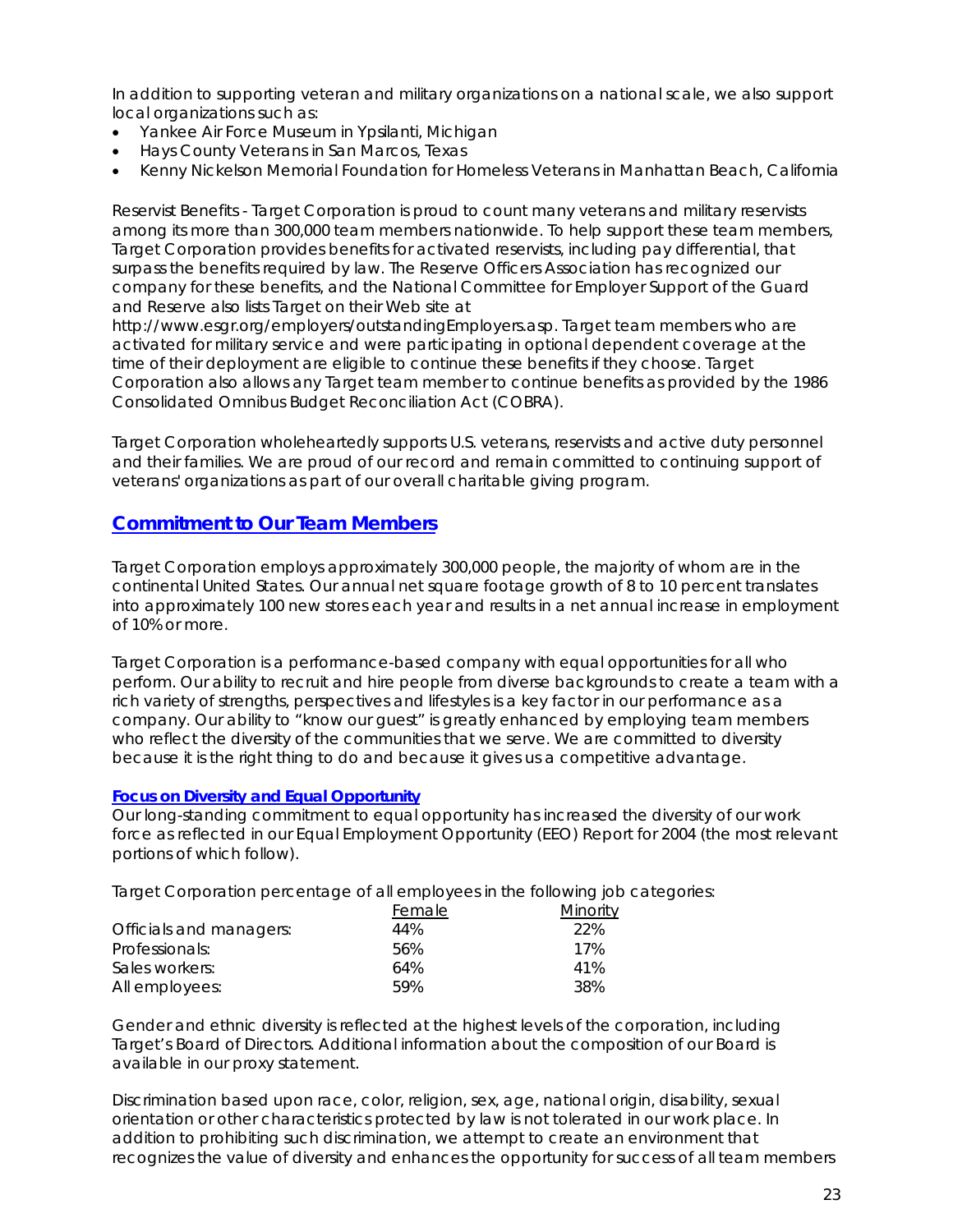regardless of their differences. Additionally, the company maintains a toll-free confidential hotline that is available to all team members to report any workplace concerns. Management is required to report annually to the company's Board of Directors on its progress in achieving greater diversity of our workforce.

Target Corporation is a participant in Project Equality, a national program committed to the achievement of diversity and equal opportunity. As a participant, we provide equal employment information and have made a commitment to maintain employment policies and practices that affirmatively promote equal employment opportunities for people of color, women and persons with disabilities.

The following are examples of initiatives within Target that are intended to promote diversity throughout our organization:

- Minority Recruitment Employees of diverse backgrounds are sought by attending minority job fairs (National Black MBA Association, National Society of Hispanic MBA, Consortium for Graduate Study in Management, CareerFair.com minority career fairs, NAACP career fairs, Urban Job Expo), placing ads in minority media, posting jobs and looking for candidates on minority-focused web sites (DiversityInc and HireDiversity), posting positions at schools and other public places with high minority populations, attending national meetings of minority organizations, and publishing and distributing recruitment literature emphasizing our commitment to diversity.
- Target Corporation also hires interns from INROADS at both the corporate and store level, and is a charter sponsor for the INROADS Retail Management Institute, aimed at attracting more students of color to retail careers. In addition, Target Corporation has the Executive In-Training Program, where a priority is placed on sourcing and staffing positions with diversity candidates.
- Target is a national leader in providing job opportunities for people with disabilities. Target participates in community-based training by seeking out agencies, school programs and government incentive programs in an effort to hire people with disabilities.
- Diversity Training Target provides training programs to all its employees and leadership development to all supervisory level team members--and diversity training is an integral part of that development. We provide training that is intended to enhance awareness of diversity in the work place and to build skills necessary to promote that diversity and the benefits it offers. All new Target team members receive training on our Corporate Diversity Mission during their orientation, and all new store/distribution center/headquarters salaried leaders receive "Managing Inclusion" training. At the stores, all hourly leaders receive training called "Appreciating Differences". At Headquarters, the "Appreciating Differences" training is accessible to all team members. Examples of other diversity training initiatives include:
	- Classes that use various personality preference instruments to address style differences,
	- Monthly store huddles on diversity topics to enhance understanding and support of the importance of diversity, and
	- Other initiatives aimed at developing and retaining our leadership team.
- Diversity Team Target has formed an internal Diversity Team that is solely dedicated to leveraging diversity throughout the organization. The team focuses on recruitment and retention, awareness and communication, and measurement, and works with business partners throughout the company to provide diversity guidance and drive change.
- Diversity Steering Committee Target has a cross-functional committee, comprised of leaders representing all areas of the company, that help provide direction, feedback and guidance on the corporation's diversity efforts, particularly as it relates to the five focus areas:
	- o Minority & Women Business Development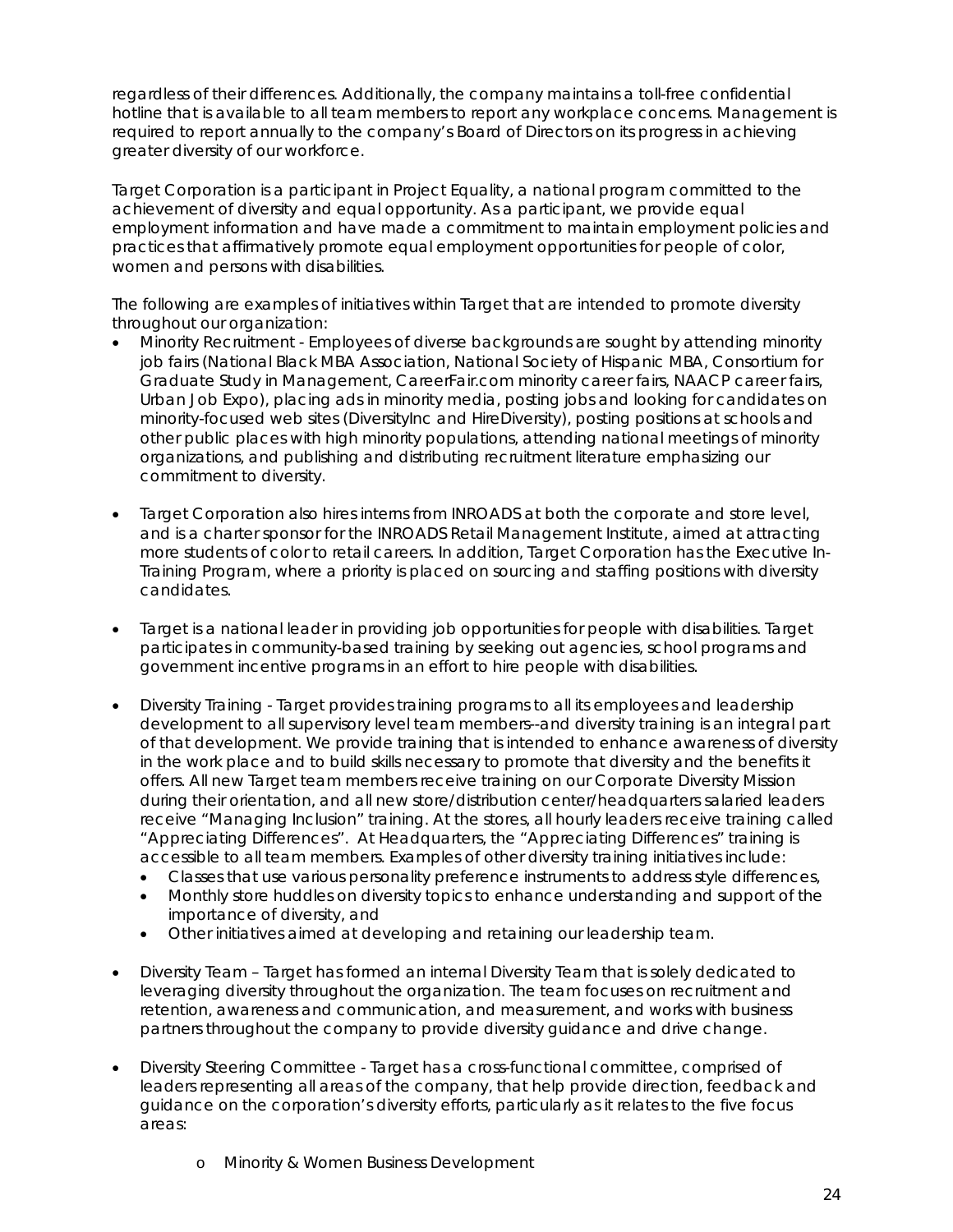- o Multicultural Marketing & Merchandising
- o Recruitment and Retention
- o Awareness and Communication
- o Measurement
- Diversity Business Councils Target sponsors a variety of Diversity Business Councils that provide a forum for individuals to grow and develop and all have specific goals around recruitment and retention, mentoring, training and coaching. Currently, Target has four diversity business councils that are open to all team members:

African American Business Council Asian American Business Council GLBT Business Council Hispanic Business Council

• Advertising/Marketing - Target Corporation's principal operating strategy is to provide exceptional value to our guests through upscale discount stores and on-line shopping. Our advertising messages strive to create an emotional connection with various market segments by offering them real and relevant content across multiple platforms.

 The significant shift in the country's ethnic composition has redefined the concept of the typical American family. Subsequently, Marketing focuses on evolving its brand relevancy among these key guest segments by crafting advertising messages that deliver its value proposition in unique ways.

 For example, Target celebrated Black History month in 2005 by showcasing the significant achievements of Black designers in the USA. The event was supported by magazine and newspaper advertising and Community Relations initiatives. Target also supported Black Music month through major advertising campaigns and through the sale of Innovations in Music, an exclusive CD compilation of African American song writers. In addition, the Fashion/ Beauty initiatives for African Americans later in the year will be supported with extensive advertising print campaigns.

 Similarly, the release of "El Reventón del Reggaetón," a Target Exclusive Special CD/DVD package featuring 19 hit songs and videos and the Hispanic Heritage month campaigns generate interest and loyalty among our Hispanic guests.

- Vendor Relationships Target has developed a mentoring program for minority general contractors. In addition, Target founded its Minority and Women Business Development (MWBD) program in 1998. This program helps Target become a meaningful business partner to minority-owned and women-owned enterprises. Although the program initially focused on particular non-retail projects (such as property development), it was expanded in 2003 to include all non-retail projects. Target also has developed processes and online tools to provide prospective suppliers access to the MWBD program information and to facilitate electronic application and qualification processes. This will support enhanced business relationships between Target and minority/women business enterprises. Target is a member of the Women's Business Enterprise National Council (WBENC), the National Minority Supplier Development Council (NMSDC), and the Minnesota Minority Supplier Development Council (MMSDC), and MEDA (Metropolitan Economic Development Association). Target attends several conferences and events each year to support increased business with minority/women business enterprises.
- Locations and Local Hiring Target has more than 1,300 retail locations, many of which are in minority communities. Target values the communities in which we do business and recognizes that our team members represent the spirit and diversity of our guests. To that end, we hire locally for every store. We use in-store employment kiosks to attract and encourage our guests to become prospective team members, aiming for a composition of team members that directly represents the community in which each Target store is located.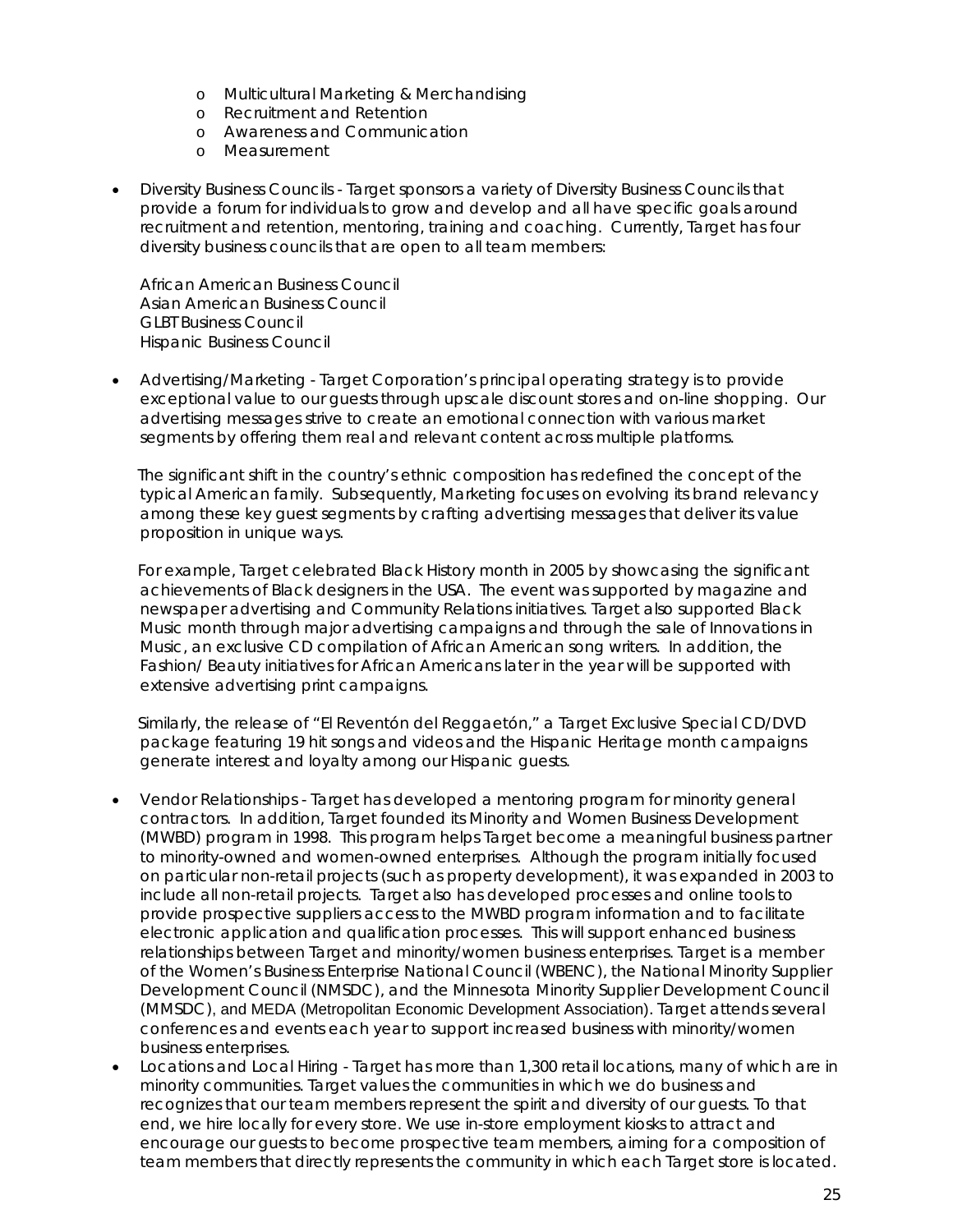Minority and non-minority team members alike attend community events to strengthen connections among our stores, team members and communities.

- Involvement and Partnerships Target Corporation has partnerships with many diversityfocused organizations, including:
	- o INROADS,
	- o the Consortium For Graduate Study in Management (CGSM),
	- o Monster Diversity Leadership Program (Monster DLP),
	- o National Association of Asian American Professionals (NAAAP),
	- o the National Black MBA Association Conference (NBMBAA),
	- o the National Society of Hispanic MBAs (NSHMBA),
	- o Hispanic Alliance for Career Enhancement (HACE),
	- o the National Minority Supplier Development Council (NMSDC),
	- o the Women's Business Enterprise National Council (WBENC),
	- o the NAACP,
	- o the Urban League,
	- o the United Negro College Fund (UNCF), and
	- o the Hispanic College Fund (HCF).

Diversity has been one of the strengths of our company and will continue to be an important part of our business strategy as we expand into new and different markets. We are committed to promoting and reinforcing diversity throughout our company as we position our business for continued success in the 21st century.

### **Training and Development**

- Training and Education
	- o In our Stores, every new team member has a detailed plan of all technical training and leadership training, when applicable, for their first 90 days in position.
	- o In 2003, we released over 50 training items available in Spanish. All training materials for Human Resources, Safety and key operational tasks are published simultaneously in both English and Spanish. Spanish speaking team members have the same quality training information as English speaking team members.
	- o In 2003, we introduced a program that focuses on the training and development tools and experiences needed to be an effective leader.
	- o Team members throughout Target's organization participate in business ethics training, "Acting with Integrity". The training educates team members on their roles within our ethics culture and includes position-specific scenarios for illustration and emphasis.
- Leadership and Development
	- o At both Headquarters and the Stores/DCs, team members have access to a wide curriculum of courses in which to choose (over 50 topics). We also have nomination based leadership development programs including week-long assessment centers, year long development series and shorter development programs for high potential leaders at various levels in the organization. Additionally, we facilitate team building sessions for teams, as well as offer executive coaching at mid and upper management levels in the organization.

### **Health and Safety in the Workplace**

Target Corporation facilities administer a comprehensive and continuous occupational Injury and Illness Prevention Program (IIPP) for all team members. The health and safety of the individual, whether in the Distribution Center, Stores or Headquarters takes precedent over all other concerns. Management's goal is to prevent accidents and to reduce personal injury and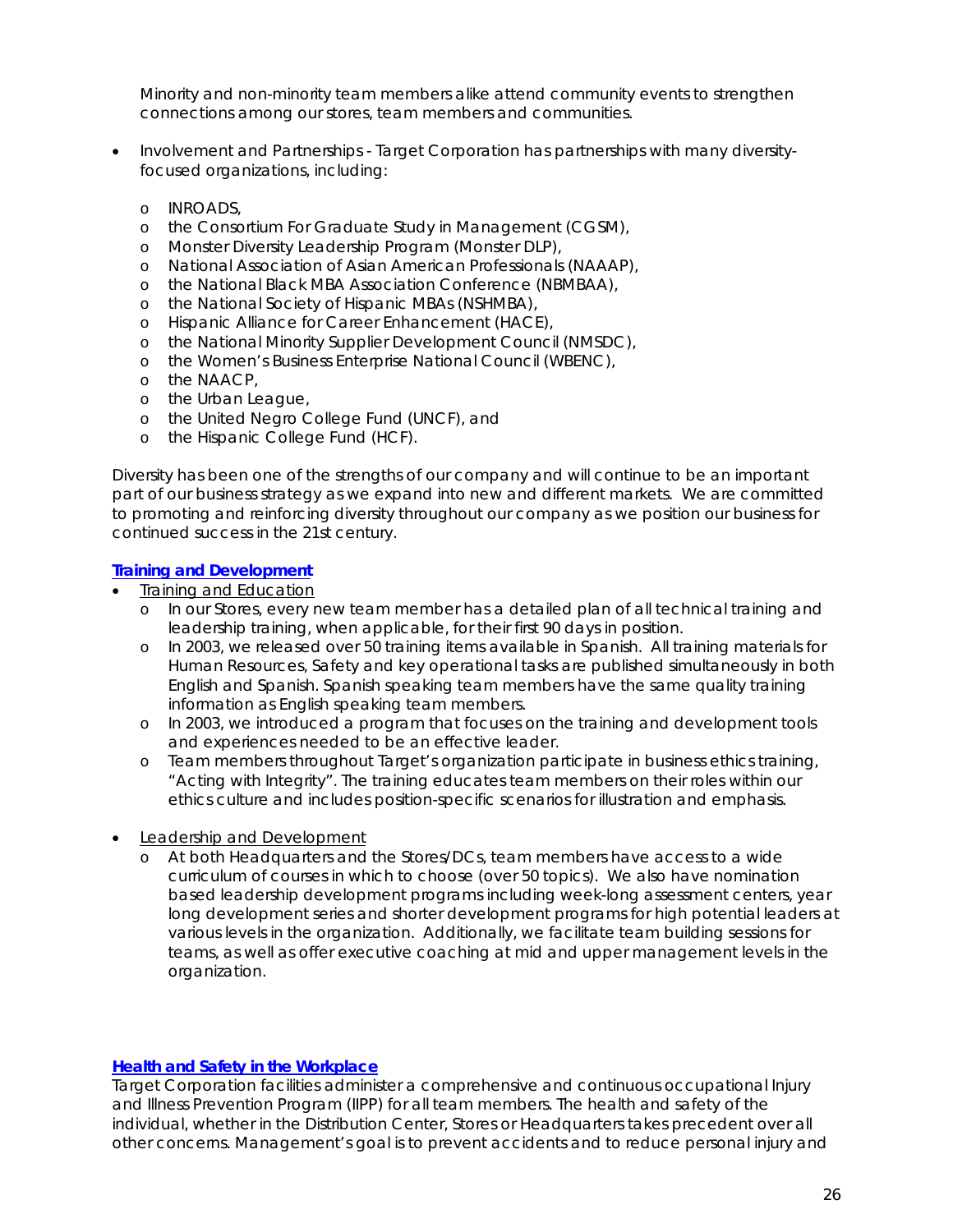occupational illness and comply with all safety and health standards. A copy of our Injury and Illness Prevention Information is attached in Appendix B.

### **Benefits and Compensation**

Target pays competitive wages to its team members and we pride ourselves on having a Total Compensation package that is competitive with the market. We set our pay ranges at, or slightly above, the average paid by the external market for jobs with similar skills and responsibilities. Changes to our pay ranges are influenced by company performance and general economic conditions from year to year.

We believe in pay for performance. A team member's actual pay depends on his/her performance ratings, experience and promotional increases. Annual performance evaluations measure a team member's performance in relation to pre-set goals. Team members and their supervisors determine annual goals based on position responsibility and objectives. In addition, the Corporation has a long-term incentive plan designed to advance the long-term growth and financial results of the company. The Plan offers incentives to directors and certain team members whose performance contributes to the achievement of specific goals that create shareholder value over time. The Plan is also intended to facilitate recruitment and retention for outstanding candidates.

The Company provides many benefits to its team members including:

- The Company offers a 401(k) program for all eligible team members in which it matches up to 5 percent of a team member's contribution on a dollar-for-dollar basis with Target shares.
- In addition to the savings this opportunity provides, the company offers advancement and opportunity for upward mobility to all team members based on individual performance – providing wealth creation potential for all team members.
- Target offers an account-based pension plan where a percentage of team members' eligible pay, plus interest, is deposited into a pension plan account. Target pays the full cost of the plan; team members pay nothing.
- The Company offers tuition reimbursement to help team members pay for job-related courses at accredited schools, colleges or universities. In addition, Target has partnered with Wells Fargo to offer education loans to team members of up to \$20,000 per year.
- Target offers a generous vacation and holiday package that commences at date of hire. Annual vacation accrual increases with years of service. In addition to vacation, Target recognizes and pays for six National Holidays annually.
- Target also offers home loans to team members through three sources: Wells Fargo, Guaranty Residential Lending, Inc and Cendant. In addition, the Company has a partnership with Home Buyer's Assistance (powered by Fannie Mae) to help home buyers learn more about purchasing a home, review various loan options and use a streamlined process to apply for a mortgage.

### **Union Philosophy**

Target believes in solving issues and concerns by working together with the help and input of all team members. Target wants to continue to create the kind of workplace where team members don't want or need union representation to resolve issues. We don't believe that a union or any third party representative would improve anything for our team members, guests or the company. There are a lot of great things that go along with being a Target team member and you it's not necessary to go to an outside party to get them.

# **Policies Regarding the Sale of Certain Products at Target**

Target places great importance on providing merchandise that will appeal to a wide variety of guests, particularly parents and families. We want parents to be comfortable with the purchasing decisions that they and their families make at Target.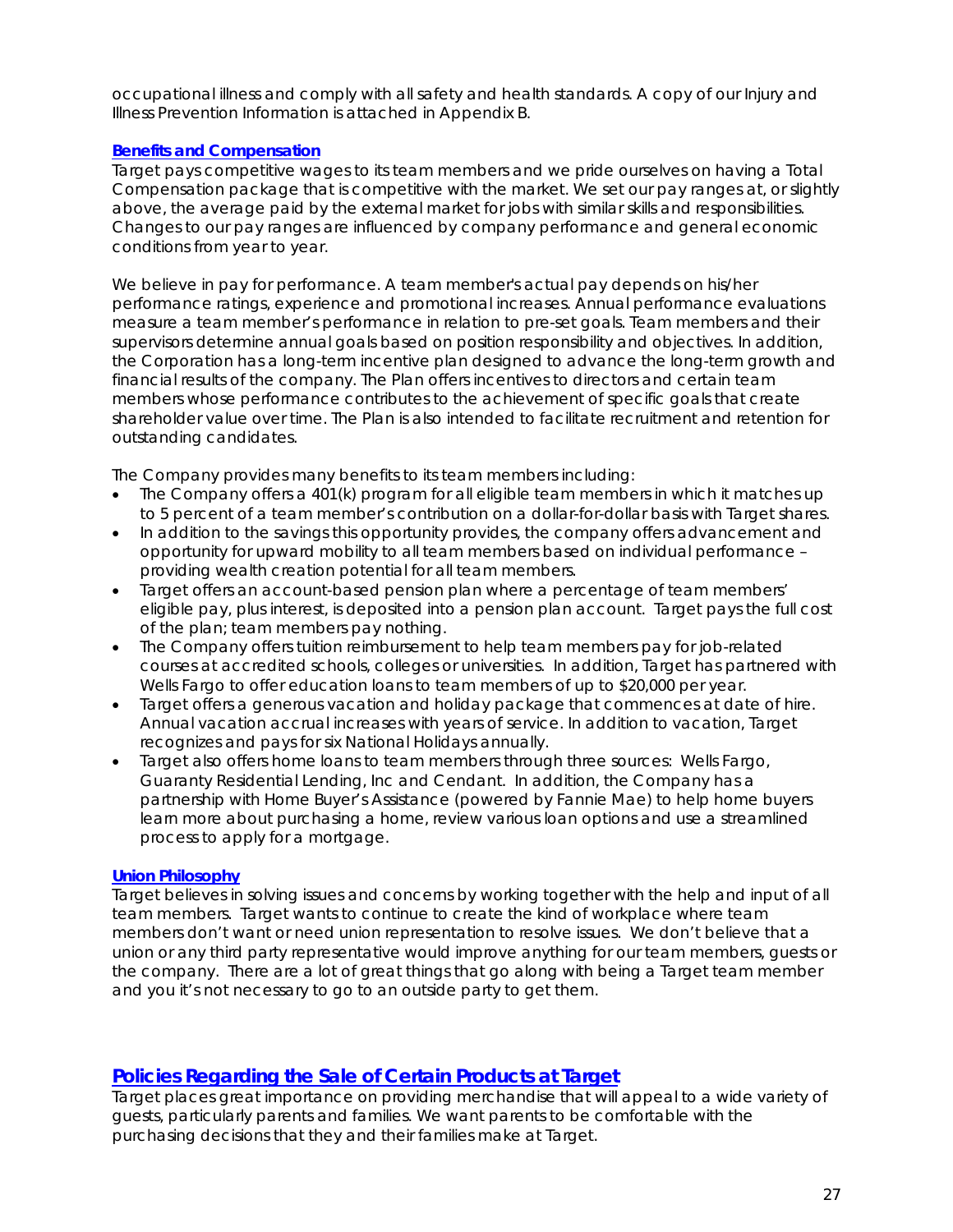### **Mature-Rated Video Games**

All video games and computer software sold at Target stores carry ratings by the Entertainment Software Rating Board (ESRB) – from early childhood through mature audiences – and we have implemented the following measures to help ensure compliance with the ESRB rating system:

- Since 2000, Target has voluntarily restricted the sale of M-rated video games and computer software through the carding of minors, and restricts those sales to persons 17 years of age and older.
- A point-of-sale message prompts our cashiers to verify a guest's age whenever an M-rated game is scanned.
- All cashiers receive educational training on the identification process for M-Rated video games and other age-restricted items.
- Target does not carry "adults only" merchandise.

Our goal is to have all of our guests know and understand the video game ratings so they can make informed purchasing decisions. To that end, Target has a comprehensive education program to inform our guests about the rating and labeling systems for video games. This program includes:

- Information signage within the video game sales area that clearly describes the ESRB rating system.
- A brochure in the entertainment area that explains the ESRB rating system.
- Public service videos featuring celebrities that explain the ESRB rating system. This video is shown on a periodic basis on the televisions in the entertainment area of the store immediately adjacent to the video game display.
- Messages in our weekly circulars on encouraging guests to "know their ratings."
- M-rated video games advertised in the Target circular are designated with an oversized rating sticker and a bar on the left side of their icon that says "Rated M for Mature."
- Target does not place advertisements for M-rated games in publications specifically targeted to teens or younger audiences.
- Target team members are trained to talk with parents about video game/software content, playing habits and age-appropriate titles.
- Target.com provides a detailed description of the ESRB ratings on the video game homepage.

### **Guns / Toy Guns**

- Target does not sell real guns, or toy guns that can be mistaken for real guns.
- In the early 1990s, we made the decision to stop selling "realistic" toy guns. We limited the sales of toy guns to those that are brightly colored and oddly shaped and, therefore, will not be mistaken for an actual weapon. We firmly believe that any toy gun that has the potential to be mistaken for a real gun is inappropriate for sale at Target.

### **Tobacco and Cigarettes**

Target discontinued the sale of cigarettes in our stores in 1996. We do not currently sell any tobacco products.

### **Pseudo Ephedrine**

- In 2005, Target became the first national retailer to voluntarily decide to place all cough, cold and allergy products containing pseudo ephedrine behind the pharmacy counter. In stores where we do not have a pharmacy, products containing pseudo ephedrine will not be sold.
- Pseudo ephedrine is a common decongestant found in many over-the-counter cold and allergy remedies. It is also the key ingredient necessary in the illegal manufacture of methamphetamine.
- While this move will cost us sales, we believe this is the right thing to do to help curb the growing production and distribution of methamphetamine.
- Target's current policy restricts guests to only two packages per transaction (except where more restrictive limits are required by law).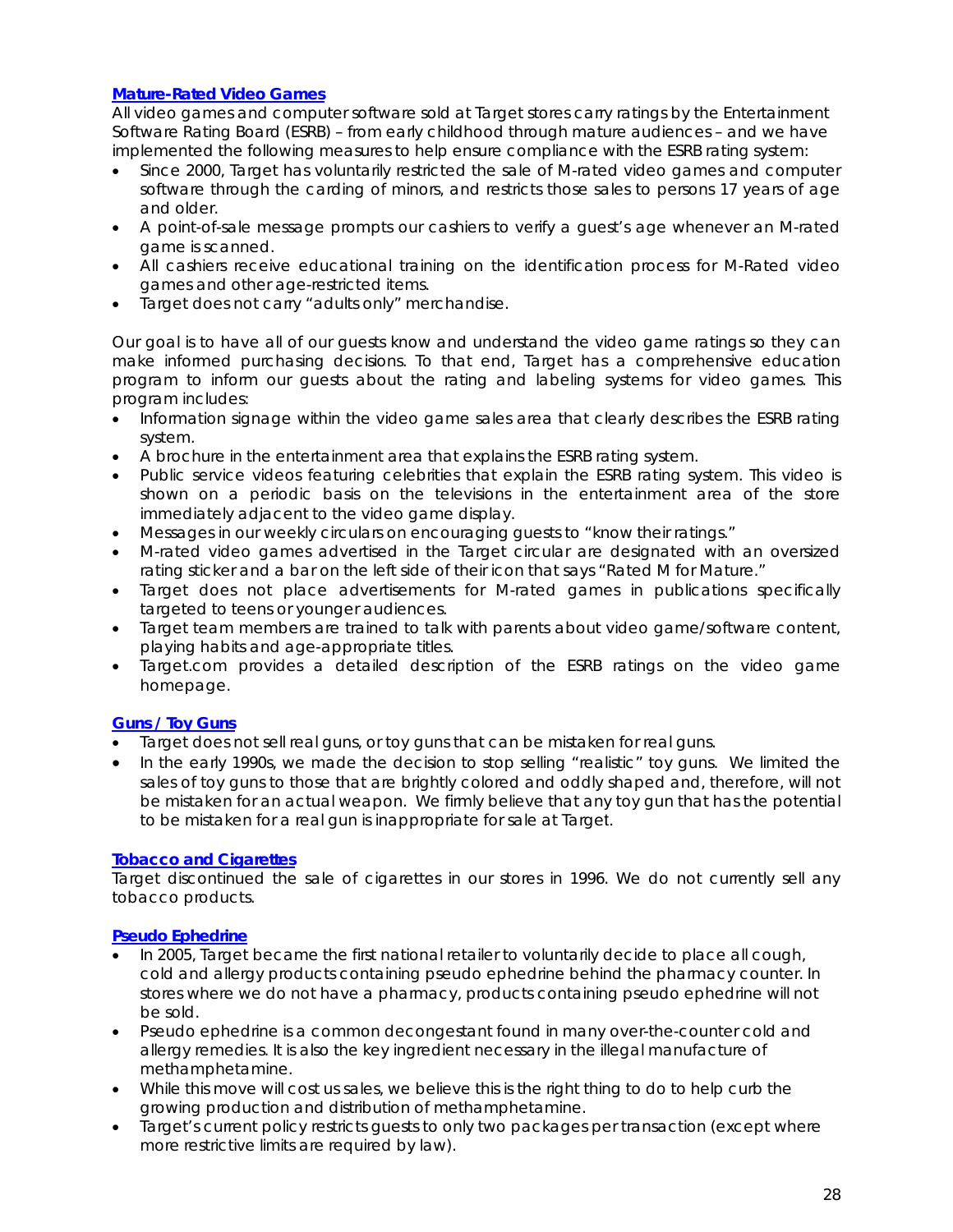- Where it's required by law, guests will need to sign a log at the time of purchase. We are in the process of developing an electronic log system which we expect to implement before the end of fiscal 2005.
- We realize that this is an added step for our guests, but in the end, we think our guests will respect our decision and share our belief that the greater good far outweighs any inconvenience.
- We have adopted a national chain-wide policy so that our guests have a consistent experience in each Target store.

# **Global Compliance: Business ethics practices for vendors & trading partners**

Target is proud of our performance record and of the high ethical standards we maintain in conducting our business within the United States and in countries throughout the world. We are firmly committed to offering our guests products that are made legally and ethically – in full compliance with U. S. law, local laws in the country of origin, and our Standards of Vendor Engagement (Appendix C) that define Target's policies and business approach.

To underscore our philosophy, Target, along with 250 other retailers, is a signatory of the National Retail Federation's "Statement of Principles on Supplier Legal Compliance" and we have incorporated the core principles of this Statement into our own standards and practices. Specifically, we seek to do business with vendors, including suppliers and manufacturers, who share our commitment to high ethical standards. We require our vendors to:

- provide employees with a safe and healthy workplace,
- adopt nondiscrimination principles and limit work hours,
- pay fair wages,
- renounce forced or other compulsory labor and abstain from its use, and
- refrain completely from use of child labor. We define child labor as being below the minimum legal working age according to local law, or under the age of 14, whichever is greater. We do make an exception for legitimate apprentice programs.

Importantly, we are willing to exercise our ability to take corrective action – up to and including termination -- for vendors that violate U. S. law, local (country of origin) laws, or our Standards of Vendor Engagement. Target is opposed to any form of slave, child or prison labor, whether domestic or international, and we take the protection of human rights very seriously. We expect our vendors to share and apply these same ethical standards.

To reinforce our commitment to our Standards of Vendor Engagement and the principles these Standards represent, Target has also implemented a program for vendor education and established an organization to ensure compliance.

### **Target Compliance Organization**

Target's Global Compliance department was created to ensure that our Standards of Vendor Engagement are uniformly and universally enforced with vendors that produce hardlines items (e.g. furniture, housewares) as well as vendors that manufacture softlines (e.g. apparel). The Global Compliance team also works with other departments within Target -- such as Target Sourcing Services/AMC, and Quality Assurance -- to increase awareness among our vendors and their factories of Target's global compliance program.

The department's mission is to ensure that vendors producing owned brand products for Target, including owned brand merchandise and exclusive licenses, comply with:

- 1. Target's Standards of Vendor Engagement
- 2. Target's Business Requirements (Vendor Conduct Guide)
- 3. U.S. Customs Regulations
- 4. Labor Laws of the Country of Origin

The primary tools we use include: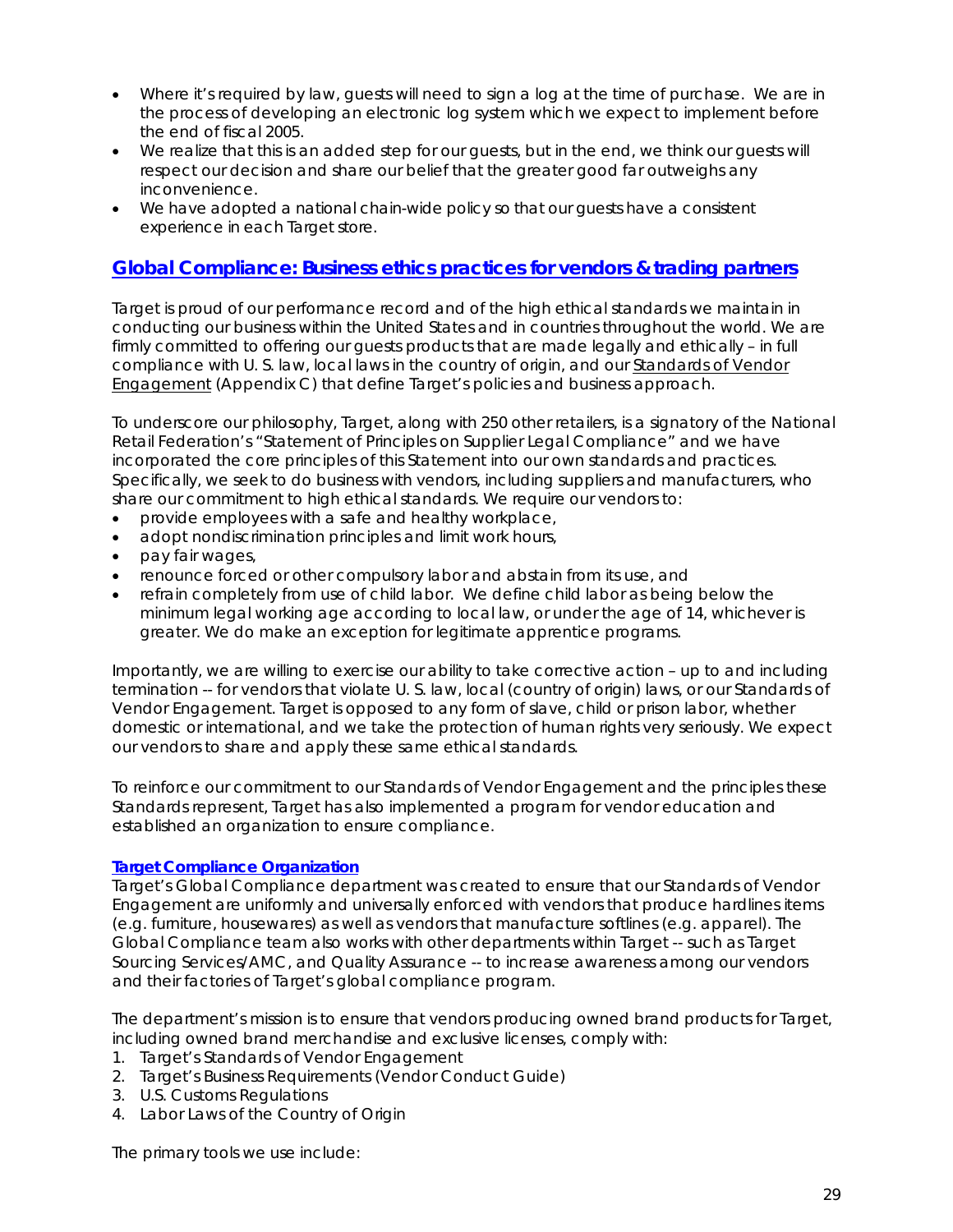- 1. Standards of Vendor Engagement (available in 19 languages)
- 2. Global Compliance Registration
- 3. Compliance Audits full and short audits

The Global Compliance Registration educates vendors and their factories about Target business requirements. Among other things, Global Compliance Registration requires that all owned brand vendors:

- Complete an on-line registration as a vendor and agree with our terms and conditions regarding compliance and use of our trademarks,
- Register all factories used in the production of owned brand merchandise, including subcontractors involved in the manufacturing process,
- Authorize unannounced audits by Target personnel and/or third party auditors hired by Target,
- Maintain accurate up-to-date information on their factories and/or changes in factory circumstances, such as factory address and production capabilities. Failure to notify Target of a change in production facility carries a financial penalty.

The Compliance Audits are intended to serve two primary purposes:

- Ensure that vendors and their factories can meet Target's business requirements (including Standards of Vendor Engagement, US Customs laws and regulations and local labor laws),
- Verify Global Compliance Registration information.

Each of the questions on the audit form relates directly to one or more of Target's Standards of Vendor Engagement.

All full compliance audits are:

- 1. 100% Unannounced
- 2. Random
- 3. Mandatory (denied audits carry penalties ranging from payment of audit expenses to termination of vendor relationship)

Full compliance audits include 6 different modules:

- 1. Plant Tour
- 2. Employee Interviews (conducted privately and in the employees' language)
- 3. Management Interviews
- 4. Records and Wage Review
- 5. Country of Origin Review
- 6. Recap of issues with remediation plan

Wage calculations are done in all factories to verify that the workers are being paid according to local labor law as well as for all of the time worked. This information is verified through employee interviews, management interviews and the payroll review.

Compliance audits may be conducted by Target auditors and/or auditors from one of the third party companies that we use. These third party auditors are accredited and trained by Target to conduct unannounced compliance audits. Our Global Compliance team is made up of nearly forty members, approximately half of whom are full-time foreign-based Target auditors and staff. Our internal audit staff conducts random visits to vendor and subcontractor manufacturing facilities. Thousands of audits have been performed by, or on behalf of, Target since our compliance program began in 1998.

By its nature, the Global Compliance registration process is fluid, as vendors register and unregister factories. As a result, the number and locations of factories that are registered to manufacture merchandise for Target change frequently. At any given point in time, registered factories are located in North America; South and Central America; Europe, including Russia; the Middle East; Sub-Saharan Africa; and Asia.

The full audit form is revised on an annual basis with input from the overseas audit and Minneapolis based Global compliance teams, legal, sourcing, our third party monitoring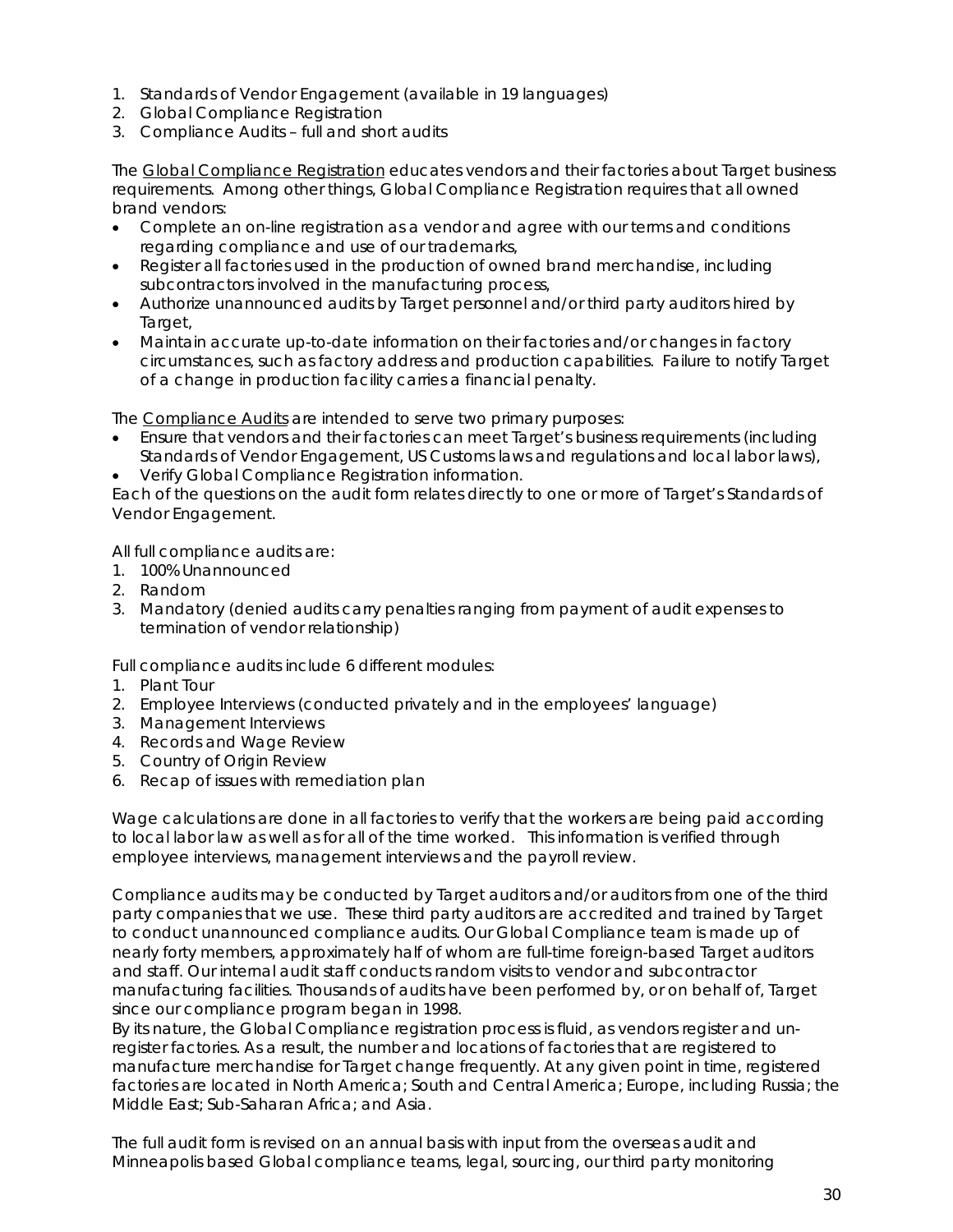partners, as well benchmarking with other audit programs. Questions are added or deleted based on information we want to monitor. Compliance violations are addressed with outcomes ranging from administrative probation to termination of the relationship.

Additionally, short audits are completed by Target team members from Quality Assurance, Target Sourcing or other areas that may visit a factory. The purpose of a short audit is to create a record of the factory visit, identify factories that may not be registered in Target's Global Compliance program, uncover issues that may be relevant in conducting a future full audit, and work with vendors on resolving compliance concerns.

To provide additional information to the vendors and their factories about our expectations, Target has developed a Vendor Guidebook that is accessible on-line and is available in five languages. The Guidebook is intended to be used by factories as a reference tool to achieve, and sustain, their compliance with our requirements. The best practice is for a vendor to implement their own compliance program.

### **Vendor Contracts**

In our Conditions of Contract, we require our vendors to warrant that all goods are made in compliance with applicable laws – including the Fair Labor Standards Act of 1938, a law that governs how employers pay and treat their employees. Our Conditions of Contract also requires that the companies our vendors do business with will be in compliance with the law. In non-U.S. markets we establish similar basic minimum requirements. If a vendor violates our agreement, the penalties range from the loss of the contract or order to the loss of all future business with Target.

### **Vendor Education**

We believe that careful vendor selection and education are among the most effective ways for Target to ensure that our standards are met and that our vendor relationships are successful. Education programs are offered to all vendors with whom we conduct business and all vendors must understand and expressly agree to meet our Terms of Engagement. For non-U.S. vendors, Target conducts vendor education classes called "Introduction to Vendor Partnerships for Imports", which includes a review of the company's Standards of Engagement, and verification requirements.

### **Vendor Selection and Quality Assurance**

Target has implemented a formal system to select and register both U.S. and international vendors with whom we do business. This program includes written verification that owned brand vendor factories meet baseline requirements of working conditions, FLSA, U.S. Customs Regulations, or other local applicable laws. Additionally, for each Target owned-brand order produced, a short audit of the factory is completed. This audit includes an inspection of Target quality requirements, and more importantly, verification that the factory meets all required labor standards and conditions.

Currently, to sell any owned brand goods to Target, a vendor must meet the requirements of Target's Global compliance program, which includes completion of training, qualification by sourcing experts and compliance with other rigorous requirements – including labor law. The first step of this vendor approval process requires that our owned brand vendors acknowledge that they understand their responsibility for compliance with Department of Labor requirements. In addition, Target requires its vendors to assess their contractors' factories through plant evaluation, including working conditions and labor issues. As a result of these quality assurance efforts, Target has greatly reduced the number of owned-brand vendors we use, ensuring that we are working with only the highest quality providers.

### **Global Sourcing**

Target sources merchandise from numerous countries throughout the world. This activity is coordinated by Target Sourcing Services/Associated Merchandising Corp (TSS/AMC), a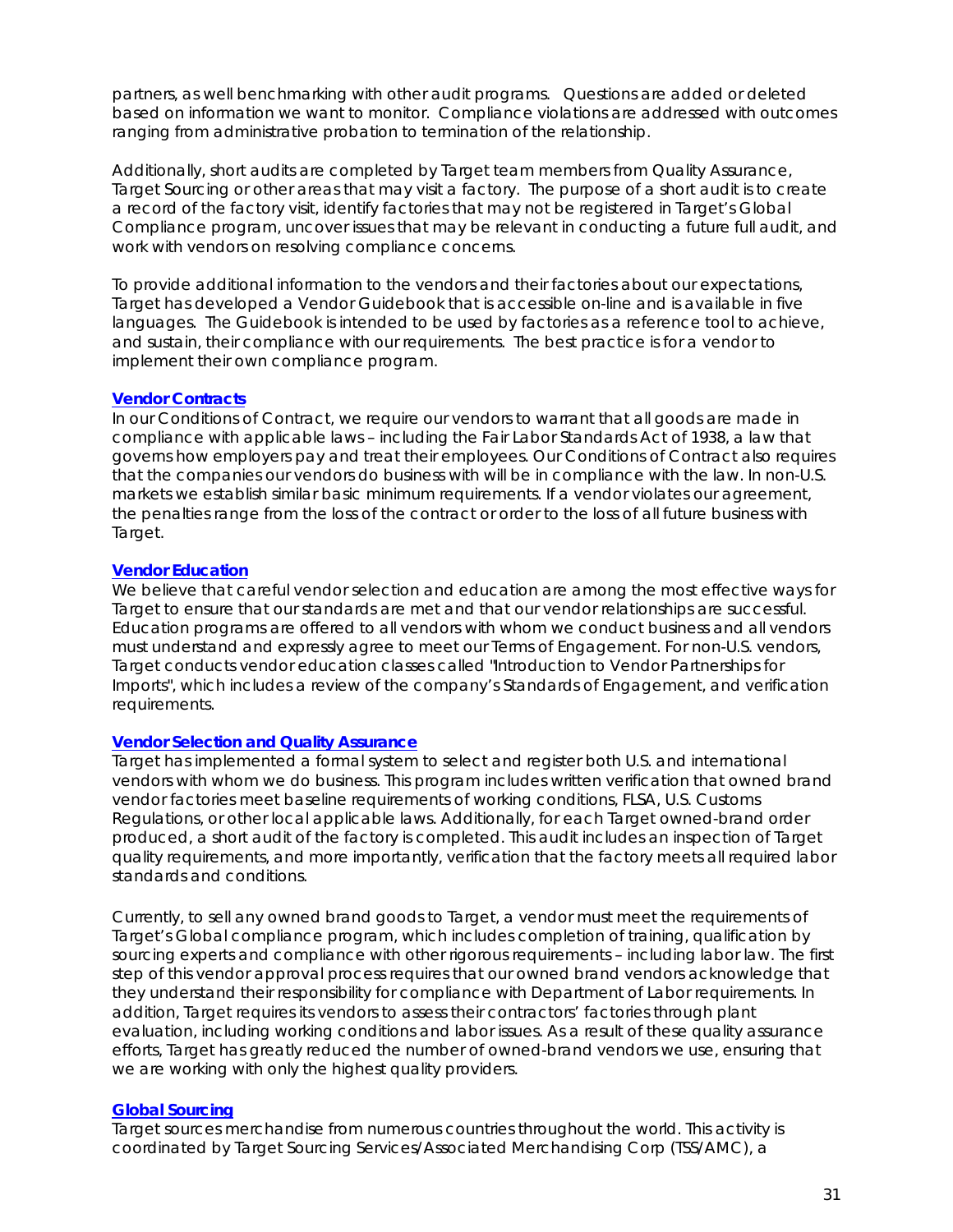subsidiary of Target Corporation. Most of our owned brand products --- hardlines and softlines – are sourced through TSS/AMC, which is a leading global sourcing organization with offices in more than 40 countries worldwide. TSS/AMC employs more than 2,200 team members and has supplied Target with high-quality merchandise for more than 50 years. About a quarter of the merchandise we offer for sale in our stores is directly imported and we expect this percentage to increase modestly over time as we continue to convert a larger portion of our indirect imports to direct imports in future years.

TSS/AMC and other buying agents are held to and require the same standards as Target when doing business around the world. TSS/AMC agents that evaluate factories for quality are expanding their review to include compliance and transshipment issues. Vendors and their factories that engage in business with TSS/AMC must comply with Target's high standards.

Since 1992, Target has required its non-U.S. direct vendors to state that the goods produced are not made by child or forced labor. This legal verification is required as a condition of receipt and payment of merchandise through legal letter of credit stipulations.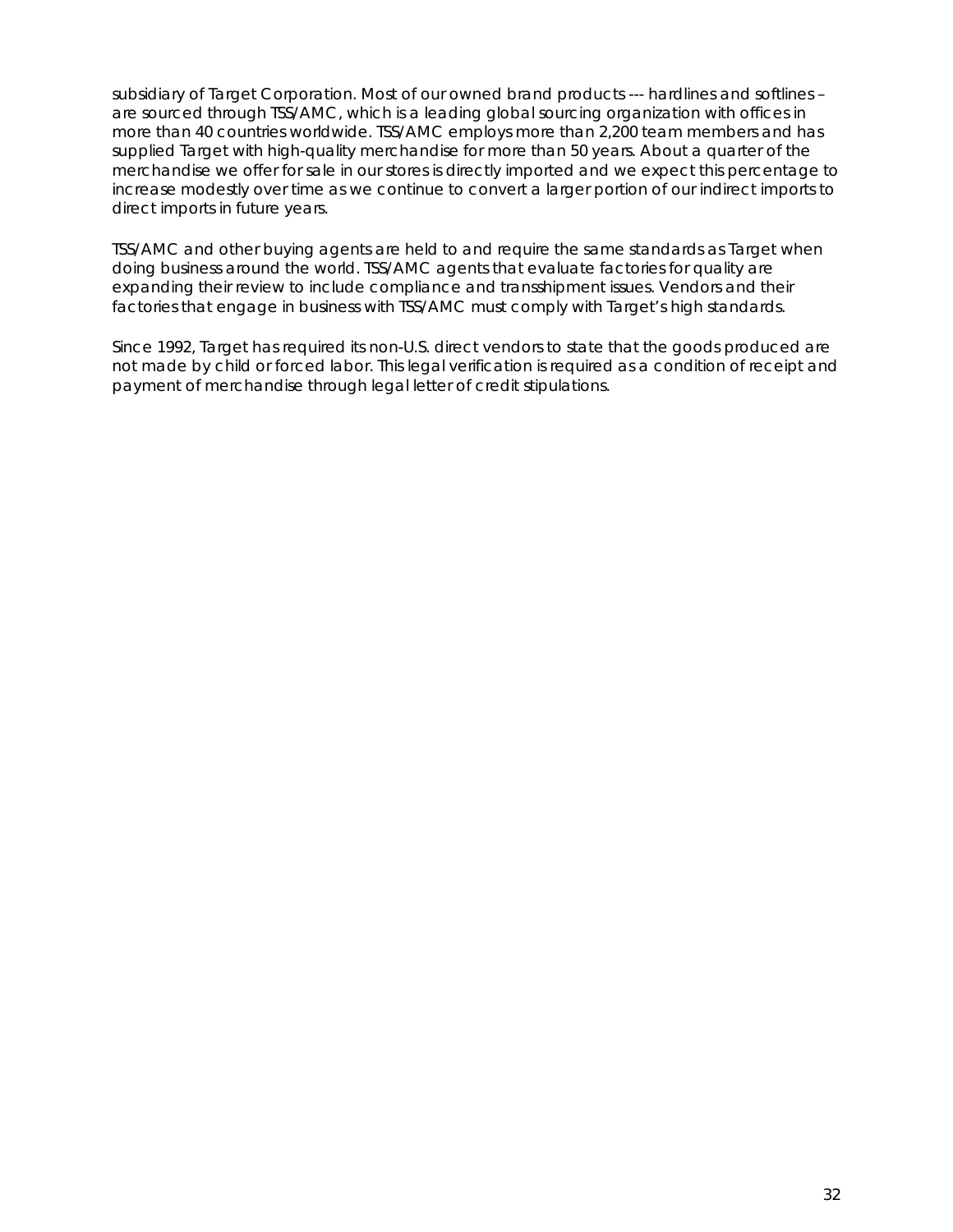Decades ago, Target was one of the first large retailers to commit to a philosophy and practice of "Reduce, Re-Use, and Recycle". Over the years, we have integrated this approach into many areas of our company including store planning and design, construction, and merchandising. Today, we continue to take our responsibility seriously because we value the environment in which we live and we understand that our growth could present challenges to limited resources.

### **Environmental Management Program**

Target's Environmental Services group is responsible for ensuring compliance with all environmental regulations and for setting environmental goals for the Corporation. Individuals with a wide-range of environmental and technical experience manage the environmental aspects of regulatory compliance, property acquisitions, waste disposal, recycling, and asset reclamation. Elements of our environmental management program include setting environmental goals, communication and outreach, in-house and external training, permit management, data analysis, self-auditing of systems and information tracking. These elements are integrated into day-to-day operations through web-based programs and external consultant support.

The goal of Target's environmental management program is to develop systematic solutions to manage the environmental aspects of our business. Target is in the process of evaluating various environmental management system models such as ISO 14001, and the United States Environmental Protection Agency's (USEPA) Performance Track.

### **Metrics and Measurements**

Developing metrics for our key environmental programs is integral to the success of these programs and our ability to drive great results. For Target, environmental metrics are normalized to sales, where appropriate. This allows Environmental Services to measure achievable goals as the market size increases. Depending on the program, performance metrics are established to provide meaningful and relevant data for analyzing trends, as well as opportunities for improvement.

### **Regulatory Compliance**

Target takes a proactive stance on environmental regulation. In many cases, Target implements programs chain-wide that are more stringent than local or regional regulations because we believe in protecting our communities' natural resources, and providing a safe work environment for our team members.

A Notice of Violation (NOV) is a written claim from an agency indicating non-compliance with a regulation and Target works hard to minimize the number of NOVs we receive. In recent years, the NOVs issued to Target were primarily administrative or paperwork errors. To improve upon this record, we have instituted new processes and systems that help us more accurately track permit requirements and renewal time frames.

### **Sustainable Site Development**

At our current rate of growth, Target builds about 100 new stores a year. With each new store comes the challenge of not only building a great looking store, but of being respectful of the communities we are serving, including demands on environmental resources. Target's Property Development team is well versed in design, construction, development and resource preservation techniques. Through early interaction with community leaders and local planning commissions, Target strives to design stores that are aesthetically pleasing to the community and considerate of natural resources.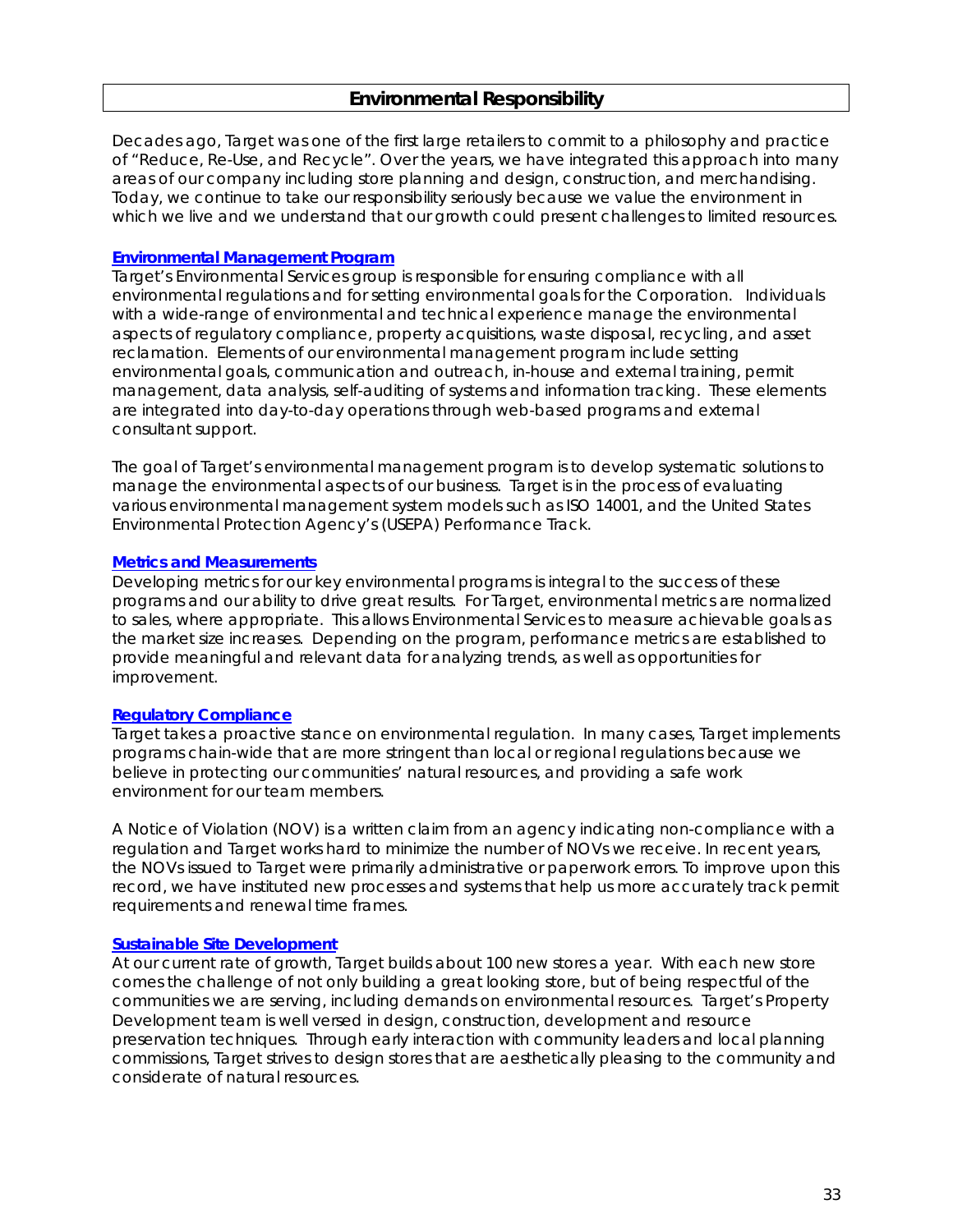### **Property Acquisition-Environmental Due Diligence**

Target performs environmental due diligence on all properties sited for new stores, whether leased or purchased. Using the ASTM E-1527 protocol as a template, Target has developed its own Phase I protocol that expands the basic requirements to include a review of local regulations/ordinances and natural resources such as wetlands, critical habitat and endangered species. This process allows us to make educated decisions regarding potential environmental concerns. We ensure the quality of information we receive by pre-screening consultants, and establishing a Master Service Agreement contract with sophisticated insurance, liability/indemnification and financial requirements.

### **Brownfield Redevelopment**

With Target's entry into densely-populated major metropolitan areas, our expansion strategy now includes redeveloping environmentally impaired properties, referred to as "Brownfields." Site conditions may range from minor spill sites to former Superfund sites. Redevelopment of these properties is guided by a comprehensive understanding of site environmental conditions along with a feasible remediation solution that meets State and Federal clean up standards. Where appropriate, we enter into Voluntary Cleanup Programs with state agencies to ensure that our remediation solution adequately protects the environment. In addition, by redeveloping Brownfield sites, Target creates jobs in the community and increases tax revenue to cities and schools. Approximately one-third of Target's new store openings in both 2003 and 2004 were either Brownfield redevelopment sites or reflected the redevelopment and re-use of existing buildings. Recent examples include:

- Atlantic Terminal in Brooklyn, New York, which was converted from a train station to a Target store in July 2004,
- A former EPA Superfund and MPCA Voluntary Investigation and Cleanup Program site in Andover, Minnesota opened as a Target store in March 2005, and
- An old landfill site in Allen Park, Michigan which has been redeveloped and is scheduled to open as a Target store in October 2005.

### **Site Development**

Developing new store locations creates opportunities for Target to explore innovative site design features. Many of these new site design techniques have focused on controlling urban storm water runoff and conserving energy (refer to the "Energy Conservation" section). Target uses these opportunities to gather first-hand knowledge of technologies and practices that may someday become standard "best practices" for our storm water management program, or a component of store design. As described below, our Developers Guide provides written specifications and site criteria for low impact assessments.

Development Specifications - Target has created a Developer Guide with specifications for the construction of a retail store building and associated guest parking. Stores are constructed using masonry bearing walls, steel columns, joists and beams. Steel bar joists are commonly made from old cars and Target's prototype store design allows for the use of concrete containing fly ash and recycled/reground material. Our stores are designed for a 50+ year life cycle with scheduled maintenance. Planned renovation during a building's life cycle maintains and enhances the value of our financial investment and reinforces our brand. Our prototype design specifies the use of:

- Low VOC (volatile organic compounds) carpet, adhesives, sealants and paints,
- Locally manufactured construction materials, when feasible,
- Natural or cultivated grasses indigenous to the site for the lawn,
- Office furnishings for our executive team members that are GreenGuard certified and office equipment that carries the Energy Star certification, and
- Outdoor lighting fixtures that are dark sky friendly and have full cutoff.

In addition to the above specifications, our prototype roof membranes are white, producing two environmental benefits. One benefit is that it reflects the sun's heat, helping to reduce the heat island effect of the store. Additionally, the white roof membranes are considered to be "clean" from a storm water perspective (compared to gravel and tar roofs), reducing the need to channel runoff into a storm water management system.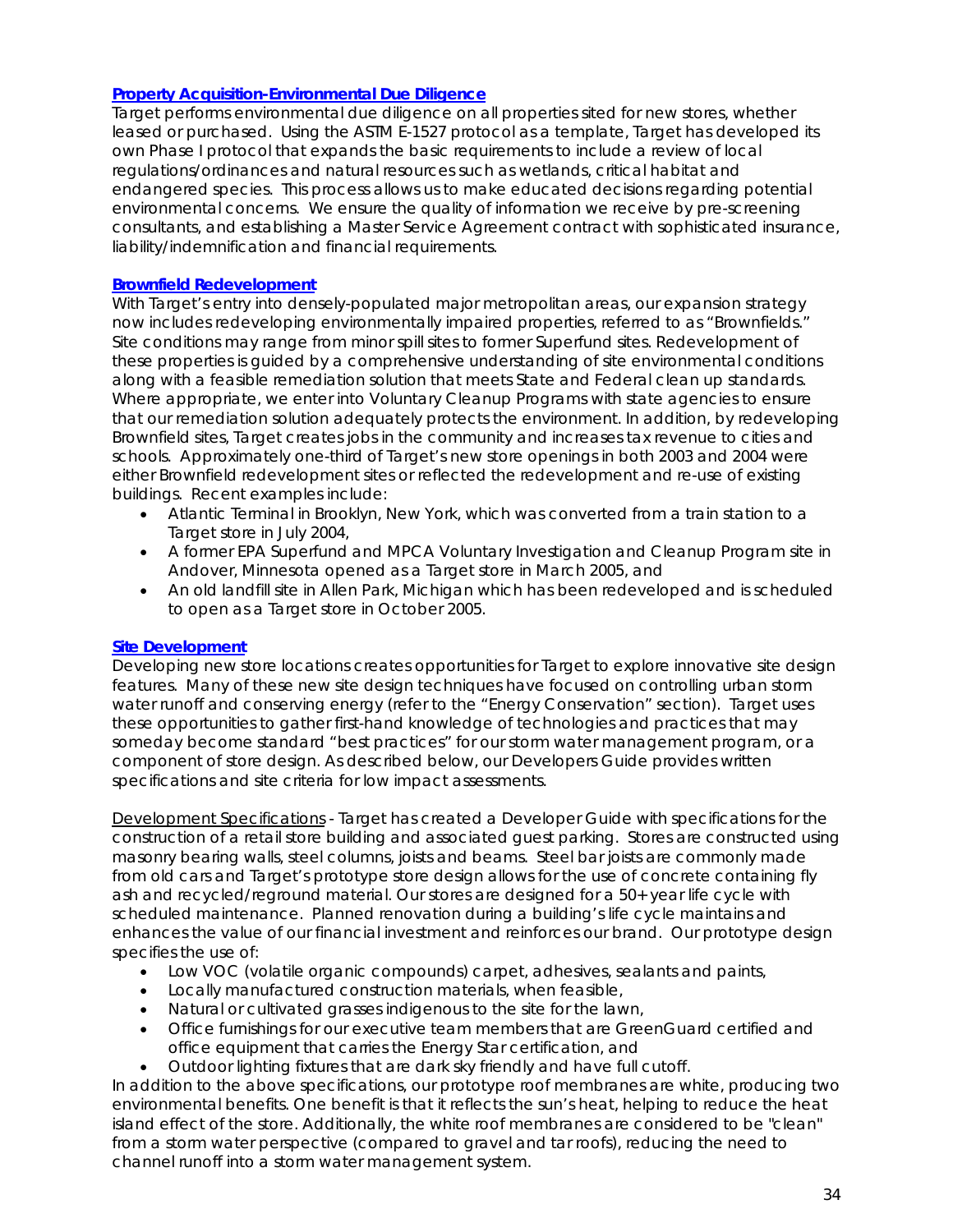Our Developer Guide also includes site criteria for low impact assessments. Target specifies that the developer or contractor identify up to 10 LEED points from Sustainable Site and Water Efficiency categories as defined by the United States Green Building Council. Sustainable-design features of our Allen Park, Michigan store include:

- Capturing rainwater to irrigate the store's landscaping and flush its sewer system.
- Installing low-flow fixtures in restrooms to conserve water.
- Installing heating, ventilation and air conditioning (HVAC) systems that meet energy savings 30 percent greater than required by city code.
- Using steel bar joists and concrete building components that have been fabricated from recycled materials.
- Employing skylights to supplement interior lighting when conditions are optimal.
- Monitoring indoor air quality by measuring carbon dioxide levels in the store and increasing the quantity of outdoor ventilation air intake as the number of guests increase.

Other innovative designs in some metropolitan markets have included bio-swales in lieu of catch basins and underground piping to manage storm water runoff from our parking lots, as well as rain gardens to trap storm water and provide a natural habitat for wildlife. We employed the use of this strategy for the entire parking field at Target Financial Services in Minnesota and at Algonquin, Illinois store which opened July 2003. We are using these locations to gather data to understand the benefits and long-term feasibility of this technology as a practical solution for storm water management.

Target has been a member of the US Green Building Council since 1997, and is actively participating on a committee to establish LEED standards for the retail industry.



*Rendering of the Allen Park, Michigan Target store, scheduled to open October 2005. Rainwater will be captured using a rooftop cistern (shown on the right).* 

### **Greenhouse Gas Emissions**

While Target is not a manufacturer emitting point source air pollutants, like all other companies and households, we do consume energy. We recognize that climate change could adversely impact Target by producing higher energy costs, increased operational expenses (to track and manage climate change issues) and incremental capital investment (for carbon dioxide reduction projects). As a result, Target puts tremendous focus on best practices for energy efficient building design and operations. Our objective is to be aware of the implications of our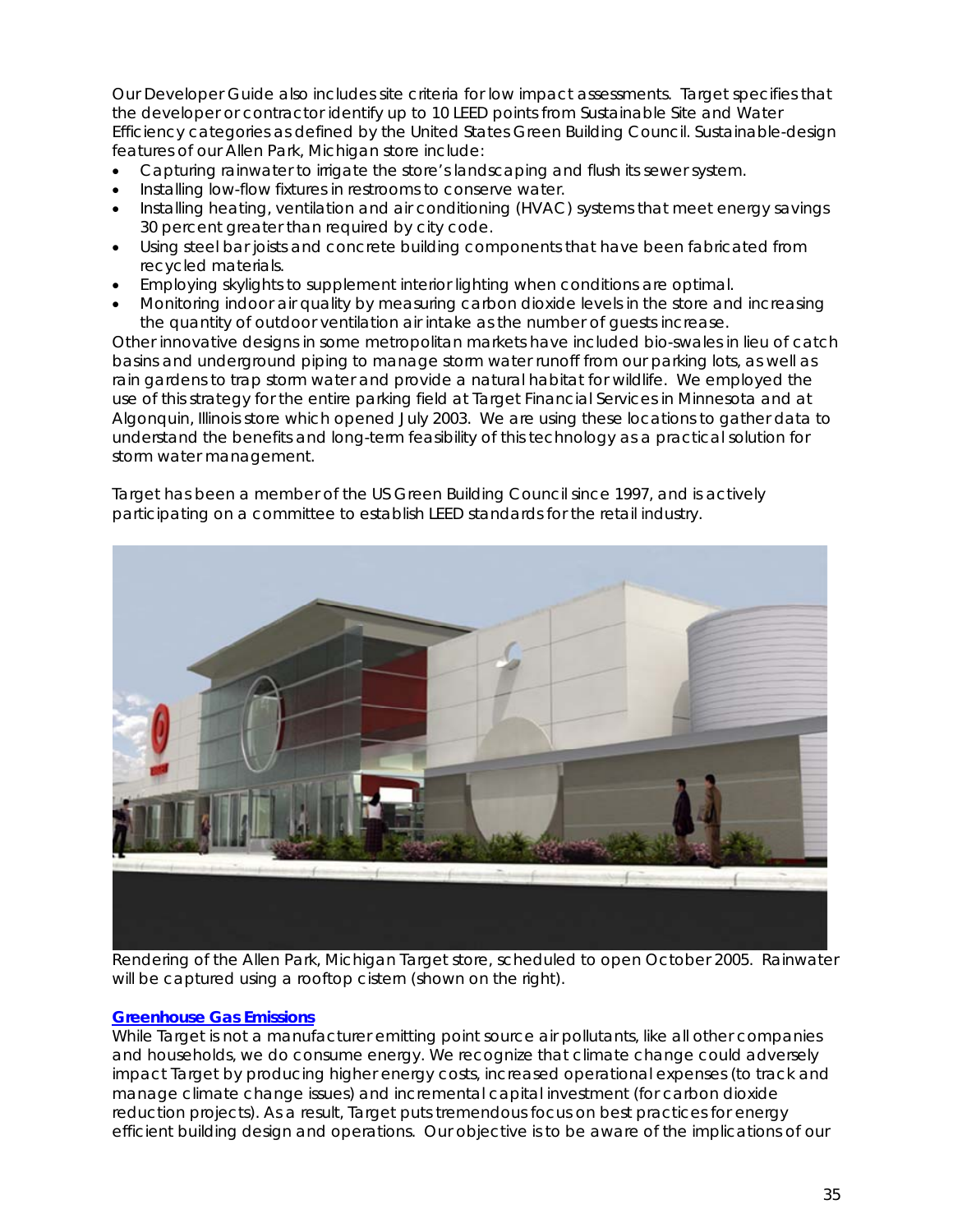energy decisions and to be a responsible energy consumer in running our business from day to day. We are committed to doing our part to reduce carbon dioxide (CO2) emissions.

Climate Leaders - To demonstrate this commitment, Target joined the United States Environmental Protection Agency's (USEPA) voluntary Climate Leaders program. This program challenges participating Climate Leaders to set a corporate-wide greenhouse gas (GHG) emissions reduction goal.

Using the GHG evaluator and calculation methods prescribed by USEPA's Climate Leaders program, Target's 2004 U.S. emissions were 1,821,032 metric tonnes of carbon dioxide, 9,930 metric tonnes of methane, and 225 metric tonnes of nitrous oxide. Our total emissions converted to CO<sub>2</sub> were 2,099,370 metric tonnes. We are currently working with the USEPA to set a GHG reduction goal that is attainable and impactful and develop a plan to meet that goal. While Target's dynamic environment, where the number of stores is growing and our business strategy is evolving to include a wider scope of products, poses a challenge, we remain committed to using energy in an efficient manner and reducing greenhouse gas emissions.

### **Energy Conservation**

Target puts tremendous focus on energy efficient design and operation. For example, in 1992 Target was among the first major retailers to incorporate energy reduction by introducing T8 lamps and electronic ballasts into our new stores. Between 1994 and 1998 Target retrofitted more than 250 stores with this energy savings technology

Target also uses an integrated energy management system to control lighting, refrigeration equipment, heating and cooling equipment, and exhaust fans in all stores. Our energy management system is centralized and controlled at Target Headquarters, allowing us to implement company-wide energy policies and to trouble-shoot existing systems. Alarms are generated to notify operators of store comfort issues, and the need for equipment service. Refrigerated product is maintained by a state-of-the-art web-based system to control display case temperature, generate redundant alarms if product temperatures are out of range, and provided energy efficient defrost cycles.

In 1995 Target partnered with USEPA on its Energy Star Program, a program designed to encourage energy conservation in facilities and product design. Target's Fullerton, California store was used in USEPA's Energy Star Show Case Building project to demonstrate the viability of the Energy Star buildings program. This project tested a number of different concepts such as the use of skylights to supplement interior lighting, occupancy sensors to control lighting, lowpower lighting on the sales floor, and state-of-the-art air conditioning enhancements. The results of Target's energy conservation measures were published as a case study by the USEPA.

We have integrated many of the Energy Star Show Case ideas into our Stores' prototype design to minimize power usage. In 1996, Target installed motion sensors in all stockrooms and offices, reducing energy demand from lighting by over 80% in those areas. The following year, they were incorporated into Target's store prototype design.

Green Energy Use – Part of Target's energy management program involves the purchase, when economically viable, of "green" energy to reduce our dependence on other fuel sources such as natural gas or fuel oil. For instance, we are purchasing green energy to supplement demand in the Texas and New Mexico markets. In New Mexico, 5% of our energy needs comes from renewable sources such as wind power. In Texas, "green tags" are used to offset 25% of our power needs in the Dallas area and 10% in the Houston area. Green tags are the monetary value assessed to a green energy source based on perceived environmental benefits.

In 2003, three Target stores in Los Angeles participated in a rebate program, sponsored by the Los Angeles Department of Water and Power and Southern California Gas Company, that promoted the installation of solar panels known as photovoltaic cells. This program allowed Target to feasibly install approximately 7,500 solar panels covering approximately 110,600 square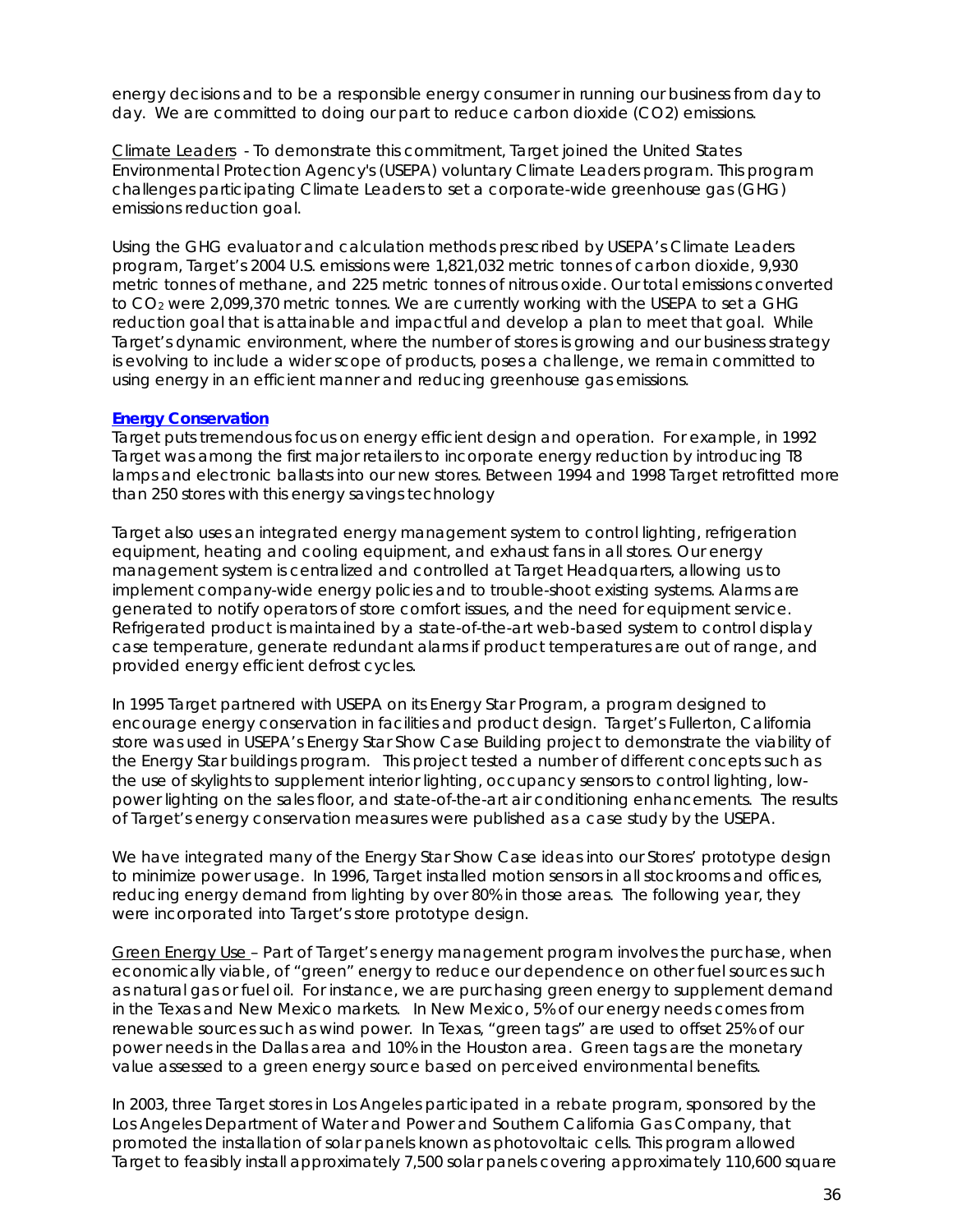feet of available roof area. The solar panels generate about 20 percent of the three stores' annual electrical energy requirements. During peak periods, solar energy from these panels provides up to 50 percent of a store's energy need.



*Solar roof panels for harnessing the sun's energy at a Los Angeles Target store* 

From this project, Target has gained valuable insight into the practical application of solar power; the sponsoring utility companies are experiencing reduced energy demand; and the environment is spared undesirable air emissions from use of fossil fuels.

In 2005, Target is participating in the Energy Conservation Incentive program offered by Southern California Edison with our new Fontana North store. Our architects and engineers designed a roof that uses hundreds of Solatube skylights to harness solar energy. With this system, sunlight is directed through a rooftop skylight and diffused into an acrylic lens located in the store's ceiling. During June (the longest sunlight period), solar energy will provide as much as 100 percent of our sales floor lighting needs for 6 hours a day. In December (the shortest sunlight period), solar energy will provide as much as 75 percent of the sales floor lighting needs for 4 hours a day.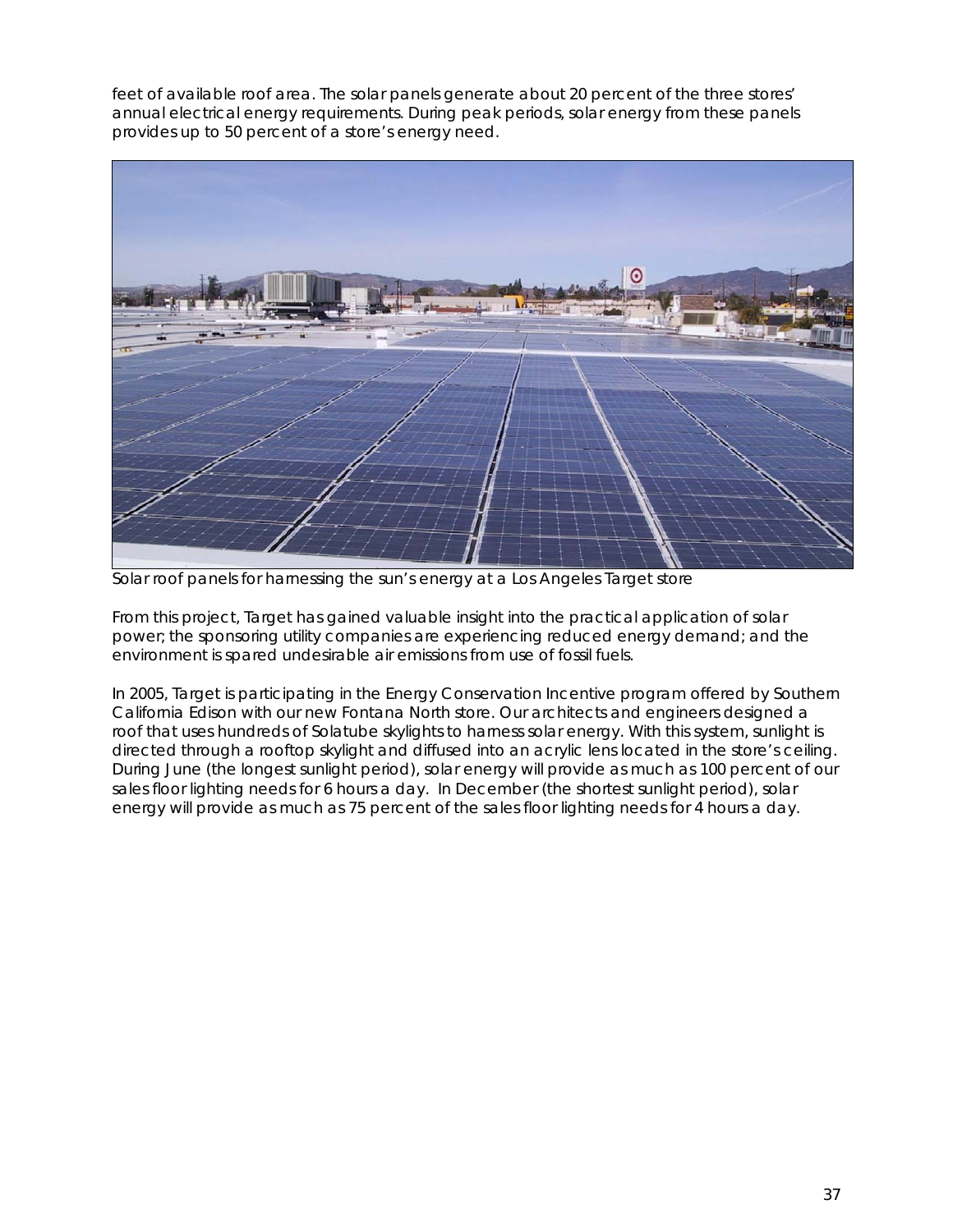

*Solar tubes direct sunlight energy into the Fontana North (California) Target store.* 

### **Waste Reduction and Management**

Waste reduction is at the core of Target's environmental commitment. Our solid waste program is centrally managed from our headquarters in Minneapolis, and allows us to track performance for all stores and distribution centers. By collecting data such as compactor weights, we ensure compactor loads are full, resulting in fewer trips to landfills, and reduced vehicle emissions. Performance metrics compare sales volume to the weight and frequency of compactor loads, and allows each store to measure its performance in comparison with all other stores.

Through our commitment to reduce waste, we have been able to reuse, recycle or rethink the end-of-life use for 70 percent of our materials that would previously have been sent to a landfill. We are encouraged by our success and continue to evaluate new markets for reuse of unsaleable merchandise and to expand our recycling program.



*Reflects waste from store operations and distribution center operations*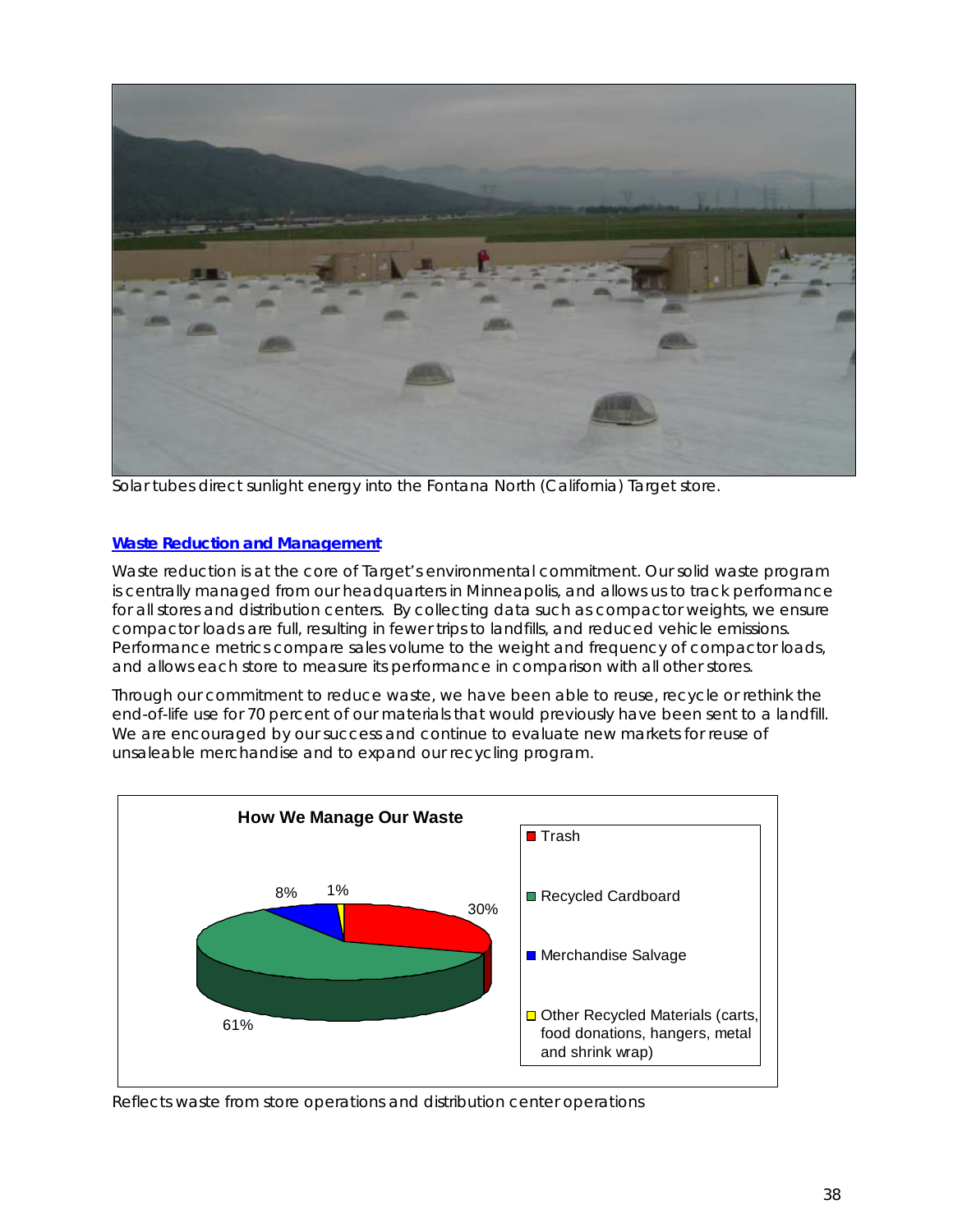### **Recycling**

Recycling is an on-going process of renewal that benefits the Earth by using fewer natural resources and simultaneously benefits Target's bottom line. By recycling and keeping materials out of landfills and incinerators we are not only doing what is right for the environment—we are giving value to materials that used to be considered trash.

Garment Hangers – Target actively manages its supply of plastic garment hangers by returning used hangers to vendors for an average re-use of five times. Each year, we reuse 70 to 80 percent of our hangers in circulation, which keeps 28.8 million pounds of plastic and over 5.7 million pounds of metal out of incinerators and landfills. Once plastic hangers have exceeded their useful life, they are ground and re-manufactured into post-consumer goods. In 2004, Target recycled 2.5 million pounds of plastic from used hangers.

Corrugated Cardboard – Since the early 1990s, Target has aggressively implemented initiatives to encourage both our stores and our distribution centers to recycle cardboard, resulting in a dramatic increase – more than 100 percent – in tons of recycled cardboard over the past decade. At these locations, cardboard is baled and sold for profit. In 2004, Target stores and distribution centers recycled 799 million pounds of cardboard, which was a 12 percent increase from 2003. For the1999-2004 fiscal years, Target cardboard revenue has outpaced the amount paid in trash expenses.

To sustain our steady increase in cardboard recycling quantities at the store level, Target initiated a Six Sigma project in 2004 to identify factors influencing recycling rates. Results of this project revealed additional opportunities to recover more corrugated cardboard by improving best practices, training and performance reporting. In addition, we initiated a pilot test to evaluate the feasibility of consolidating cardboard bales from stores to distribution centers. Results from the pilot test were positive and the program is being rolled out to selected stores in 2005. The goal of this program is to improve service to the stores and increase recycling income.



Shrink Wrap – Shrink wrap is the plastic material wrapped around merchandise to secure it to a pallet for shipping. Target's distribution centers receive millions of pallets of merchandise annually, with many of the pallets enclosed in shrink wrap. With high volumes of shrink wrap to manage, we recognized the need to divert this material from the waste stream, and ultimately the landfill. The result is a recycling program where our recycling partner processes the plastic to produce a durable, low maintenance lumber product made from a plastic and wood composite.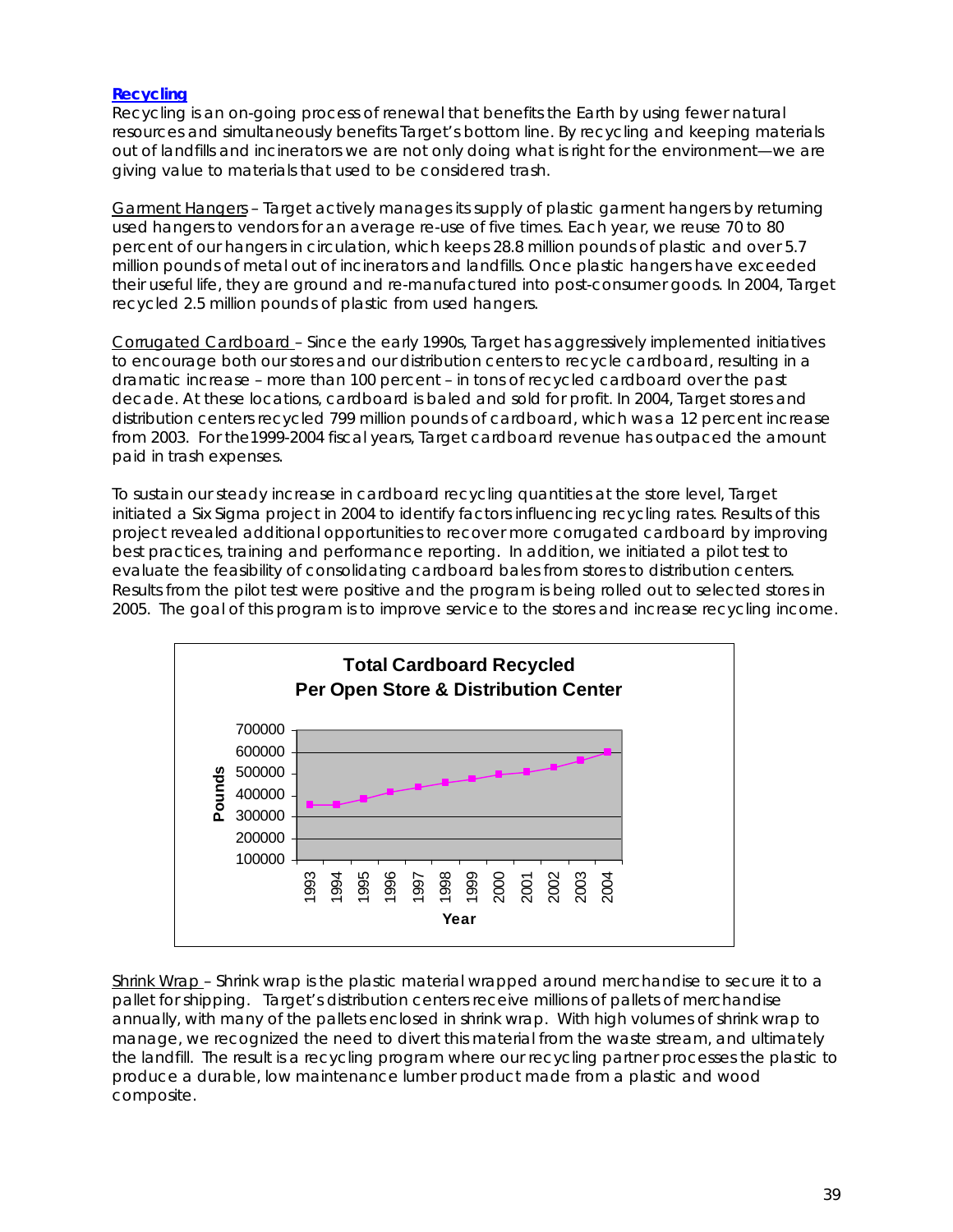This program is now an integral part of Target's distribution center prototype. All new distribution centers are outfitted with a baler solely for producing shrink wrap bales. In 2004, Target distribution centers recycled nearly 4 million pounds of shrink wrap.



Shopping Carts – In 2000, Target formalized a shopping cart refurbishing and recycling program that keeps usable plastic and metal out of landfills, and extends the life of shopping carts. This program lets us refurbish carts and put them back into service or, if the condition prohibits refurbishment, recycle the carts. Carts that are refurbished are either used at Target stores or sold to a third party for reuse. When a cart cannot be refurbished, the plastic and metal are recycled for reuse in products such as pre-engineered septic systems, plastic pallets and scrap steel. In 2004, this program refurbished or recycled more than 43 thousand carts.

### **Reuse**

At Target, before we discard or recycle any material, we first determine who might be able to use what we no longer need. As a result, Target has found ways to reuse everything from food to file cabinets; paint cans to party supplies and office equipment to home decor. This approach not only saves millions of dollars in disposal costs, it allows individuals and organizations throughout the country to acquire goods they need but could otherwise not afford. When our salvage opportunities are maximized, they benefit the surrounding communities, keep useful items out of the waste stream, and reduce our waste expenses.

Merchandise Salvaging – Target's salvage program promotes the resale and reuse of damaged and overstocked merchandise. Last year, we salvaged more than 110 million pounds of unsaleable product, which included seasonal and clearance merchandise. This is a 19 percent increase from 2003. More than 900 Target stores partner with local Goodwill Industries affiliates or other non-profit agencies. These non-profits and charities provide needed goods and services to the community, including basic needs, community enrichment and job training.

Food Donation – Target has partnered with America's Second Harvest to donate our overstock grocery items. America's Second Harvest is a nationwide non-profit organization dedicated to feeding those in need through food pantries, soup kitchens and after-school feeding programs. As we expand SuperTarget and the food assortment in our general merchandise stores, our food donation program also expands. From 2003 to 2004, Target's food donations increased 38 percent, with the inclusion of our distribution centers as donation sites in 2004. Food donations will continue to grow as Target expands our food assortments and donation sites.

### **Asset Recovery**

In 2004, Target created a centralized asset recovery program that assists team members company-wide with the management of excess or unneeded corporate assets. These include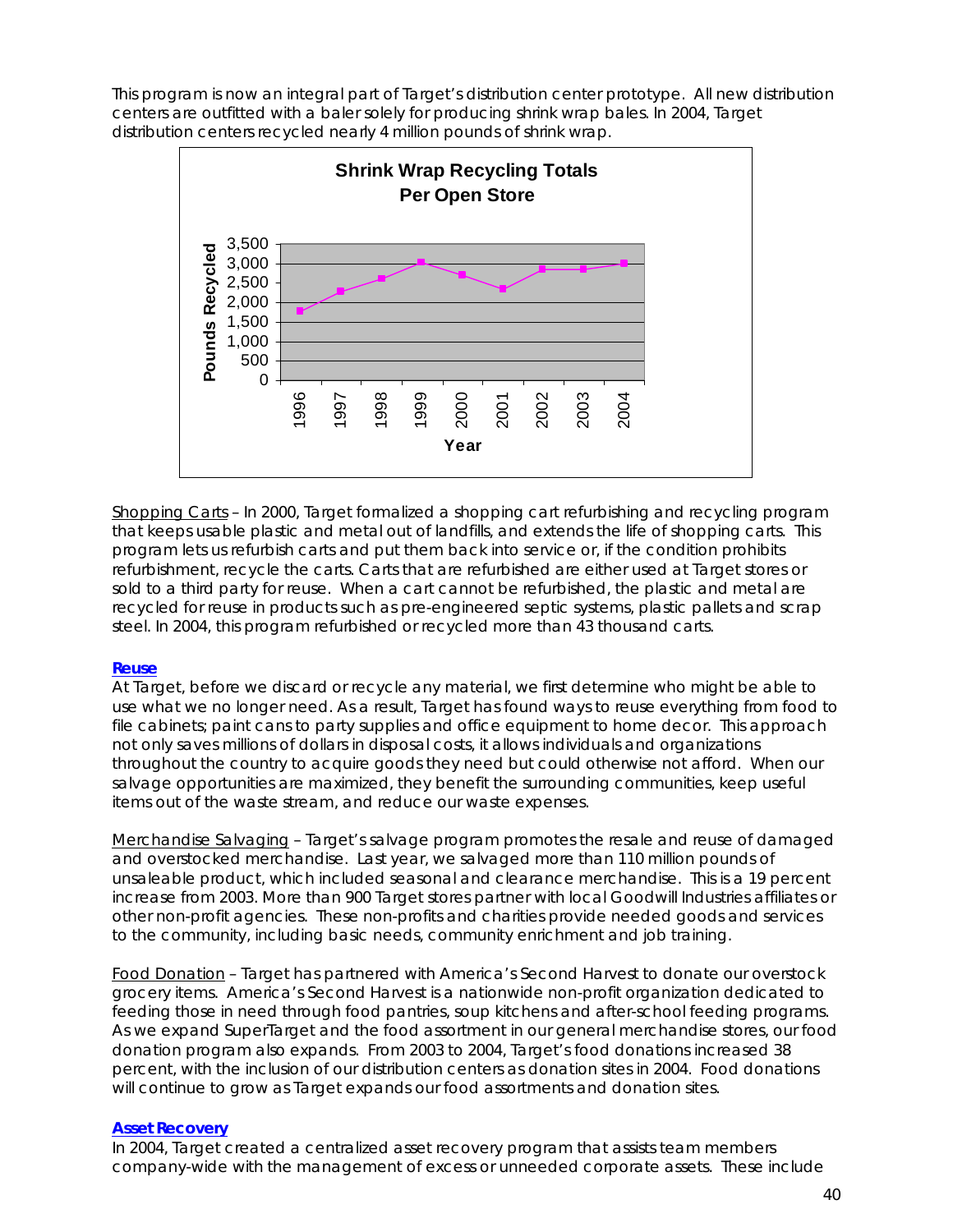restaurant equipment, store fixtures, fork lifts, store/DC equipment, and other types of industrial equipment. Target's Asset Recovery team coordinates redeployment, sale, donation and recycling efforts. Our in-house program helps manage risk, increase recovery and track asset disposition. In 2004, the Resource Recovery team sold more than 7,200 unwanted equipment items, which kept unnecessary waste out of the landfill, reduced trash expenses and generated revenue.

### **Environmentally Friendly Products**

• Spiral notebooks - 15%

recycled fiber

At Target, we are continually "rethinking" our buying behavior to lessen impacts on our communities, our environment and our bottom line. Target's 'green' purchasing initiative includes increasing our use and supply of recycled-content and non-toxic products. Buying recycled products helps support the recycling industry by "closing the loop" on the recycling process. For recycling to be complete, recyclable material must be reprocessed into new and useful products or materials and then sold again. Non-toxic products are safer for humans and the environment, and can be disposed of without special processes or regulations.

New team members in Target's merchandise organization receive training to increase their awareness of recycled content products and to encourage discussion of environmentally preferable product options with vendors. The "Buyer's Guide" provides guidelines that include definitions and proper labeling information. Equipping our merchants with a clear understanding of commonly used terms, available product certifications and labeling requirement allows them to make smart choices when selecting merchandise for our stores. We consider our environmental impact at every level of our company. The products we sell are no exception. Here are examples of green products available at Target stores.

|                                                                                  | <b>Household Products</b>                                                                                                                                                                                                                                                                                                                                                         |                                                               |                              | <b>Outdoor/Sporting Goods</b>                                                                                                                                                                                                                                                                                                                                                                                             |
|----------------------------------------------------------------------------------|-----------------------------------------------------------------------------------------------------------------------------------------------------------------------------------------------------------------------------------------------------------------------------------------------------------------------------------------------------------------------------------|---------------------------------------------------------------|------------------------------|---------------------------------------------------------------------------------------------------------------------------------------------------------------------------------------------------------------------------------------------------------------------------------------------------------------------------------------------------------------------------------------------------------------------------|
| ٠<br>toxic<br>bulbs<br>$\bullet$                                                 | All natural kitty litter<br><b>Cleaning Products - Method</b><br>brand cleaners are non-toxic,<br>biodegradable, safe in the<br>waste stream, derived from<br>natural ingredients; Orange<br>Glo and Oxy Clean are non-<br>Compact fluorescent light<br><b>Energy Star electronics</b><br>Stainless steel kitchen<br>compost pail<br>Stainless steel recycling center<br>step can | $\bullet$<br>$\bullet$<br>$\bullet$<br>$\bullet$<br>$\bullet$ | content<br>bottles)<br>waste | Deck boxes, storage sheds & molded<br>landscape edging - contain 10-25% recycled<br>Holiday lights - At Target's request, mfrs<br>removed 13 million plastic trays and reduced<br>cardboard packaging<br>Hose Reels - certain models contain 100%<br>reground material<br>Huffy brand basketball backboard comprised<br>of 80% post-consumer waste (recycled soda<br>Snowboards made from 50% post-consumer               |
|                                                                                  | <b>School/Home Office Products</b>                                                                                                                                                                                                                                                                                                                                                |                                                               |                              | <b>Organic/All Natural Foods</b>                                                                                                                                                                                                                                                                                                                                                                                          |
| $\bullet$<br>$\bullet$<br>fiber<br>$\bullet$<br>$\bullet$<br>covers<br>$\bullet$ | Greeting cards - some brands<br>made from 50-100% recycled<br>paper with 20-30% post-<br>consumer waste<br>Index cards - 50% recycled<br>Recycled copy paper - 30%<br>post-consumer fiber<br>Reusable and washable book<br>Several styles of refillable pens<br>& pencils                                                                                                         |                                                               | $\circ$<br>$\circ$           | Several brands of organic food products<br>are available at our SuperTarget stores,<br>including Amy's, Annie Chun's, Archer<br>Farms (All Natural Chips), Back to<br>Nature, Cascadian Farm, Earthbound<br>Farm, Hansen's, Honest Tea, Horizon,<br>Kashi, Nature's Path, Newman's Own,<br>Stonyfield Farm, Tazo Tea, Wolfgang<br>Puck, and others.<br>Annie Chun's products are also<br>packaged in biodegradable trays. |

41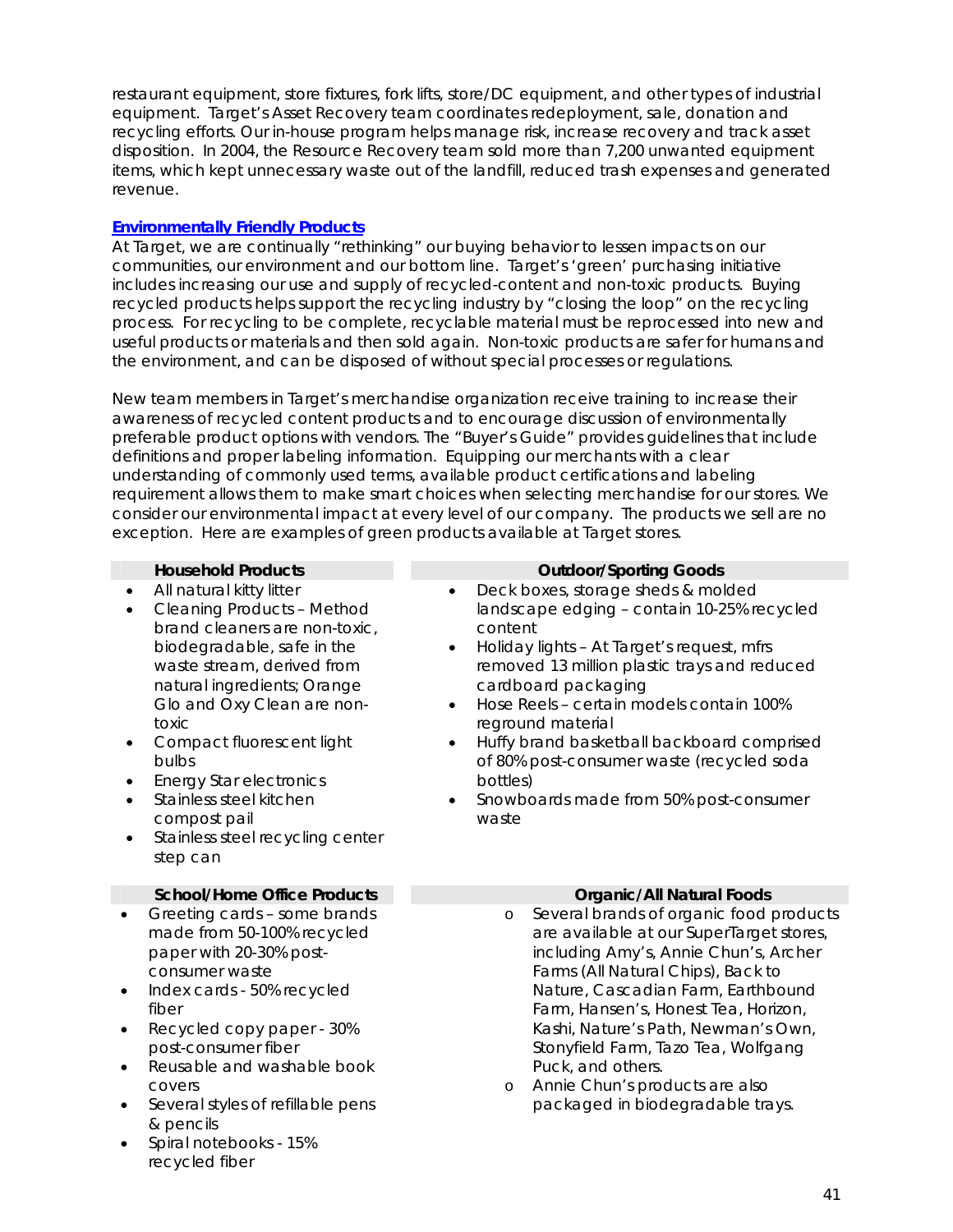### **Health & Beauty Aids Home Decor Home Decor**

- Soap Method brand liquid soap is non-toxic & biodegradable
- Hand lotion Method brand is non-toxic & biodegradable

- o Door mats with backings made of 100% recycled tires (Mohawk Home)
- o Home fragrances Method brand air fresheners and candles are non-toxic and derived from natural ingredients
- o Recycled glass vases

Other ways that Target buys products and supplies with recycled content include:

- Corrugated boxes Contain 30% recycled content.
- Store Mail Boxes over 2 million store mail boxes and backroom organization boxes contain 35% post consumer content. These were manufactured specifically for Target's use.
- Target shoe boxes are made from 80% recycled fiber*.* The recycled fiber consists of old corrugated containers collected from supermarkets. Most Target hang tags, header cards, etc. are made with 20-60% pre-consumer waste materials.
- In 2004, Target's Printing Services Department purchased nearly 3.5 million pounds of paper that contained at least 30% post consumer fiber. Recycled paper is always our first choice based on availability.

### **Import Packaging Reduction Education**

Target is continuing its efforts towards sustainability by forging internal partnerships to incorporate environmentally sensitive business practices within the company. In a collaborative effort between Target's environmental services and transport packaging groups, guidelines were developed to assist vendors in identifying packaging options with fewer environmental impacts and greater recycling potential. These guidelines combine international conventions and statespecific requirements into a single document to provide a clear set of options for vendors to integrate more environmentally sound design into their packaging.

Target's internal partnerships will continue to drive positive change towards more sustainable business practices, more efficient operations, and stronger ties to our communities. Working with our vendors to identify opportunities to incorporate sustainability initiatives into our core business functions helps ensure that Target is meeting the expectations of our guests and our communities.

### **Partnerships**

Target believes that partnership is one of the most effective ways to develop solutions to environmental problems. We have collaborated with several environmental organizations on special projects, and our team members serve in leadership roles to help promote sustainability.

- United States Environmental Protection Agency Climate Leaders and Stormwater Runoff Strategies, Partnership
- United States Green Building Council (USGBC), Corporate Sponsor, National Committee Vice-Chair (LEED for Retail Application Guide), Board Member of USGBC-Chicago **Chapter**
- National Recycling Coalition (NRC), Membership
- American Industrial Hygiene Association (AIHA), Membership
- National Association for Environmental Management (NAEM), Board Member

Our operations show how businesses can successfully profit while respecting the environment. By conserving our natural resources, minimizing environmental impacts to our communities, and providing a safe work place for our employees, Target is moving towards sustainability.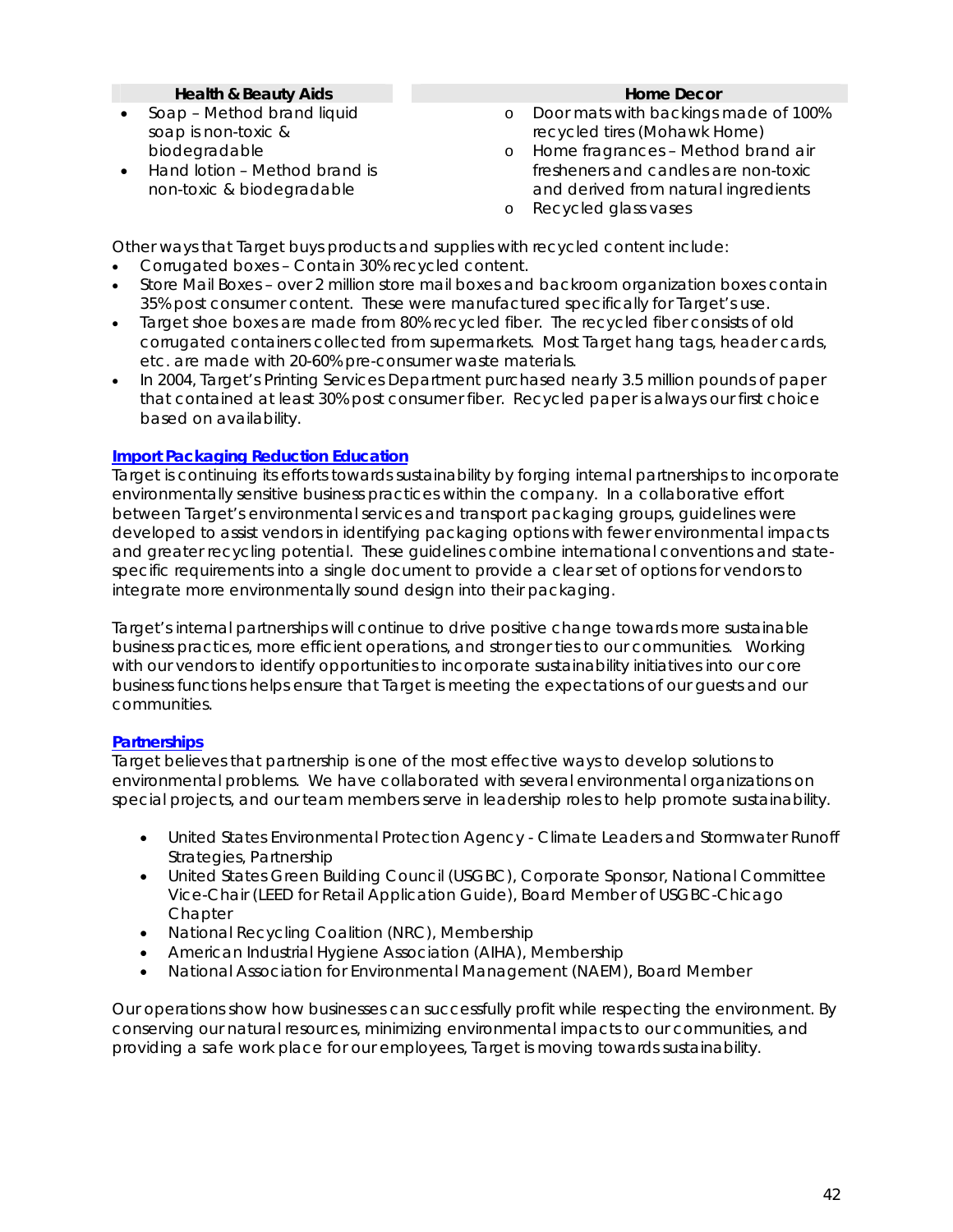# **Economic Responsibility**

### **Financial Performance**

Annual and quarterly financial results for Target Corporation may be found in the Form 10-Q and Form 10-K filings with the SEC. These documents are available through the "Investor Information" section of the Target.com website.

### **Summary:**

FINANCIAL SUMMARY - CONTINUING OPERATIONS

|                                                   | 2004            |      | 2003    |     | 2002       | 2001         |          | 2000    | 1999         |
|---------------------------------------------------|-----------------|------|---------|-----|------------|--------------|----------|---------|--------------|
| Financial Results: (in millions)                  |                 |      |         |     |            |              |          |         |              |
| Sales                                             | \$<br>45,682 \$ |      | 40,928  | -\$ | 36,519     | \$<br>32,602 | \$       | 29,462  | \$<br>26,296 |
| Net credit revenues                               | 1,157           |      | 1,097   |     | 891        | 419          |          | 278     | 233          |
| <b>Total revenues</b>                             | 46.839          |      | 42,025  |     | 37.410     | 33.021       |          | 29.740  | 26,529       |
| Cost of sales                                     | 31,445          |      | 28,389  |     | 25,498     | 23,030       |          | 20,870  | 18,576       |
| Selling, general and administrative expense       | 9,797           |      | 8,657   |     | 7,505      | 6,612        |          | 6,025   | 5,424        |
| Credit expense                                    | 737             |      | 722     |     | 629        | 313          |          | 185     | 155          |
| Depreciation and amortization                     | 1,259           |      | 1,098   |     | 967        | 820          |          | 676     | 583          |
| Earnings before interest expense and income taxes | 3,601           |      | 3,159   |     | 2,811      | 2.246        |          | 1.984   | 1.791        |
| Net interest expense                              | 570             |      | 556     |     | 584        | 470          |          | 422     | 455          |
| Earnings before income taxes                      | 3,031           |      | 2,603   |     | 2,227      | 1,776        |          | 1,562   | 1,336        |
| Provision for income taxes                        | 1,146           |      | 984     |     | 851        | 675          |          | 600     | 518          |
| Earnings from continuing operations               | \$<br>1,885     | \$   | 1,619   | \$  | 1,376      | \$<br>1,101  | \$       | 962     | \$<br>818    |
| Per Share:                                        |                 |      |         |     |            |              |          |         |              |
| Basic earnings per share                          | \$<br>2.09      | \$   | 1.78    | \$  | 1.52       | \$<br>1.22   | \$       | 1.06    | \$<br>0.93   |
| Diluted earnings per share                        | \$<br>2.07      | \$   | 1.76    | \$  | 1.51       | \$<br>1.21   | \$       | 1.06    | \$<br>0.88   |
| Cash dividends declared                           | \$<br>0.310     | \$   | 0.270   | \$  | $0.240$ \$ | 0.225        | -S       | 0.215   | \$<br>0.200  |
| Financial Position: (in millions)                 |                 |      |         |     |            |              |          |         |              |
| <b>Total assets</b>                               | \$<br>32,293    | -\$  | 27,390  | \$  | 24,506     | \$<br>19,808 | \$       | 15,349  | \$<br>12,970 |
| Capital expenditures                              | \$<br>3,068     | - \$ | 2,738   | \$  | 3,040      | \$<br>3,002  | \$       | 2,319   | \$<br>1,733  |
| Long-term debt                                    | \$<br>9,034     | -\$  | 10,155  | \$  | 10,119     | \$<br>8,055  | \$       | 5,598   | \$<br>4,483  |
| Net debt*                                         | \$<br>7,806     | \$   | 10,774  | \$  | 10,733     | \$<br>8,873  | \$       | 6,453   | \$<br>4,979  |
| Shareholders' investment                          | \$<br>13,029    | - \$ | 11,132  | \$  | 9,497 \$   | 7,896        | \$       | 6,548   | \$<br>5,871  |
| <b>Financial Ratios:</b>                          |                 |      |         |     |            |              |          |         |              |
| Revenues per square foot**                        | \$<br>294       | - \$ | 287     | \$  | 281        | \$<br>277    | <b>S</b> | 276     | \$<br>269    |
| Comparable store sales growth                     | 5.3%            |      | 4.4%    |     | 2.2%       | 4.1%         |          | 3.4%    | 6.7%         |
| Gross margin rate (% of sales)                    | 31.2%           |      | 30.6%   |     | 30.2%      | 29.4%        |          | 29.2%   | 29.4%        |
| SG&A rate (% of sales)                            | 21.4%           |      | 21.2%   |     | 20.5%      | 20.3%        |          | 20.5%   | 20.6%        |
| EBIT margin (% of revenue)                        | 7.7%            |      | 7.5%    |     | 7.5%       | 6.8%         |          | 6.7%    | 6.8%         |
| Other:                                            |                 |      |         |     |            |              |          |         |              |
| Common shares outstanding (in millions)           | 890.6           |      | 911.8   |     | 909.8      | 905.2        |          | 897.8   | 911.7        |
| Retail square feet (in thousands)                 | 165,015         |      | 152,563 |     | 140,294    | 125,359      |          | 113,060 | 103,369      |
| Square footage growth                             | 8.2%            |      | 8.8%    |     | 11.9%      | 10.9%        |          | 9.4%    | 8.9%         |
| Number of stores                                  |                 |      |         |     |            |              |          |         |              |
| General Merchandise                               | 1,172           |      | 1,107   |     | 1,053      | 991          |          | 947     | 896          |
| SuperTarget                                       | 136             |      | 118     |     | 94         | 62           |          | 30      | 16           |
| Total                                             | 1,308           |      | 1,225   |     | 1,147      | 1,053        |          | 977     | 912          |
| Number of distribution centers                    | 25              |      | 22      |     | 18         | 16           |          | 15      | 14           |

\* Including current portion and notes payable, net of marketable securities of \$1,732, \$244, \$357 and \$84, respectively.

There were no marketable securities in 2000 and 1999.

\*\* Thirteen-month average retail square feet.

### **Locations (as of 6/02/05)**

| Distribution Centers (23) |                   |                |
|---------------------------|-------------------|----------------|
| Fridley, MN               | Tifton, GA        | Lindale/Tyler, |
| Little Rock, AR           | Oconomowoc, WI    | Wilton, NY     |
| Los Angeles, CA           | Albany, OR        | Huntsville, AL |
| Pueblo, CO                | Indianapolis, IN  | Kalamazoo, M   |
| Sacramento, CA            | Stuarts Draft, VA | Phoenix, AZ    |

TX West Jefferson, OH Midlothian, TX Topeka, KS Pueblo, CO Indianapolis, IN Kalamazoo, MI Camden, SC Amsterdam, NY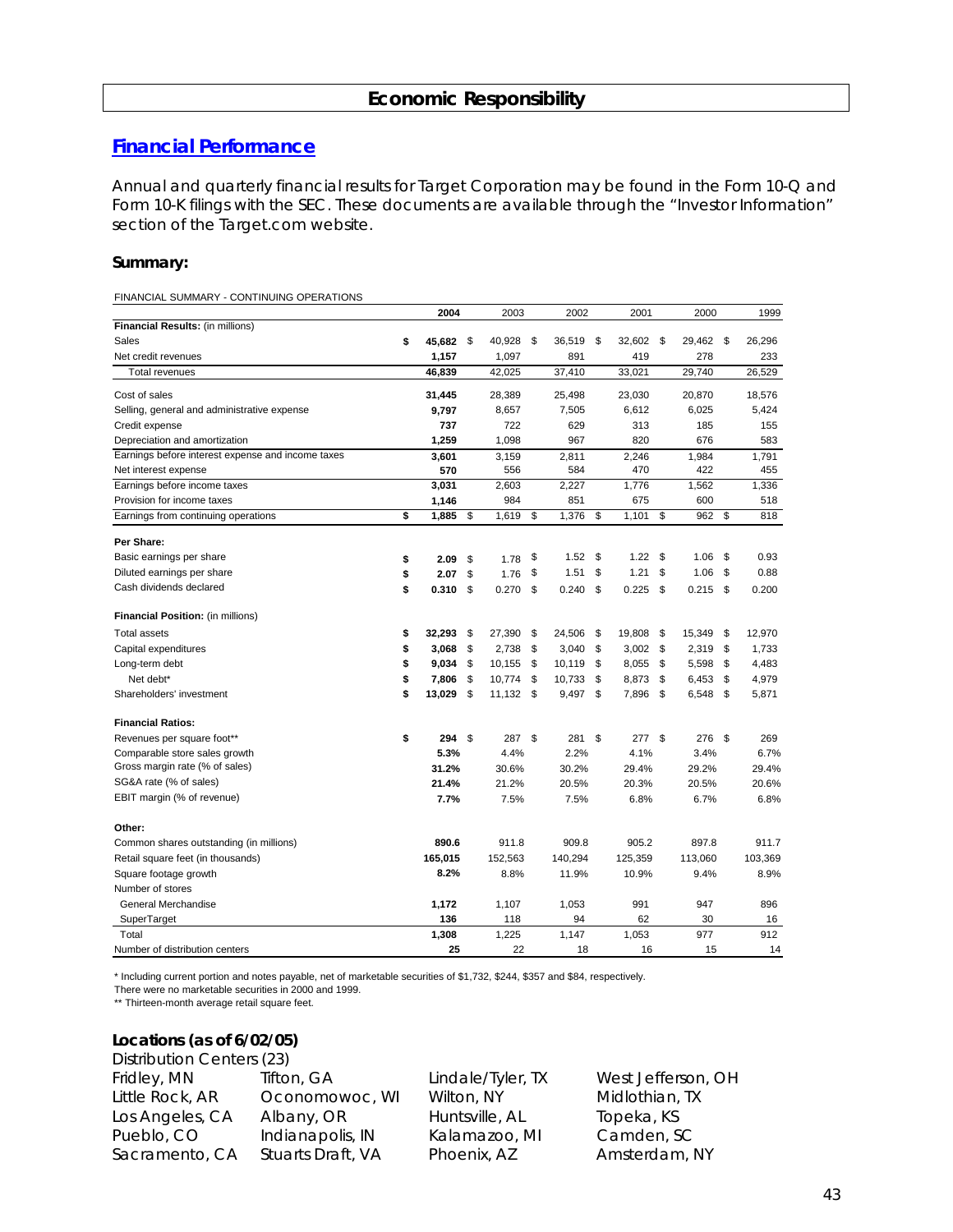Cedar Falls, IA Shafter, CA Chambersburg, PA

Import Warehouses (3) Los Angeles, CA Lacey, WA Suffolk, VA

1330 Stores in 47 States (Includes 141 SuperTarget stores): Alabama (10), Arizona (41), Arkansas (4), California (195), Colorado (30), Connecticut (11), Delaware (2), Florida (85), Georgia (41), Idaho (5), Iowa (21), Illinois (73), Indiana (31), Kansas (16), Kentucky (12), Louisiana (11), Maine (2), Maryland (29), Massachusetts (22), Michigan (51), Minnesota (64), Mississippi (3), Missouri (27), Montana (7), Nebraska (11), Nevada (14), New Hampshire (5), New Jersey (32), New Mexico (8), New York (46), North Carolina (34), North Dakota (4), Ohio (48), Oklahoma (10), Oregon (17), Pennsylvania (31), Rhode Island (2), South Carolina (17), South Dakota (4), Tennessee (24), Texas (115), Utah (9), Virginia (37), Washington (31), West Virginia (4), Wisconsin (32), Wyoming (2)

141 SuperTarget Stores in 21 States: Alabama (6), Arizona (2), Colorado (9), Florida (16), Georgia (7), Iowa (8), Illinois (8), Indiana (7), Kansas (6), Louisiana (3), Minnesota (12), Missouri (3), Nebraska (3), North Carolina (5), North Dakota (1), Oklahoma (3), Tennessee (2), Texas (31), Utah (6), Virginia (2), Wisconsin (1)

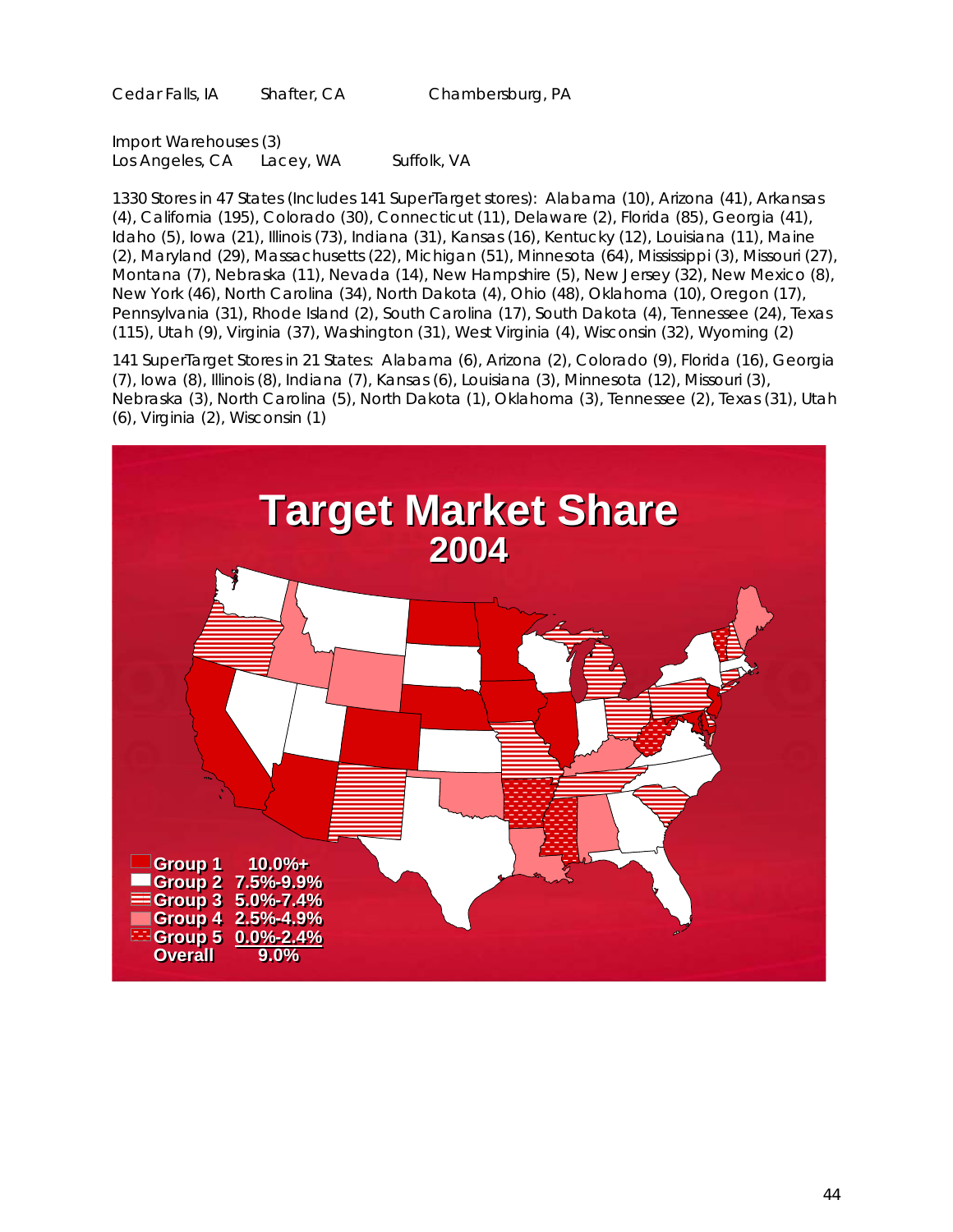# **Awards and Recognition**

### **2004 Awards**

- King Center "Salute to Greatness" Award, recognizing civic engagement and consistent commitment to community
- "Humanitarian Award" from Fashion Group International, presented by Julie Andrews, in recognition of Target's longstanding tradition of charitable giving
- Reach Out and Read "Literacy Champion Award", presented by First Lady Laura Bush
- The American Red Cross "Circle of Humanitarians" Award, recognizing Target's support of Red Cross programs including hurricane relief efforts.
- One of only 22 companies (out of a total of 2,121 worldwide) to earn a perfect 10 in governance ratings by GovernanceMetrics International.
- Named "Champion of Profitable Growth" by Harvard Business Review
- "Outstanding Employer" award, presented by The Washington State Chapter of the National Committee for Employer Support of the Guard and Reserve (ESGR), for Target's support of team members serving in the guard and reserves.
- U.S. Environmental Protection Agency (U.S. EPA) Region 7 Pollution Prevention Award
- U.S. EPA 2004 WasteWise Very Large Organization Honorable Mention
- 2004 Waste Management Award (Air and Waste Management Association)
- California Waste Reduction Awards Program 2004
- Wisconsin Governor's Award for Excellence in Environmental Performance
- Kentucky Environmental Quality Commission Earth Day Award
- The Greater Minneapolis Convention and Visitors Association's O.D. Gay Award presented to Target for its leadership in creating the Safe City program.

### **Other Awards**

For additional information regarding Target Corporation, or our initiatives and commitments related to corporate responsibility, you may send an email to investorrelations@target.com, or write to:

> Target Corporation Attention: Vice President, Investor Relations (TPN-1448) 1000 Nicollet Mall Minneapolis, MN 55403

This Corporate Responsibility Report was last updated: June 15, 2005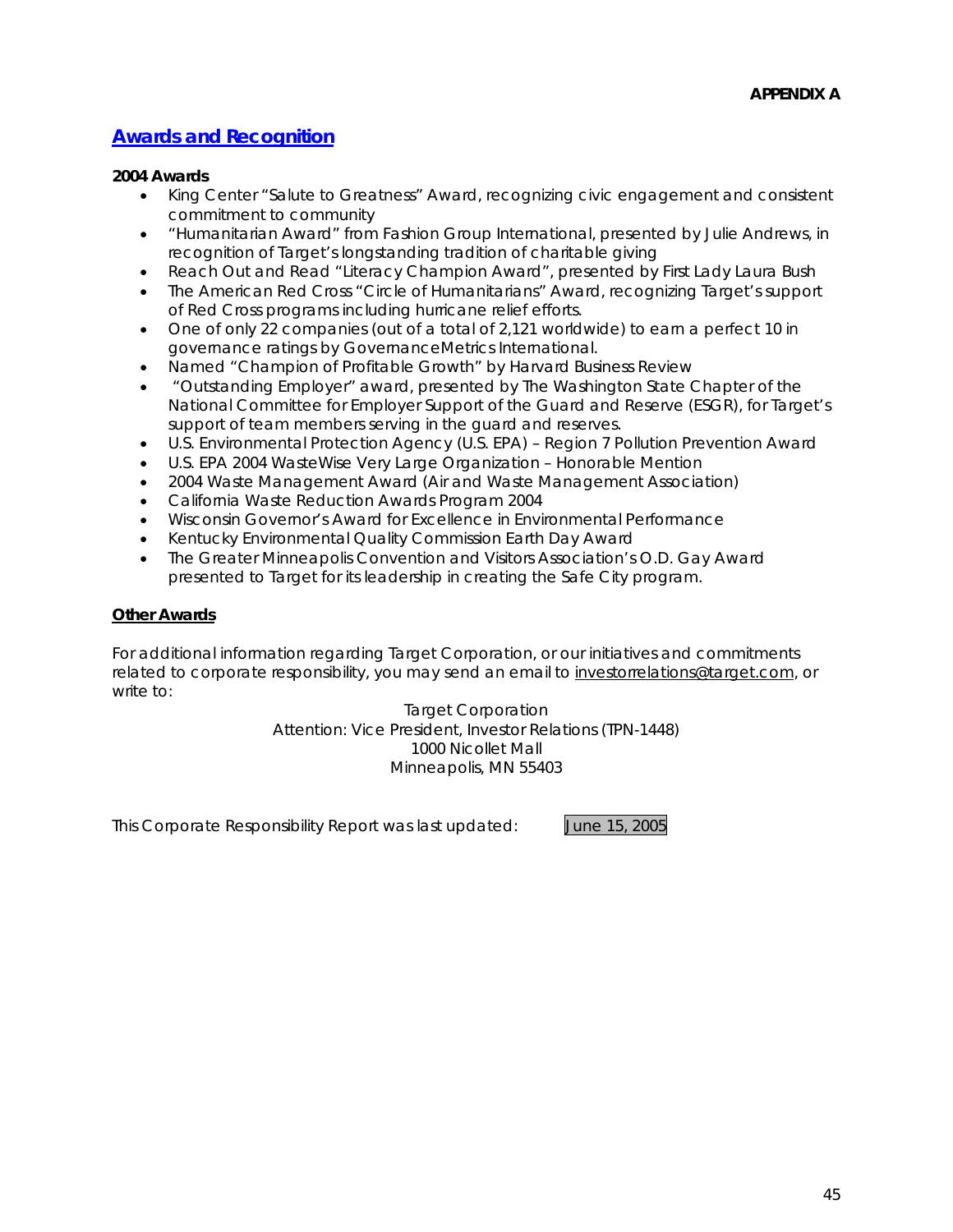### **Appendix B**

# **Injury and Illness Prevention Program**

Target Corporation facilities will administer a comprehensive and continuous occupational Injury and Illness Prevention Program (IIPP) for all team members. The health and safety of the individual, whether in the Distribution Center, Stores or Offices takes precedence over all other concerns. Management's goal is to prevent accidents and to reduce personal injury and occupational illness and comply with all safety and health standards.

#### **I. RESPONSIBILITY**

The STORE MANAGER, STORE TEAM LEADER, DIRECTOR, GENERAL MANAGER, OR DEPARTMENT HEAD, \_\_\_\_\_\_\_\_\_\_\_\_\_\_\_\_\_\_\_\_\_\_ (name) has the authority and responsibility for implementing the program, and \_\_\_\_\_\_\_\_\_\_\_\_\_\_, is responsible for o authority and responsibility for implementing the program, and \_ the Injury and Illness Prevention Program. Each Team Leader/Department Manager is responsible for implementing the IIPP in his/her work area. A copy of the IIPP shall be available from your facilities Safety Organizer and questions regarding the program should be directed to your Team Leader/Department Manager.

#### **II. TEAM MEMBER COMPLIANCE**

Team Members who follow safe and healthy work practices will have this fact recognized and documented on their performance reviews. Team Members who are unaware of correct safety and health procedures will be trained or retained as described in Section VII.

#### **III. COMMUNICATION**

The Safety Team Meeting notes identify matters concerning occupational safety and health and these issues will be communicated to team members by written documentation, staff meetings, formal training, and posting. Communication from team members to Team Leaders/Department Managers and/or the SCT members about unsafe or unhealthy conditions is encouraged and may be verbal or written, as the team member chooses. The Target team member may also use the SAFETY CONCERN CARD.

NO TEAM MEMBER WILL BE RETALIATED AGAINST FOR REPORTING HAZARDS OR POTENTIAL HAZARDS OR FOR MAKING SUGGESTIONS RELATED TO **SAFFTY** 

Our Safety Team Meeting notes will contain the results of the investigation of any team members safety suggestion or report of hazard and this will be distributed to all team members affected by the hazard or shall be posted on the appropriate safety board(s).

#### **IV. INSPECTIONS**

A Team Leader/Department Manager and/or SAFETY TEAM REPRESENTATIVE will conduct an inspection/investigation to identify unsafe work conditions and practices:

- 1. (Once a month) the Safety checklist should be conducted in all work areas; and
- 2. Whenever new substances, processes, procedures or equipment are introduced in to the workplace that represent a new occupational safety and health hazard and;
- 3. Whenever the Team Leader/Department Manager/SAFETY TEAM REPRESENTATIVE is made aware of a new or previously unrecognized hazard.

The Safety checklist, Assessments and Building Service Calendar may be used to document these inspections/investigation.

#### **V. INJURY AND ILLNESS INVESTIGATION**

Occupational injuries and illness will be investigated in accordance with established procedures and documented, as described on our INCIDENT INVESTIGATION FORMS.

#### **VI. CORRECTION OF UNSAFE OR UNHEALTHY CONDITIONS**

Whenever an unsafe or unhealthy condition, practice, or procedure is observed, discovered, or reported, the TEAM LEADER/DEPARTMENT MANAGER or designee will take appropriate corrective measures in a timely manner based upon the severity of the hazard. Team Members will be informed of the hazard and interim protective measures taken until the hazard is corrected.

Team Members may not enter an imminent hazard area, without appropriate protective equipment, training, and prior specific approval of the TEAM LEADER/DEPARTMENT MANAGER or designee.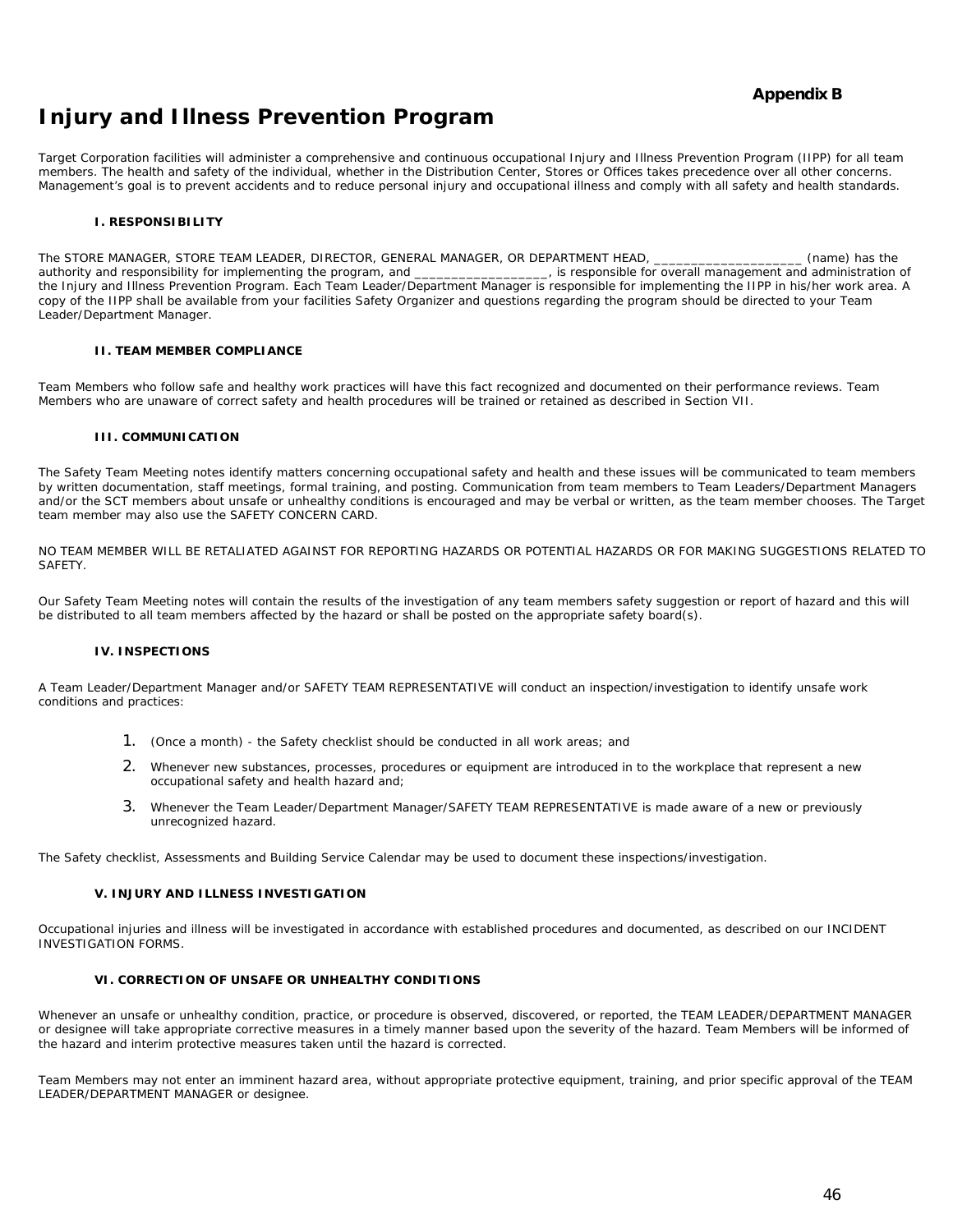#### **VII. TRAINING**

- A. The STORE MANAGER, STORE TEAM LEADER , DIRECTOR, GENERAL MANAGER, and DEPARTMENT HEADS, or designee shall assure that Team Leaders/Department Managers receive training to familiarize them with the safety and health hazards to which Team Members under their immediate direction and control may be exposed.
- B. Team Leaders, Department Managers, and Department Heads are responsible to ensure that those team members under their direction receive training on general workplace safety and on safety and health issues specific to their job.

This training is provided:

- 1. To all new hire and team members given new job assignments when training has not already been received.
- 2. Whenever new substances, process, procedures or equipment are introduced to the workplace and represent a new hazard; and
- 3. Whenever the employer is made aware of a new or previously unrecognized hazard.

#### **VIII. RECORD KEEPING**

The STORE MANAGER, STORE TEAM LEADER, DIRECTOR, GENERAL MANAGER, DEPARTMENT HEADS, or designee shall keep records of inspections, included person(s) conducting the inspection, the unsafe conditions and work practices that have been identified and action taken to correct the identified unsafe conditions and work practices. These records shall be maintained for one (1) year (Safety checklist, Monthly Safety Inspections, Safety Meeting Notes, Safety Concern Cards).

He/She shall also keep documentation of safety and health training attended by each team members, including team members name or other identifier, training dates, type(s) of training and training providers. This documentation shall be maintained for three (3) years.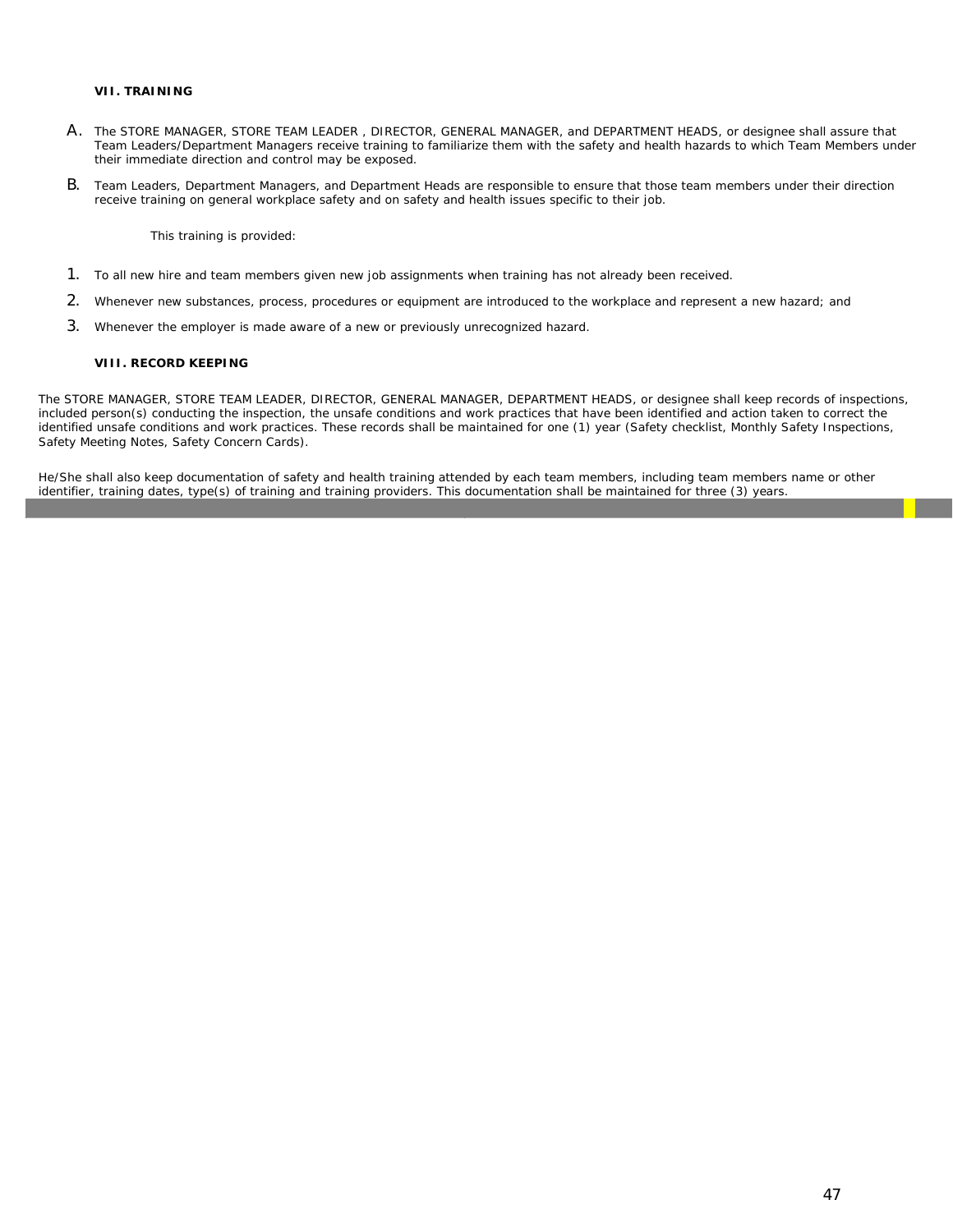### **STANDARDS OF VENDOR ENGAGEMENT**

TARGET CORPORATION, AND ITS AFFILIATED COMPANIES, CONDUCTS ITS BUSINESS IN AN ETHICAL MANNER. WE ARE CONCERNED ABOUT HUMAN RIGHTS. WE EXPECT OUR BUSINESS PARTNERS TO SHARE OUR ETHICAL CONCERNS. WE USE THE FOLLOWING STANDARDS IN SELECTING OUR BUSINESS PARTNERS AND EXPECT COMPLIANCE WITH THESE STANDARDS BY OUR BUSINESS PARTNERS, INCLUDING ALL MANUFACTURERS, CONTRACTORS, SUBCONTRACTORS AND SUPPLIERS UTILIZED IN THE MANUFACTURE AND FINISHING OF PRODUCTS THAT ARE ORDERED BY TARGET CORPORATION OR ANY OF ITS AFFILIATED COMPANIES.

### **SAFE AND HEALTHY WORKPLACE**

WE SEEK BUSINESS PARTNERS WHO PROVIDE A SAFE AND HEALTHY WORKPLACE THAT COMPLIES WITH LOCAL LAWS. BUSINESS PARTNERS WHO PROVIDE RESIDENTIAL FACILITIES FOR THEIR WORKERS MUST ALSO PROVIDE SAFE AND HEALTHY RESIDENTIAL FACILITIES IN COMPLIANCE WITH LOCAL STANDARDS.

### **NO FORCED OR COMPULSORY LABOR**

WE WILL NOT KNOWINGLY WORK WITH BUSINESS PARTNERS WHO USE FORCED LABOR IN THE MANUFACTURE OF PRODUCTS FOR OUR STORES.

### **FAIR DISCIPLINARY PRACTICES**

WE WILL NOT KNOWINGLY WORK WITH BUSINESS PARTNERS WHO UTILIZE PHYSICAL OR MENTAL PUNISHMENT AGAINST THEIR EMPLOYEES.

#### **NO DISCRIMINATION**

WHILE WE RESPECT CULTURAL DIFFERENCES, WE BELIEVE WORKERS SHOULD BE EMPLOYED BASED ON THEIR ABILITIES, RATHER THAN THEIR RACE, GENDER, PERSONAL CHARACTERISTICS OR BELIEFS, AND ENCOURAGE OUR BUSINESS PARTNERS TO ELIMINATE DISCRIMINATION IN THEIR WORKPLACES.

### **REASONABLE WORKING HOURS AND OVERTIME**

WE SEEK BUSINESS PARTNERS THAT DO NOT REQUIRE A WORKWEEK WHICH EXCEEDS LOCAL LAWS OR BUSINESS CUSTOMS, AND ENCOURAGE OUR BUSINESS PARTNERS NOT TO REQUIRE MORE THAN A 60 HOUR WORK WEEK ON A REGULARLY SCHEDULED BASIS, EXCEPT FOR COMPENSATED OVERTIME IN COMPLIANCE WITH LOCAL LAWS.

### **FAIR WAGES**

WE SEEK BUSINESS PARTNERS THAT PROVIDE WAGES AND BENEFITS IN COMPLIANCE WITH LOCAL LAWS, AND ENCOURAGE OUR BUSINESS PARTNERS TO COMMIT TO THE BETTERMENT OF WAGE AND BENEFIT LEVELS THAT ADDRESS THE BASIC NEEDS OF WORKERS AND THEIR FAMILIES.

### **NO CHILD LABOR**

WE WILL NOT KNOWINGLY WORK WITH BUSINESS PARTNERS WHO UTILIZE CHILD LABOR. WE DEFINE CHILD LABOR AS BEING BELOW THE LOCAL MINIMUM WORKING AGE OR THE AGE 14, WHICHEVER IS GREATER. WE DO MAKE AN EXCEPTION FOR LEGITIMATE APPRENTICESHIP PROGRAMS.

### **COUNTRY OF ORIGIN**

WE WILL NOT KNOWINGLY WORK WITH BUSINESS PARTNERS WHO USE DECEPTIVE PRACTICES TO DELIBERATELY MISREPRESENT COUNTRY OF ORIGIN IN ORDER TO EVADE QUOTA OR OTHER IMPORT RESTRICTIONS OR DUTIES ON ANY PRODUCTS THAT WILL BE SOLD IN OUR STORES.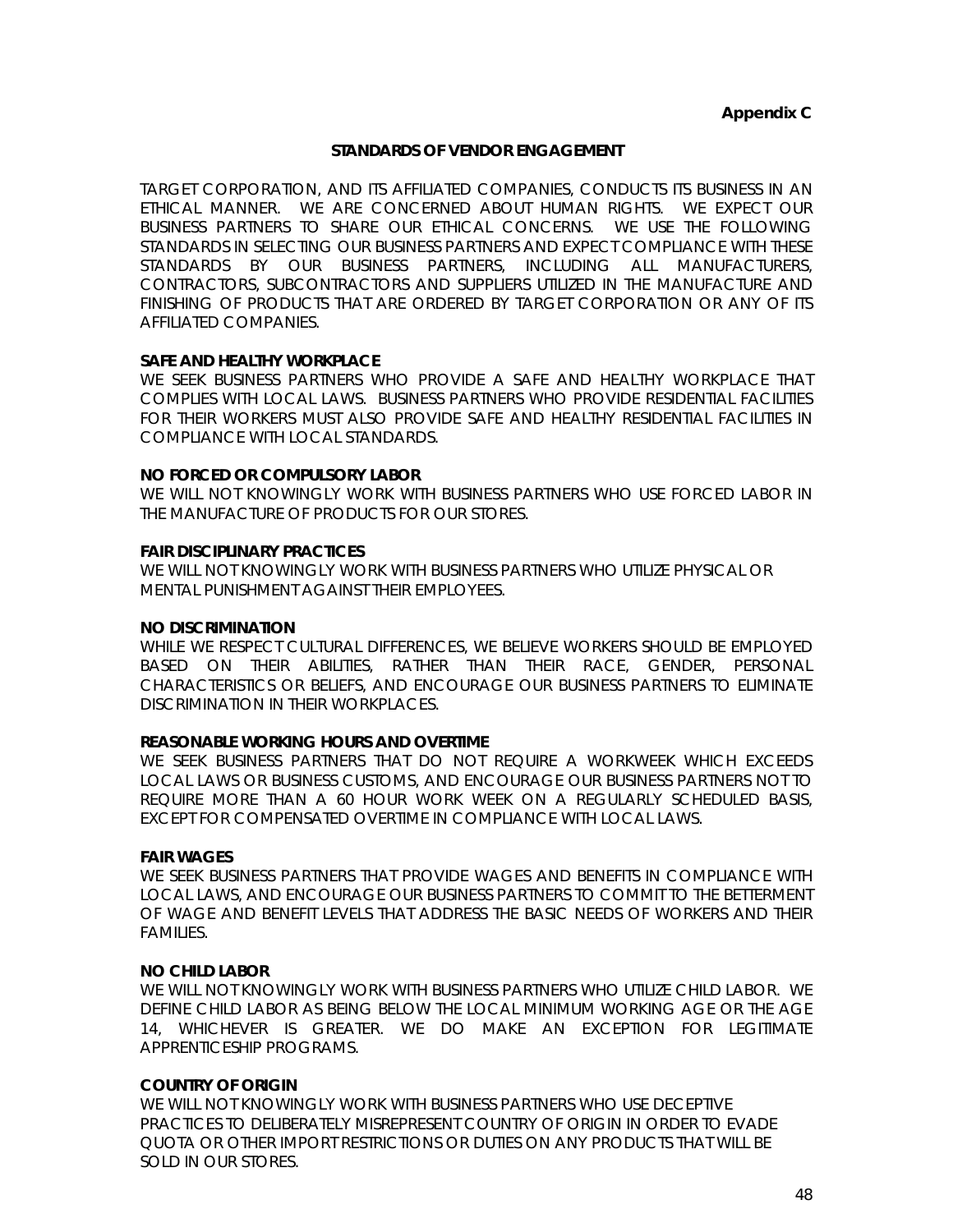e/e/s = Economic, Environmental and Social

| <b>GRI Section Reference</b>                                  | Content                                                                                                                                                                                                    | <b>Target Report</b>                                                                                                       |
|---------------------------------------------------------------|------------------------------------------------------------------------------------------------------------------------------------------------------------------------------------------------------------|----------------------------------------------------------------------------------------------------------------------------|
|                                                               |                                                                                                                                                                                                            | Section/Page                                                                                                               |
| 1.1-1.2 Vision and Strategy                                   | Company's sustainability strategy                                                                                                                                                                          | CEO Letter/ p. 1                                                                                                           |
| 2.1 - 2.22 Company Profile                                    | Name & Major Service                                                                                                                                                                                       | Overview/ p. 3                                                                                                             |
|                                                               | Operational Structure                                                                                                                                                                                      | Overview/ p. 3                                                                                                             |
|                                                               | Major divisions                                                                                                                                                                                            | Overview/ p. 3                                                                                                             |
|                                                               | Operations in other countries                                                                                                                                                                              | Global Compliance - Global                                                                                                 |
|                                                               |                                                                                                                                                                                                            | Sourcing Agents/ p. 32                                                                                                     |
|                                                               | Scale of Organization                                                                                                                                                                                      | Overview/ p. 3                                                                                                             |
|                                                               | Contact person for report                                                                                                                                                                                  | Appendix A                                                                                                                 |
|                                                               | <b>Reporting Period</b>                                                                                                                                                                                    | Appendix A                                                                                                                 |
|                                                               | Significant changes in size, structure                                                                                                                                                                     | Overview/ p. 3                                                                                                             |
|                                                               | Means by which report users can obtain<br>additional information about Target's<br>e/e/s activities                                                                                                        | Various - noted in each section,<br>as relevant                                                                            |
| $3.1 - 3.2$ Governance<br>Structure and Management<br>Systems | Structure, including Board of Directors<br>committees, responsible for strategy<br>and oversight                                                                                                           | Corporate Governance Profile -<br>Board Committees/ pp. 5-6                                                                |
|                                                               | Percentage of Board members that are<br>independent, non-executive directors                                                                                                                               | Corporate Governance Profile -<br>Mix of Inside and Outside<br><b>Directors</b><br>IndependenceDirectors/p. 7              |
|                                                               | Process for determining expertise                                                                                                                                                                          | Corporate Governance Profile -<br>Board Membership Criteria/ p. 8                                                          |
|                                                               | Board-level processes for overseeing<br>e/e/s actions                                                                                                                                                      | Corporate Governance Profile -<br>Corporate Responsibility<br>Committee/ p. 5                                              |
|                                                               | Linkage between executive<br>compensation and financial goals and                                                                                                                                          | Corporate Governance Profile -<br>Formal Evaluation of the CEO/ p.                                                         |
|                                                               | performance                                                                                                                                                                                                | 9                                                                                                                          |
|                                                               | Internally developed codes of conduct,<br>policies and status of implementation of<br>e/e/s programs                                                                                                       | Integrated into each section of<br>the report, as appropriate                                                              |
|                                                               | Mechanism for shareholders to provide<br>recommendations to the Board of<br><b>Directors</b>                                                                                                               | Corporate Governance Profile -<br>Board Interaction with<br>Institutional Investors, The Press,<br>Guests and Others/ p. 9 |
|                                                               | Externally developed e/e/s principles or<br>initiatives to which Target subscribes or<br>endorses.                                                                                                         | Environmental/pp. 33-36, 42<br>Diversity/pp. 23-26                                                                         |
|                                                               | Policies for managing upstream and<br>downstream impacts, e.g. supply chain,<br>outsourcing, etc.                                                                                                          | Global Compliance - Target<br><b>Corporation Compliance</b><br>Organization/pp. 29-31                                      |
|                                                               | Approach to managing indirect impact<br>of e/e/s activities                                                                                                                                                | Global Compliance/ pp. 27-29<br>Environment/pp. 33-39                                                                      |
|                                                               | Processes for establishing goals,<br>improving performance,<br>communicating with and training<br>employees, auditing/reviewing results of<br>e/e/s efforts<br>Status of certification pertaining to e/e/s | Included in each section, as<br>appropriate                                                                                |
|                                                               | management systems                                                                                                                                                                                         |                                                                                                                            |